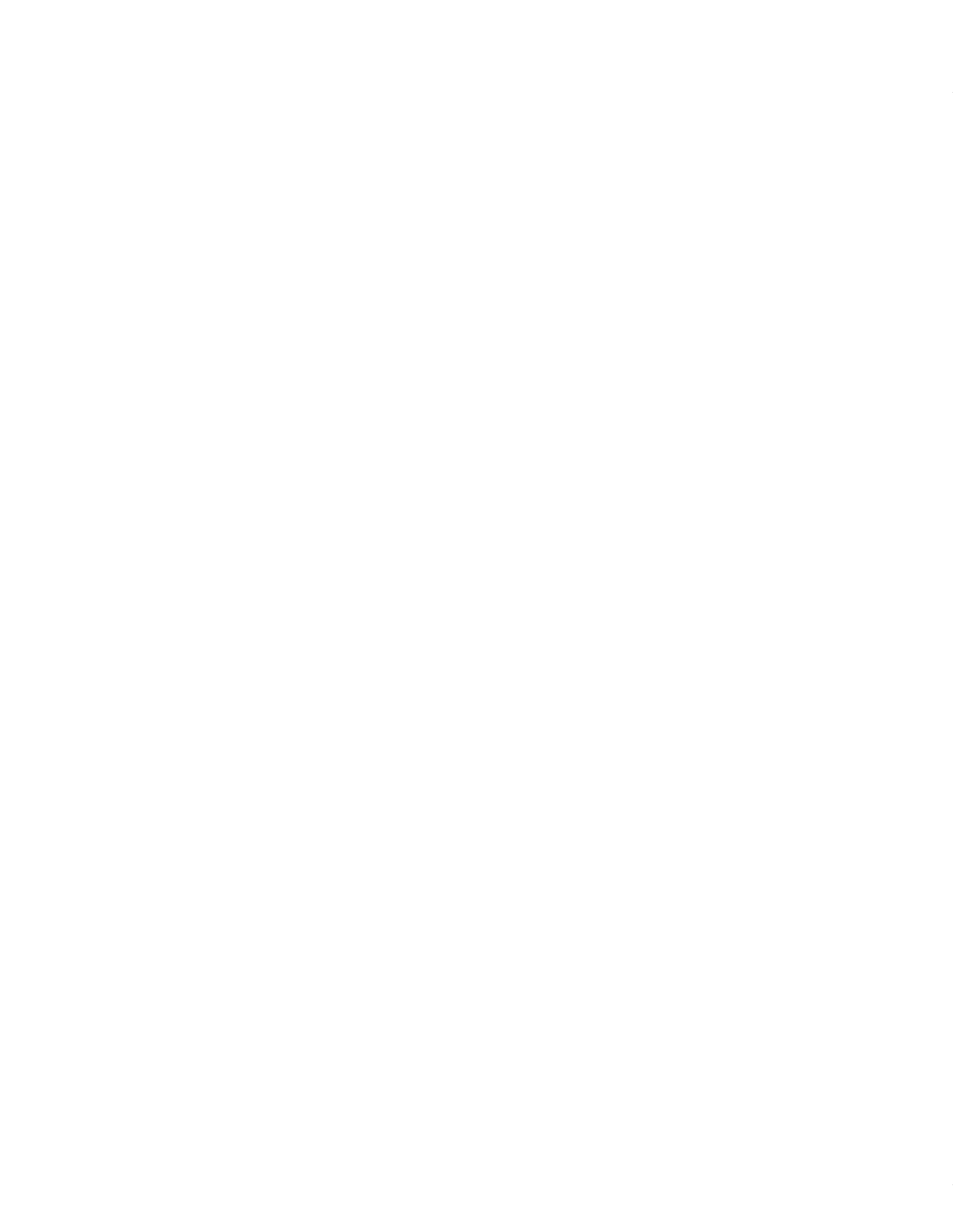## **The Ravalgaon Sugar Farm Limited 84th Annual Report 2018-2019**

### **BOARD OF DIRECTORS**

**Mr. Harshavardhan B. Doshi** Chairman and Managing Director

**Mr. Nihal H. Doshi** Executive Director

**Mr. Yazdi Dandiwala** Independent Director (Till 31st January, 2019)

### **AUDITORS**

**M/s. Patkar & Pendse** Chartered Accountants

### **BANKERS**

Dena Bank Bank of Baroda

### **REGISTRAR & SHARE TRANSFER AGENT**

Freedom Registry Ltd. Plot No. 101/102, 19th Street, MIDC Industrial Area, Satpur, Nashik – 422 007 Tel No: (0253) 2354032 | Fax No: (0253) 2351126

### **FACTORY & REGISTERED OFFICE**

Ravalgaon – 423108, Taluka Malegaon, District – Nashik, Maharashtra Tel No: (02554) 270274 / 270238 Fax No: (02554) 270284

### **CORPORATE OFFICE**

52, 5th Floor, Maker Tower 'F', Cuffe Parade, Mumbai – 400 005 Tel No: (022) 22184291 / 22186479 Fax No: (022) 22184294

**Mr. Moorad Fazalbhoy** Independent Director

**Mr. Hukumchand P. Gandhi** Director (Till 01st January, 2019)

**Mrs. Ramola Mahajani** Independent Director

**Dr. Madhav Welling** Additional Director (From 26th April, 2019)

**Mr. Uday Kulkarni** Additional Director (From 26th April, 2019)

### **SOLICITORS**

**M/s Mulla & Mulla & Craigie Blunt & Caroe**

### **Contents**

| Auditors' Report on                 |  |
|-------------------------------------|--|
| Standalone Financial Statements  26 |  |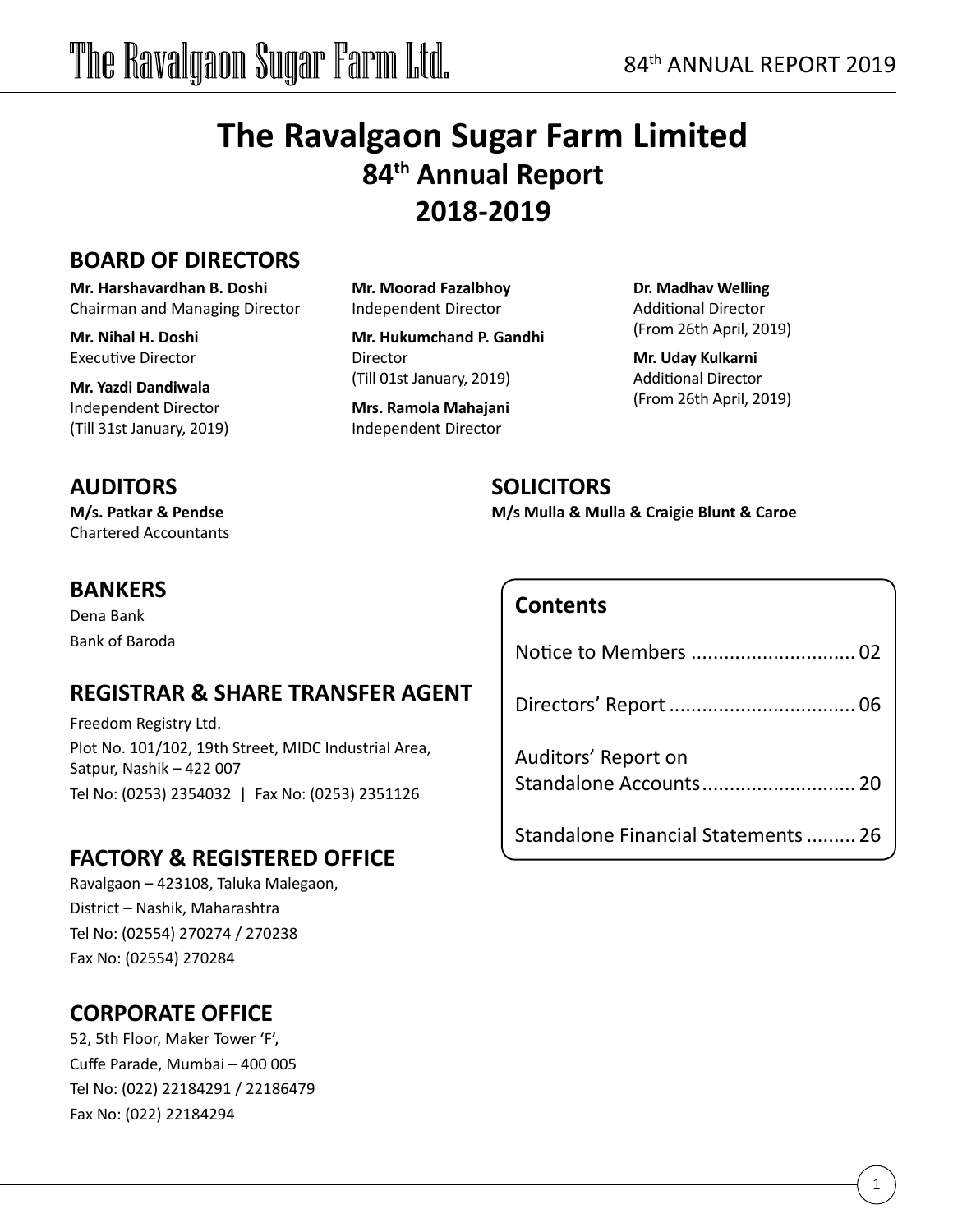#### **SUPPLEMENTAL NOTICE**

Notice supplemental to the notice dated 28<sup>th</sup> May, 2019 convening the 84<sup>th</sup> Annual General Meeting of the members of The Ravalgaon Sugar Farm Ltd. will be held on Friday, 27<sup>th</sup> September, 2019 at 2.00 P.M. at Krida Mandal Hall, Ravalgaon – 423108, Taluka Malegaon, District Nashik, Maharashtra, is hereby given to transact the following business at the aforesaid 84<sup>th</sup> Annual General Meeting:

#### **Ordinary Business**

- 1. To consider and adopt the revised audited financial statements of the Company for the financial year ended 31st March 2019 along with the revised reports of the Board of Directors and Auditors thereon.
- 2. To appoint statutory auditors and pass with or without modifications(s), the following resolution as an Ordinary Resolution:
- 3. **"RESOLVED THAT** pursuant to provisions of Section 139 and other applicable provisions of the Companies Act, 2013, if any, read with the Companies (Audit & Auditors) Rules, 2014, including any statutory enactment or modification thereof, M/s. Patkar & Pendse, Chartered Accountant, (Firm Registration No. 107824W) be and is hereby appointed as the Statutory Auditors of the Company and to hold the office from the conclusion of this Annual General Meeting till the conclusion of 88th Annual General Meeting of the Company, (auditors appointment done for the period w.e.f  $7<sup>th</sup>$  January, 2019 uptill the conclusion of this AGM as per the EOGM held on 30<sup>th</sup> March 2019 to fill the casual vacancy) on such remuneration including out of pocket expenses and other expenses as may be mutually agreed by and between the Board of Directors and the Auditor.

RESOLVED FURTHER THAT to give effect to above resolution, the Board of Directors of the Company be and is hereby authorized for and on behalf of the Company to take all necessary steps and to do all such acts, deeds, matters and things which may deem necessary in this behalf"

4. To appoint a Director in place of Mr. Nihal Doshi who retires by rotation and being eligible offers himself for reappointment.

#### **Special Business:**

2

5. Appointment of Dr. Madhav Narayan Welling (DIN: 08421953) as a Director.

To consider and if thought fit, to pass the following resolution as an Ordinary Resolution:

"RESOLVED THAT Dr. Madhav Narayan Welling (DIN: 08421953), who was appointed by the Board of Directors, as an Additional Director of the Company effective April 26, 2019 and who holds office up to the date of this Annual General Meeting of the Company in terms of Section 161 and any other applicable provisions, if any, of the Companies Act, 2013 ('Act') (including any modification or re-enactment thereof) and who is eligible for appointment and has consented to act as a Director of the Company and in respect of whom the Company has received a notice in writing from a Member under Section 160(1) of the Act proposing his candidature for the office of Director of the Company, be and is hereby appointed as a Director of the Company liable to retire by rotation."

6. Appointment of Mr. Uday Dattatray Kulkarni (DIN: 01426653) as a Director.

To consider and if thought fit, to pass the following resolution as an Ordinary Resolution:

"RESOLVED THAT Mr. Uday Dattatray Kulkarni (DIN: 01426653), who was appointed by the Board of Directors, as an Additional Director of the Company effective April 26, 2019 and who holds office up to the date of this Annual General Meeting of the Company in terms of Section 161 and any other applicable provisions, if any, of the Companies Act, 2013 ('Act') (including any modification or re-enactment thereof) and who is eligible for appointment and has consented to act as a Director of the Company and in respect of whom the Company has received a notice in writing from a Member under Section 160(1) of the Act proposing his candidature for the office of Director of the Company, be and is hereby appointed as a Director of the Company liable to retire by rotation."

Date :  $7<sup>th</sup>$  August, 2019. Regd. Office : Ravalgaon – 423108, Taluka Malegaon, District – Nashik, Maharashtra, India CIN : L01110MH1933PLC001930

**By Order of The Board of Directors**

**H. B. Doshi** Chairman and Managing Director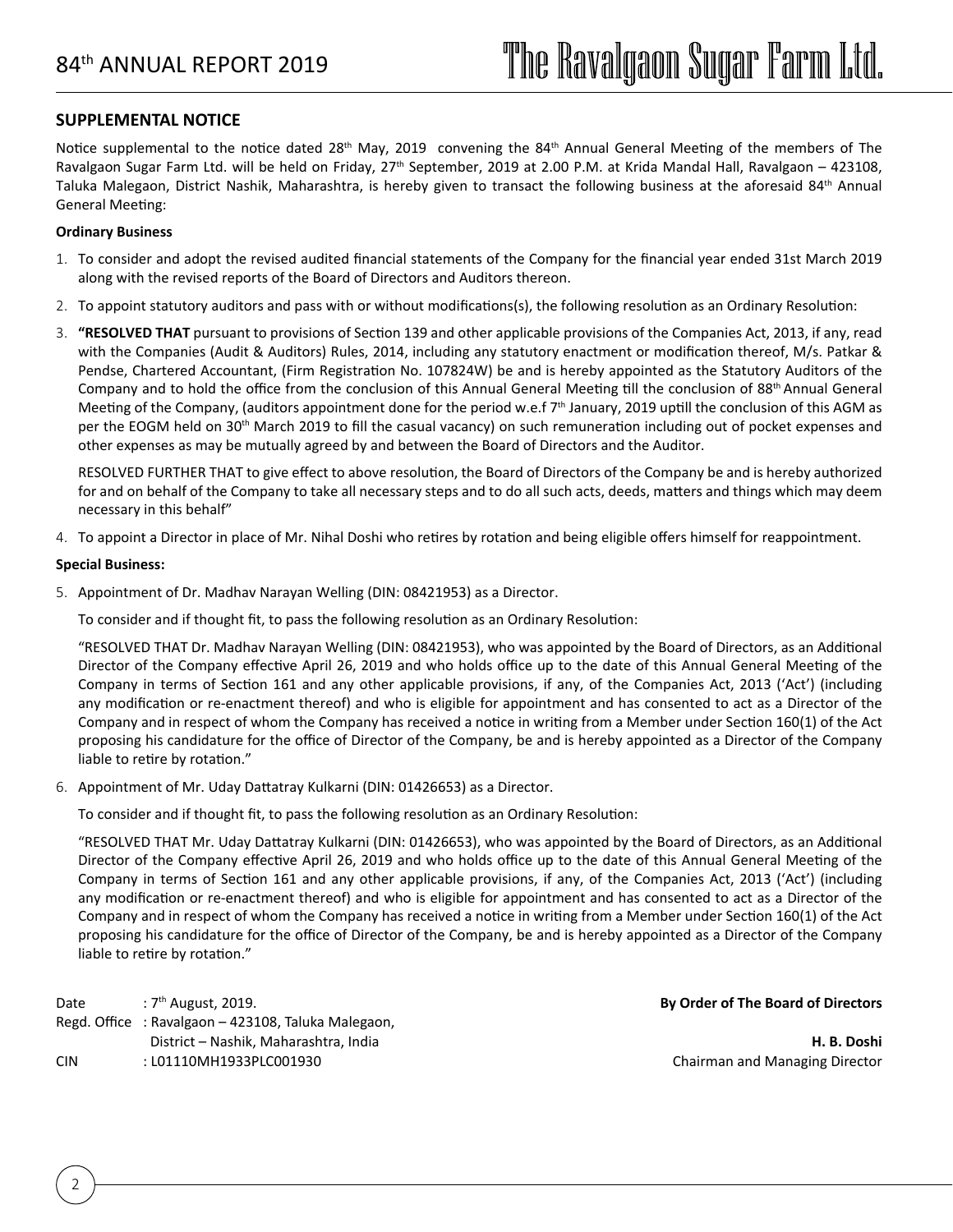### **Notes:**

1. A member entitled to attend and vote at the Annual General Meeting is entitled to appoint a proxy to attend and vote instead of himself and such proxy need not be a member of the company. Proxies in order to be effective must be received by the Company at its registered office not less than 48 hours before the commencement of the meeting.

A person can act as a proxy on behalf of members not exceeding fifty and holding in the aggregate not more than ten percent of the total share capital of the company carrying voting rights. A member holding more than ten percent of the total share capital of the Company carrying voting rights may appoint a single person as proxy and such person shall not act as a proxy for any other person or shareholder.

- 2. The business set out in the Notice will be transacted through electronic voting system and the Company is providing facility for voting by electronic means. Instructions and other information relating to e-voting are given on Page No. 4
- 3. The Register of Members and Share Transfer Books of the Company will remain closed from Friday, 21<sup>st</sup> September, 2019 to Friday, 27th September, 2019 (both days inclusive).
- 4. Members holding shares in physical form are requested to notify immediately details of any change / correction in their address, bank particulars, etc. to the Company's Registrars and Share Transfer Agents. Members holding shares in demat account (electronic form) may notify any change to the Depository Participant.
- 5. The Company has transferred the unpaid or unclaimed dividends declared upto financial years 2010-2011, from time to time on due dates, to the Investor Education and Protection Fund (IEPF) established by the Central Government. Pursuant to provisions of IEPF (Uploading of information regarding unpaid and unclaimed amounts lying with companies) Rules, 2012. The shareholders are requested to note that no claim shall lie against the Company or the said IEPF after the transfer of unclaimed dividend to the fund.
- 6. The Securities and Exchange Board of India (SEBI) has mandated the submission of Permanent Account Number (PAN) by every participant in securities market. Members holding shares in electronic form are, therefore, requested to submit their PAN to their Depository Participants with whom they are maintaining their demat accounts. Members holding shares in physical form can submit their PAN to Company or Freedom Registry Ltd.
- 7. Details of Director seeking reappointment at the forthcoming Annual General Meeting in pursuance of Clause 49 of the Listing Agreement.

|   | Sr No   Particulars                                              | <b>Details</b>                                                                                         |
|---|------------------------------------------------------------------|--------------------------------------------------------------------------------------------------------|
|   | Name of the Director                                             | Mr. Nihal H. Doshi                                                                                     |
|   | Date of Birth                                                    | 09/10/1983                                                                                             |
| 3 | Experience in Specific functional<br>area and position held      | Ten years of experience in finance and five years of experience in management                          |
| 4 | Qualification                                                    | B.Sc., magma cum laude, in economics from The Wharton School at the University of<br>Pennsylvania, USA |
| 5 | Directorship in other companies<br>(excluding foreign companies) | Five                                                                                                   |
| 6 | Shareholding                                                     | 0.43%                                                                                                  |

Date :  $7<sup>th</sup>$  August, 2019.

Regd. Office : Ravalgaon – 423108, Taluka Malegaon, District – Nashik, Maharashtra, India CIN : L01110MH1933PLC001930

#### **By Order of The Board of Directors**

**H. B. Doshi** Chairman and Managing Director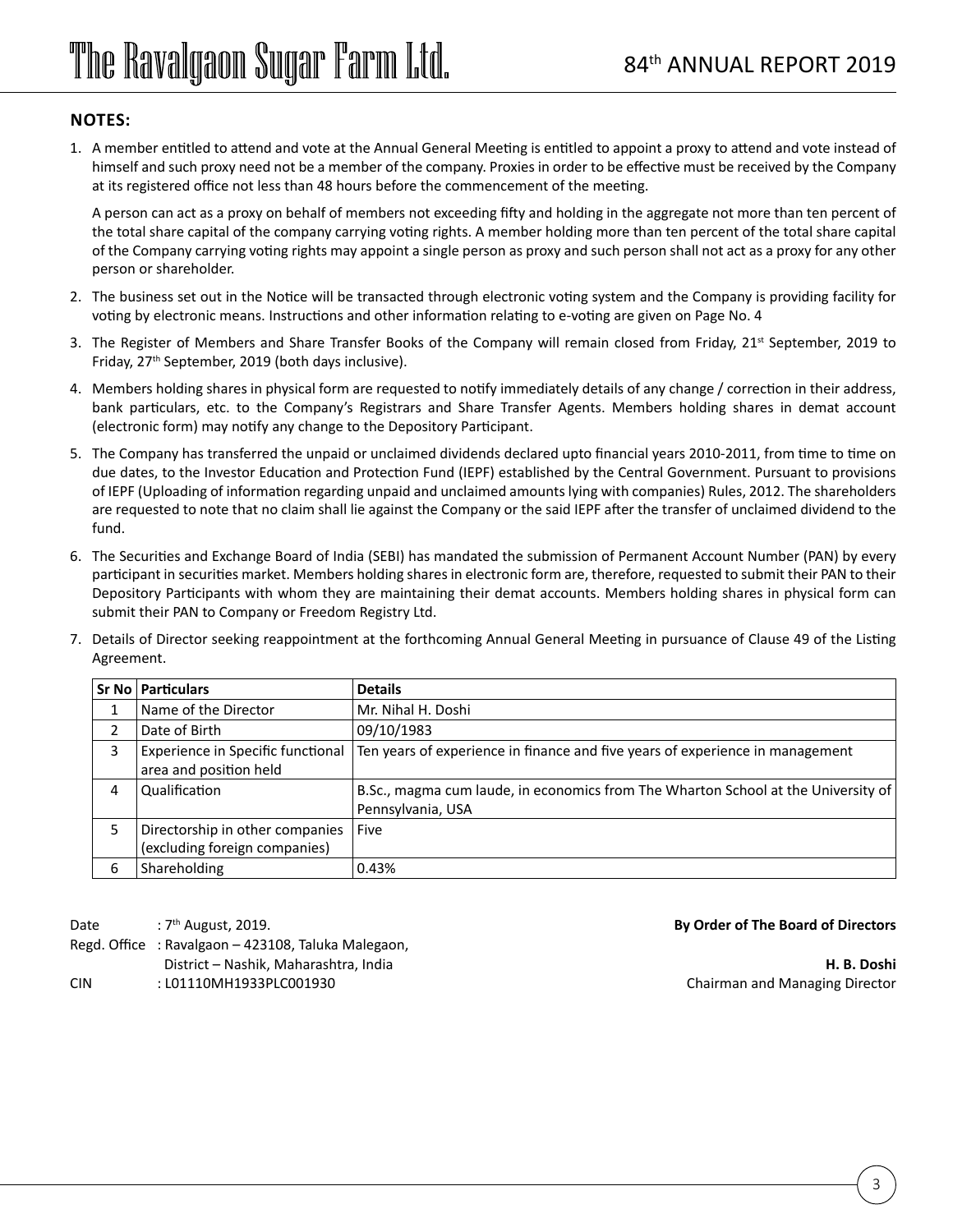### **Statement pursuant to Section 102(1) of the Companies Act, 2013, as amended ('Act')**

#### **The following Statement sets out all material facts relating to Item Nos. 5 and 6 mentioned in the accompanying Notice.**

#### **Item No. 5:**

The Board of Directors ('Board'), appointed Dr. Madhav Narayan Welling as an Additional (Non-Executive, Independent) Director of the Company, effective April 26, 2019. Pursuant to the provisions of Section 161 of the Act, Dr. Madhav Narayan Welling will hold office up to the date of the ensuing Annual General Meeting ('AGM') and is eligible to be appointed as a Director of the Company. The Company has, in terms of Section 160(1) of the Act, received a notice in writing from a Member, proposing the candidature of Dr. Welling for the office of Director. Dr. Welling, once appointed will be liable to retire by rotation.

The Company has received from Dr. Welling (i) Consent in writing to act as Director in Form DIR-2 pursuant to Rule 8 of the Companies (Appointment and Qualifications of Directors) Rules, 2014; (ii) Intimation in Form DIR-8 in terms of the Companies (Appointment and Qualifications of Directors) Rules, 2014, to the effect that he is not disqualified under Section 164(2) of the Act and (iii) Declaration pursuant to BSE Circular No. LIST/COMP/14/2018-19 dated June 20, 2018, that he has not been debarred from holding office of a Director by virtue of any Order passed by Securities and Exchange Board of India or any other such authority.

None of the Directors and Key Managerial Personnel of the Company or their respective relatives, except Dr. Welling, to whom the resolution relates, is concerned or interested in the Resolution mentioned at Item No. 5 of the Notice.

The Board recommends the Resolution set forth at Item No. 5 for the approval of the Members.

#### **Item No. 6:**

The Board of Directors ('Board'), appointed Mr. Uday Dattatray kulkarni as an Additional Director of the Company, effective April 26, 2019. Pursuant to the provisions of Section 161 of the Act, Mr. Uday Dattatray kulkarni will hold office up to the date of the ensuing Annual General Meeting ('AGM') and is eligible to be appointed as a Director of the Company. The Company has, in terms of Section 160(1) of the Act, received a notice in writing from a Member, proposing the candidature of Mr. Kulkarni for the office of Director. Mr. Kulkarni, once appointed will be liable to retire by rotation.

The Company has received from Mr. Kulkarni (i) Consent in writing to act as Director in Form DIR-2 pursuant to Rule 8 of the Companies (Appointment and Qualifications of Directors) Rules, 2014; (ii) Intimation in Form DIR-8 in terms of the Companies (Appointment and Qualifications of Directors) Rules, 2014, to the effect that he is not disqualified under Section 164(2) of the Act and (iii) Declaration pursuant to BSE Circular No. LIST/COMP/14/2018-19 dated June 20, 2018, that he has not been debarred from holding office of a Director by virtue of any Order passed by Securities and Exchange Board of India or any other such authority.

None of the Directors and Key Managerial Personnel of the Company or their respective relatives, except Mr. Kulkarni, to whom the resolution relates, is concerned or interested in the Resolution mentioned at Item No. 6 of the Notice.

The Board recommends the Resolution set forth at Item No. 6 for the approval of the Members.

#### **INFORMATION AND OTHER INSTRUCTIONS RELATING TO E-VOTING.**

The instructions for shareholders voting electronically are as under:

1. The voting period begins on Tuesday, 24<sup>th</sup> September 2019 at 10:00 hours and ends on Thursday, 26<sup>th</sup> September 2019 at 17:00 hours. During this period, shareholders' of the Company, holding shares either in physical form or in dematerialized form, as on the cut-off date (record date) of 20<sup>th</sup> September, 2019, may cast their vote electronically. The e-voting module shall be disabled by CDSL for voting thereafter.

The shareholders should log on to the e-voting website www.evotingindia.com.

- 2. Click on Shareholders.
- 3. Now Enter your User ID

4

- For CDSL: 16 digits beneficiary ID,
- For NSDL: 8 Character DP ID followed by 8 Digits Client ID,
- Members holding shares in Physical Form should enter Folio Number registered with the Company.
- 4. Next enter the Image Verification as displayed and Click on Login.

If you are holding shares in demat form and had logged on to www.evotingindia.com and voted on an earlier voting of any company, then your existing password is to be used.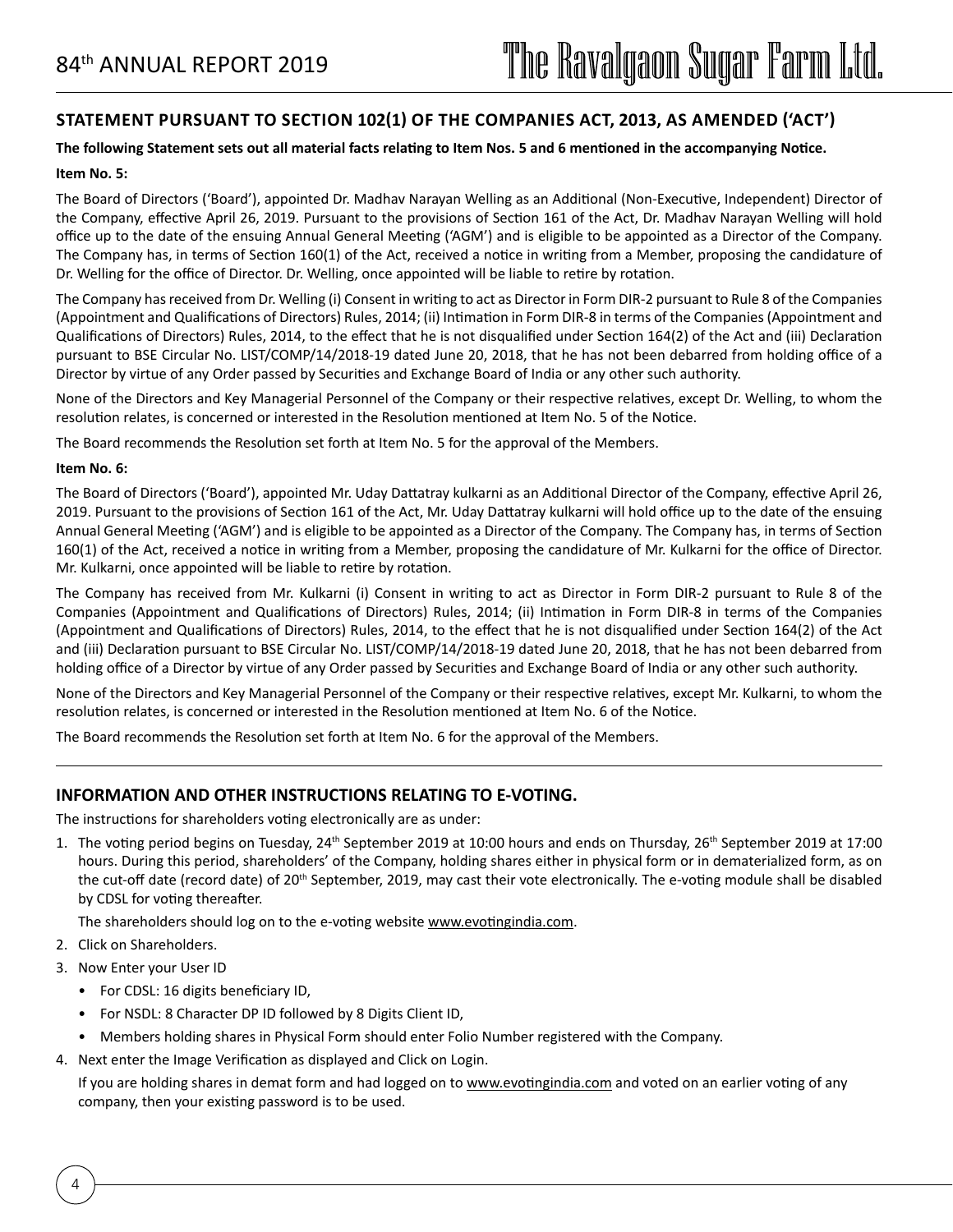5. If you are a first time user, follow the steps given below:

|                     | For Members holding shares in Demat Form and Physical Form                                                       |
|---------------------|------------------------------------------------------------------------------------------------------------------|
| <b>PAN</b>          | Enter your 10 digit alpha-numeric *PAN issued by Income Tax Department (Applicable for both demat shareholders   |
|                     | as well as physical shareholders)                                                                                |
|                     | Members who have not updated their PAN with the Company/Depository Participant are requested to use the          |
|                     | first two letters of their name and the 8 digits of the sequence number in the PAN field.                        |
|                     | In case the sequence number is less than 8 digits enter the applicable number of 0's before the number after the |
|                     | first two characters of the name in CAPITAL letters. Eg. If your name is Ramesh Kumar with sequence number 1     |
|                     | then enter RA00000001 in the PAN field.                                                                          |
| <b>DOB</b>          | Enter the Date of Birth as recorded in your demat account or in the company records for the said demat account   |
|                     | or folio in dd/mm/yyyy format.                                                                                   |
| <b>Dividend</b>     | Enter the Dividend Bank Details as recorded in your demat account or in the company records for the said demat   |
| <b>Bank Details</b> | account or folio.                                                                                                |
|                     | Please enter the DOB or Dividend Bank Details in order to login.                                                 |
| <b>Note</b>         | If the details are not recorded with the depository or company, please enter the member id / folio number in the |
|                     | Dividend Bank details field as mentioned in instruction (4)                                                      |

- 8. After entering these details appropriately, click on "SUBMIT" tab.
- 9. Members holding shares in physical form will then directly reach the Company selection screen. However, members holding shares in demat form will now reach 'Password Creation' menu wherein they are required to mandatorily enter their login password in the new password field. Kindly note that this password is to be also used by the demat holders for voting for resolutions of any other company on which they are eligible to vote, provided that company opts for e-voting through CDSL platform. It is strongly recommended not to share your password with any other person and take utmost care to keep your password confidential.
- 10. For Members holding shares in physical form, the details can be used only for e-voting on the resolutions contained in this Notice.
- 11. Click on the EVSN for the The Ravalgaon Sugar Farm Ltd.
- 12.On the voting page, you will see "RESOLUTION DESCRIPTION" and against the same the option "YES/NO" for voting. Select the option YES or NO as desired. The option YES implies that you assent to the Resolution and option NO implies that you dissent to the Resolution.
- 13. Click on the "RESOLUTIONS FILE LINK" if you wish to view the entire Resolution details.
- 14. After selecting the resolution you have decided to vote on, click on "SUBMIT" tab. A confirmation box will be displayed. If you wish to confirm your vote, click on "OK", else to change your vote, click on "CANCEL" and accordingly modify your vote.
- 15.Once you "CONFIRM" your vote on the resolution, you will not be allowed to modify your vote.
- 16. You can also take out print of the voting done by you by clicking on "Click here to print" option on the Voting page.
- 17. If Demat account holder has forgotten the same password then Enter the User ID and the image verification code and click on Forgot Password & enter the details as prompted by the system.
- 18.Note for Non Individual Shareholders and Custodians

Non-Individual shareholders (i.e. other than Individuals, HUF, NRI, etc.) and Custodian are required to log on to www. evotingindia.com and register themselves as Corporates.

A scanned copy of the Registration Form bearing the stamp and sign of the entity should be emailed to helpdesk.evoting@ cdslindia.com.

- After receiving the login details a compliance user should be created using the admin login and password. The Compliance user would be able to link the account(s) for which they wish to vote on.
- The list of accounts should be mailed to helpdesk.evoting@cdslindia.com and on approval of the accounts they would be able to cast their vote.
- A scanned copy of the Board Resolution and Power of Attorney (POA) which they have issued in favour of the Custodian, if any, should be uploaded in PDF format in the system for the scrutinizer to verify the same.

In case you have any queries or issues regarding e-voting, you may refer the Frequently Asked Questions ("FAQs") and e-voting manual available at www.evotingindia.com, under help section or write an email to helpdesk.evoting@cdslindia.com.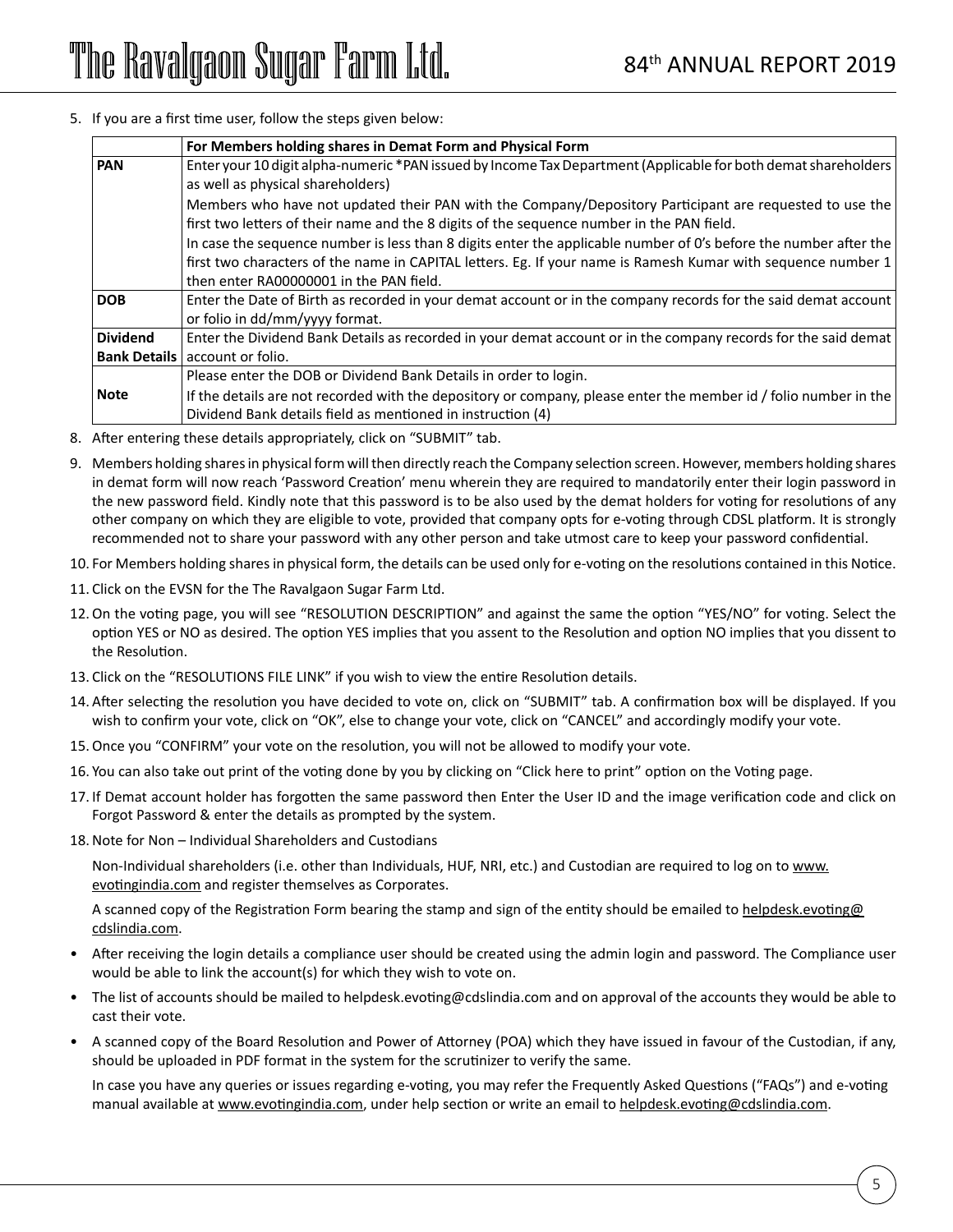## **Directors' Report**

#### **Dear Members,**

Your Directors present the 84<sup>th</sup> Annual Report together with the Audited Financial Statement of the Company for the financial year ended 31st March 2019.

#### **1. Financial Results:**

|                                                                                   |                             | $(3\overline{5})$ in lacs) |
|-----------------------------------------------------------------------------------|-----------------------------|----------------------------|
| Particulars                                                                       | Year ended 31 <sup>st</sup> | Year ended 31st            |
|                                                                                   | <b>March 2019</b>           | <b>March 2018</b>          |
| Net Profit / (Loss) after providing for :                                         | 1992.77                     | (371.95)                   |
| Depreciation (including additional depreciation as per Companies Act, 2013)<br>i) | 96.59                       | 171.53                     |
| ii)<br><b>Prior Period Items</b>                                                  |                             | (10.83)                    |
| iii) Provisions for Taxation (including Deferred Tax)                             | (337.87)                    | (47.63)                    |
| Surplus brought forward                                                           | (3235.10)                   | (2863.15)                  |
| Amount available for appropriation                                                | (1242.33)                   | (3235.10)                  |
| Appropriation:                                                                    |                             |                            |
| Proposed Dividend                                                                 | -                           |                            |
| Tax on Proposed Dividend                                                          | -                           |                            |
| <b>Transfer to General Reserve</b>                                                |                             |                            |
| Balance carried to Balance Sheet                                                  | (1242.33)                   | (3235.10)                  |

#### **2. Operations:**

CONFECTIONERY: Sale of confectionery was 853 MT during the year under review as compared to 887 MT during the previous period. The Company concentrated on brands such as Pan Pasand, Cheery, Mango Mood, Supreme, Coffee Break, etc. The Company's products face competition from many organized and unorganized players, however, the strong recognition for its brand helps it compete in a crowded market. The Company has been focused on expanding distribution across urban and rural markets across the country.

SUGAR: Since the sugar season 2013-14, your company could not run the sugar mill due to various reasons, including the low availability of sugarcane and a regulatory framework that resulted in higher costs of raw material relative to the price of the finished goods. These factors made running the sugar mill commercially unviable.

CANDY SUGAR: The candy sugar division is affected by unhealthy competition from unorganized sector in which production can be carried out at lower costs and with poorer quality standards. Therefore production of candy sugar has ceased.

There being no hopes for revival of both Sugar and Candy plants, the Board decided to dispose off both the plants at appropriate consideration which would result in saving of the costs incurred on maintaining these two plants and would also enable to concentrate on Confectionary which has ample scope of growth.

During the year the Sugar and Candy Sugar plants were sold during the second and third quarter for a consideration of ₹2,388.64 lakhs and ₹66.80 lakhs, respectively. The transactions were carried out as per approval of you members as per special/ordinary resolution in the EOGM dated 10th September, 2018 .The net profit of ₹2455.45 from sale of these two plants together with related land is shown as an exceptional item in the Profit and Loss Account.

#### **3. Dividend:**

Your Directors do not recommend any dividend on the equity shares for the year ended 31st March 2019.

#### **4. Transfer To Reserves:**

The Company has proposed not to transfer any amount to the General Reserve.

#### **5. Directors' Responsibility Statement:**

Pursuant to Section 134 (3) (c) of the Companies Act, 2013, the Directors' confirm that:

- a) In the preparation of Annual Accounts, the applicable Accounting Standards have been followed along with proper explanation relating to material departures.
- b) The directors had selected such accounting policies and applied them consistently and made judgments and estimates that are reasonable and prudent so as to give true and fair view of the state of affairs of the Company at the end of the financial year and of the profit and loss account of the Company for that year.
- c) Proper and sufficient care has been taken for maintaining adequate accounting records in accordance with the provisions of the Companies Act, 2013 for safeguarding the assets of the Company and for preventing and detecting fraud and other irregularities.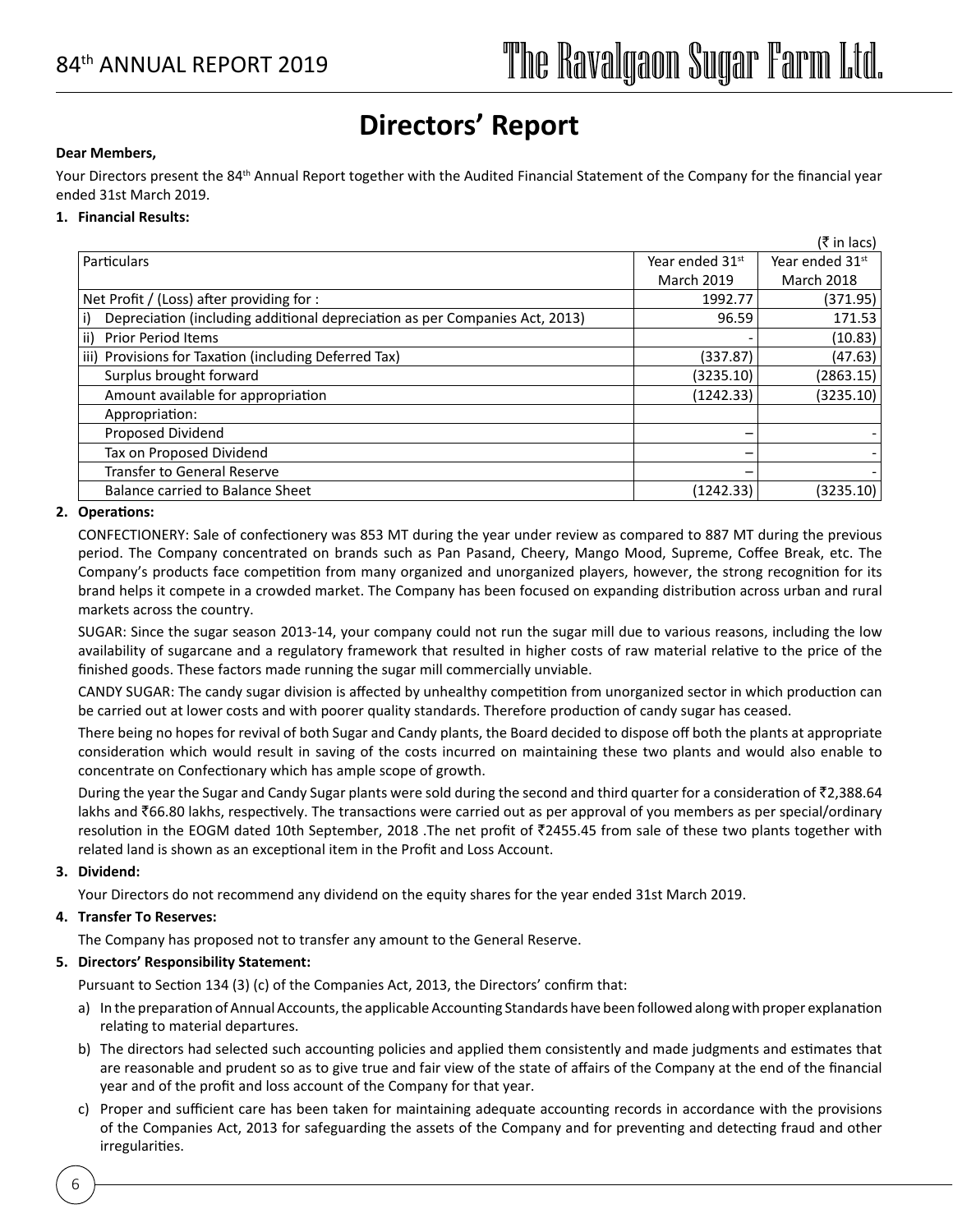- d) The Annual Accounts have been prepared on a going concern basis.
- e) The company has followed a proper internal financial control and that such internal financial controls are adequate and were operating effectively.
- f) A system has been devised to ensure compliance with the provisions of all applicable laws and that such systems were adequate and operating effectively

#### **6. Fixed Deposits:**

The total amount of fixed deposit as at 31st March 2019 was ₹7.50 lacs. There are no overdue deposits except unclaimed deposits amounting to `7.50 lacs, which is included in the aforesaid total amount of Fixed Deposits. The Company is thankful to the Fixed Deposit holders for their continued support. The company has not accepted any fixed deposits from 1st April, 2014.

#### **7. Extract of Annual Report**

The extract of Annual Return of the Company is annexed herewith as Annexure 1 to this Report.

#### **8. Conservation of Energy, Technology Absorption:**

The particulars relating to conservation of energy, technology absorption, foreign exchange earnings and outgo, as required to be disclosed under the Act, are provided in Annexure 2 to this Report.

#### **9. Management Discussion and Analysis:**

The details regarding management discussion and analysis is provided in Annexure 3 to this Report.

#### **10. Corporate Governance:**

As per the requirements of SEBI regarding Listing Agreement and further with reference to Circular dated September 2014 stating amendment that, "The Clause 49 of the Listing Agreement shall be applicable to all companies whose equity shares are listed on a recognized stock exchange. However, compliance with the provisions of Clause 49 shall not be mandatory, for the time being, in respect of the following class of companies, i.e. companies having paid up equity share capital not exceeding  $\bar{z}10$ crore and Net Worth not exceeding  $\bar{z}$ 25 crores, as on the last day of the previous financial year". Since the Company's equity share capital and net worth are below the threshold limit, the Corporate Governance report is not prepared.

#### **11. Particulars Regarding Directors, Key Managerial personnel and Remuneration paid to Director and Key Managerial Personnel:**

Disclosures pertaining to remuneration and other details as required under Section 197(12) of the Act read with Rules forms part of the Report. None of the employees of the Company is drawing remuneration in excess of the limits prescribed under the Act and Rules forming part thereof. The further details with regard to payment of remuneration to Director and Key Managerial Personnel are provided in Extract of Annual Return as Annexure 1 of the Report.

#### **12. Statement on Declaration given by the Independent Directors:**

Pursuant to Section 149 (4) of the Companies Act, 2013 read with the Companies (Appointment and Qualification of Directors) Rules, 2014 the Central Government has prescribed that your Company shall have minimum two Independent Directors.

|    |                      | Sr. Name of the Independent Director Date of appointment / reappointment Date of passing of |                            |
|----|----------------------|---------------------------------------------------------------------------------------------|----------------------------|
| No |                      |                                                                                             | Special Resolution, if any |
|    | Mr. Moorad Fazalbhoy | 19/06/2014                                                                                  | 19/06/2014                 |
|    | Mrs Ramola Mahajani  | 09/02/2015                                                                                  | 07/09/2015                 |
|    | Dr. Madhav Welling   | 26/04/2019                                                                                  | 26/04/2019                 |

Your company has following Independent Directors:

All the above Independent Directors meet the criteria of 'independence' prescribed under Section 149(6) and have submitted declaration to the effect that they meet with the criteria of independence as required under Section 149 (7) of the Companies Act, 2013.

#### **13. Related Party Transactions:**

The company has entered into transactions with related parties in accordance with the provisions of the Companies Act, 2013 and the particulars of the contracts or arrangements with related parties referred to in Section 188 (1), as prescribed in Form AOC-2 of the rules prescribed under Chapter IX relating to Accounts of Companies under the Companies Act, 2013 is appended as Annexure 5 to the Report. Your Directors draw attention of the members to Note No. 28 to the financial statement, which sets out related party disclosures.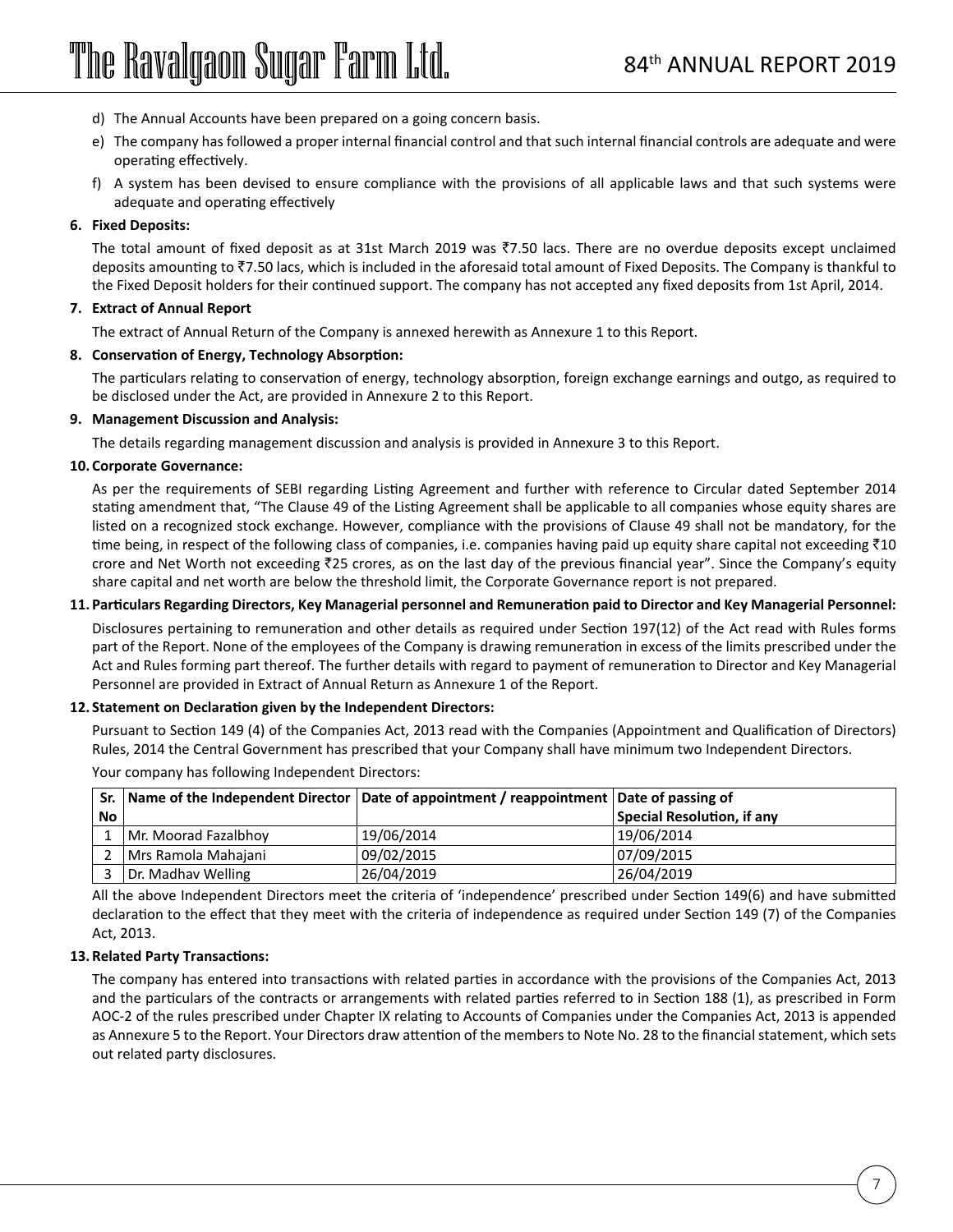#### **14.Board Meetings:**

Eight meetings of the Board of Directors were held during the year. Details are as under:

| Sr. No         | Date of the Meeting | <b>Directors Present</b> |                      | Directors to whom Leave of |
|----------------|---------------------|--------------------------|----------------------|----------------------------|
|                |                     |                          |                      | Absence was granted.       |
| $\mathbf{1}$   | 15/05/2018          | Mr. H. B. Doshi          | Mr. Moorad Fazalbhoy | Mr. Y. P. Dandiwala        |
|                |                     | Mr. Nihal Doshi          | Mrs Ramola Mahajani  | Mr. H. P. Gandhi           |
| $\overline{2}$ | 09/08/2018          | Mr. H. B. Doshi          | Mr. H. P. Gandhi     |                            |
|                |                     | Mr. Nihal Doshi          | Mrs Ramola Mahajani  |                            |
|                |                     | Mr. Moorad Fazalbhoy     |                      |                            |
| 3              | 14/08/2018          | Mr. H. B. Doshi          | Mr. H. P. Gandhi     | Mrs Ramola Mahajani        |
|                |                     | Mr. Nihal Doshi          | Mr. Y. P. Dandiwala  |                            |
|                |                     | Mr. Moorad Fazalbhoy     |                      |                            |
| 4              | 13/11/2018          | Mr. H. B. Doshi          | Mr. Y. P. Dandiwala  | Mr. H. P. Gandhi           |
|                |                     | Mr. Nihal Doshi          | Mr. Moorad Fazalbhoy | Mrs Ramola Mahajani        |
| 5              | 27/11/2018          | Mr. H. B. Doshi          | Mr. Moorad Fazalbhoy | Mr. Y. P. Dandiwala        |
|                |                     | Mr. Nihal Doshi          |                      | Mr. H. P. Gandhi           |
|                |                     |                          |                      | Mrs Ramola Mahajani        |
| 6              | 05/12/2018          | Mr. H. B. Doshi          | Mrs Ramola Mahajani  | Mr. Y. P. Dandiwala        |
|                |                     | Mr. Nihal Doshi          | Mr. Moorad Fazalbhoy |                            |
| $\overline{7}$ | 04/01/2019          | Mr. H. B. Doshi          | Mrs Ramola Mahajani  | Mr. Y. P. Dandiwala        |
|                |                     | Mr. Nihal Doshi          | Mr. Moorad Fazalbhoy |                            |
| 8              | 12/02/2019          | Mr. H. B. Doshi          | Mrs Ramola Mahajani  |                            |
|                |                     | Mr. Nihal Doshi          | Mr. Moorad Fazalbhoy |                            |

#### **# Note: Resignation of Mr. Y. P. Dandiwala**

#### **15. Changes in Directorship:**

#### **a. Demise of Director:**

During the year Mr. H. P. Gandhi passed way on  $1<sup>st</sup>$  January, 2019. He was associated as a Director of the Company for five of years. The Board places on record its appreciation for the valuable advice and services rendered by him during his tenure as a Director of the Company.

#### **b. Resignation of Director:**

During the year Mr. Y. P. Dandiwala resigned as a Director of the Company. He was associated as a Director of the Company for four of years. The Board places on record its appreciation for the valuable advice and services rendered by him during his tenure as a Director of the Company.

#### **c. Appointment of Director:**

Dr. Madhav Welling (DIN: 08421953) who has given his consent to act as Additional Director was appointed on 26<sup>th</sup> April, 2019.

Mr. Uday Kullkarni (DIN: 01426653) who has given his consent to act as Additional Director was appointed on 26<sup>th</sup> April, 2019. The Board welcomed them.

#### **16. Auditors and Audit Report:**

M/s Patkar and Pendse, Chartered Accountant, (Firm Registration No. 107824W) were appointed as Statutory Auditors of the Company at duly held Extra Ordinary General Meeting held on 30th March, 2019 as there arose casual vacancy. M/s. Patkar and Pendse were appointed for a period of one year and hence needs to be appointed for a further period of four years, which shall complete the first tenure of five years of the statutory auditors of the Company. The firm is now eligible for appointment of term of four years in the current annual general meeting ie from the conclusion of this annual general meeting uptill the conclusion of 88th Annual General Meeting.

#### **17. Cost Auditors:**

The Board has appointed Bhavesh Marolia & Associates with reference to the Companies (Cost Records and Audit) Rules 2014, as prescribed by the Central Government in sub-sections (1) and (2) of Section 469 and Section 148 of the Companies Act, 2013 (18 of 2013). The Company is covered under amended rules of the Companies (Cost Records and Audit) Rules, 2014, Rule 3(ii) for application of Cost records w.e.f. financial year 2014-15. The Cost Auditors have reviewed the books of account maintained by the company pursuant to Rule 5(1) of the Companies (Cost Records and Audit) Rules, 2014.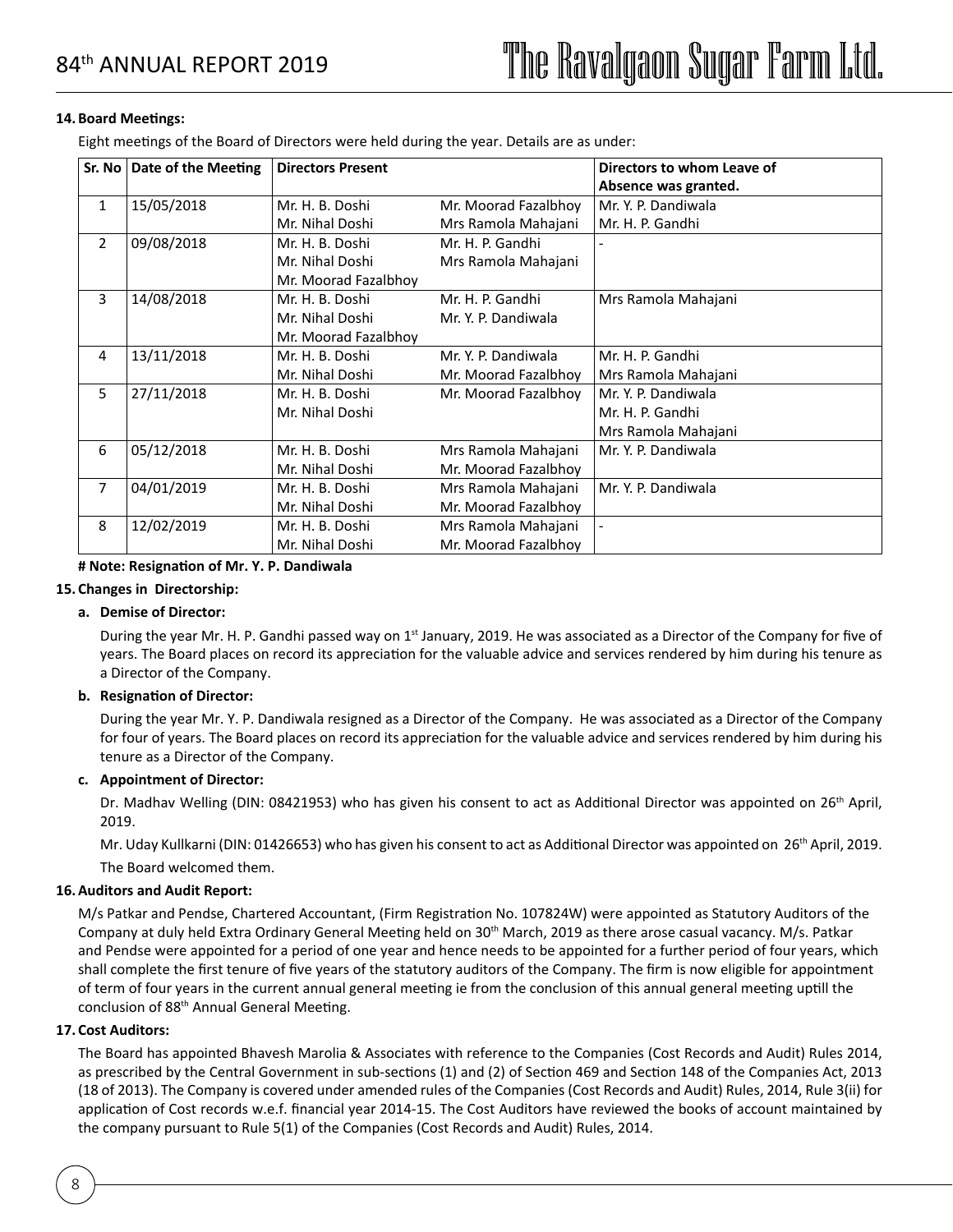#### **18. Secretarial Auditor:**

The Board had appointed M/s. S. Lakshminarayanan, as Secretarial Auditors of the Company, according to the provisions of Section 204 of the Companies Act, 2013 for conducting Secretarial Audit of the Company for the financial year 2018-2019. However M/s. S. Lakshminarayan showed his unwillingness to continue with the assignment with the Company. So the Board approached Mr. S. R. Padhye, Practicing Company Secretary to conduct Secretarial Audit for the year ended 31<sup>st</sup> March, 2019.

Further Auditors in their report have made the following observations:

a) "The Company has not complied with provisions of Section 203 of the Companies Act, 2013 read with Companies (Appointment and Remuneration of Managerial Personnel) Rules, 2014".

The Board has taken note of the same. However it expresses its inability to get qualified and experienced candidates given the company's size of operations.

- b) "With the coming into force of the Companies Act, 2013, several regulations of the Articles of Association of the Company require alterations or deletions as they are based on the Companies Act, 1956, or contain specific reference thereto. The Company has, so far, not carried out such modifications / deletions or adoption of new set of Articles".
- c) "Some of the polices to be framed and implemented by the Nomination and Remuneration Committee is under the process of formulation. Hence the full compliance of the section 178 of the companies Act would be fully complied only after the same is complete"

The Board has taken note of the observation.

d) "Shares of the company need to be dematted as per the requirements of the provisions of SEBI and Stock Exchange Regulations."

The Board has taken note of the observation.

#### **19.Risk Management:**

The Company is in the process of setting up a system for management of risk associated with the orderly functioning of the Company. The Audit Committee has been mandated the accountability for integration of risk management practices into day to day activities.

#### **20. Internal Financial Controls:**

The Company has in place adequate internal financial controls with reference to financial statements. During the year, such controls were tested and no reportable material weakness in the design or operations was observed.

#### **21.Vigil Mechanism:**

Your company believes in promoting a fair, transparent, ethical and professional work environment. The Board of Directors of the Company has established a Whistle Blower Policy under Vigil Mechanism in accordance with the provisions of the Companies Act, 2013 and the Listing Agreement for reporting the genuine concerns or grievances or concerns of actual or suspected fraud or violation of the Company's Code of Conduct.

#### **22. Disclosure under the Sexual Harassment of Women at Workplace (Prevention, Prohibition and Redressed) Act, 2013.**

No case of sexual harassment was reported during the year.

#### **23. Particulars of Loans given, Investments made, Guarantees given and Securities provided:**

Particulars of loans given, Investments made and Guarantees given and Securities provided are given in the financial statements and notes to accounts.

Your Directors take this opportunity to place on record their sincere appreciation for the timely assistance and cooperation extended by Financial Institutions, Company's Bankers, Auditors, Registrars & Share Transfer Agents and various Government Agencies / Bodies and look forward to receiving their continued support. Your Directors also wish to place on record their appreciation for the cooperation extended / services rendered by the workmen, staff, executives, dealers, customers and all others concerned. Your Directors also express thanks to the shareholders for their support to and confidence reposed in the Company.

| Date | : 7 <sup>th</sup> August, 2019.                     | For The Ravalgaon Sugar Farm Ltd. |
|------|-----------------------------------------------------|-----------------------------------|
|      | Regd. Office : Ravalgaon – 423108, Taluka Malegaon, |                                   |
|      | District – Nashik, Maharashtra, India               | H. B. Doshi                       |
| CIN  | : L01110MH1933PLC001930                             | Chairman and Managing Director    |
|      |                                                     |                                   |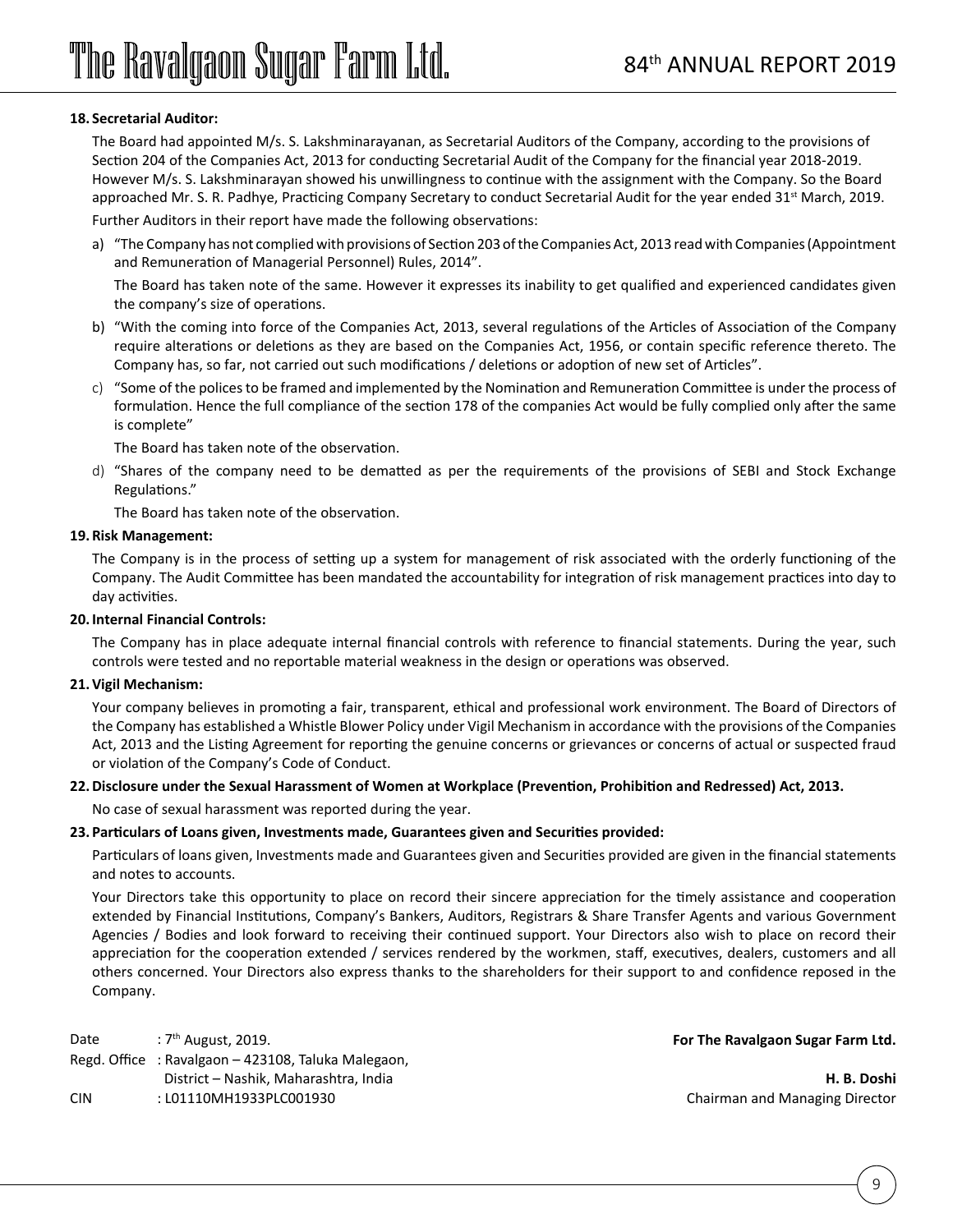## **Annexure 1 to Directors Report**

### **Form No. MGT-9**

Extract of Annual Return as on the Financial Year ended on 31<sup>st</sup> March 2019 *[Pursuant to Section 92(3) of the Companies Act, 2013 and rule 12(1) of the Companies (Management and Administration) Rules, 2014]*

#### **1. REGISTRATION AND OTHER DETAILS**

|               | Sr. No   Particulars                                                         | <b>Details</b>                                                                                             |
|---------------|------------------------------------------------------------------------------|------------------------------------------------------------------------------------------------------------|
| $\vert$ i)    | CIN.                                                                         | L01110MH1933PLC001930                                                                                      |
| $\vert$ ii)   | <b>Registration Date</b>                                                     | 08/02/1933                                                                                                 |
| iii)          | Name of the Company                                                          | The Ravalgaon Sugar Farm Ltd.                                                                              |
| $ iv\rangle$  | Category / Sub-Category of the Company                                       | Indian Non-Government Company Limited by Shares                                                            |
| $ v\rangle$   | Address of the Registered office and contact<br>details                      | Ravalgaon - 423108, Taluka - Malegaon, District - Nashik,<br>Maharashtra, India. Tel No: 02554 270-274/238 |
| $ v_i\rangle$ | Whether listed company                                                       | Yes                                                                                                        |
| vii)          | Name, Address and Contact details of Registrar<br>and Transfer Agent, if any | Freedom Registry Ltd., Plot No. 101/102, 19th Street, MIDC<br>Industrial Area, Satpur, Nashik              |

#### **2. PRINCIPAL BUSINESS ACTIVITIES OF THE COMPANY**

All the business activities contributing 10% or more of the total turnover of the company shall be stated:

| Sr. No   Name & Description of main products / services   NIC Code of the product / service |         | % of Total Turnover |  |  |
|---------------------------------------------------------------------------------------------|---------|---------------------|--|--|
| Confectionery                                                                               | 2367000 | 100%                |  |  |

#### **3. PARTICULARS OF HOLDING, SUBSIDIARY AND ASSOCIATE COMPANIES**

| ISr.<br>l No | Name and Address of the<br>Company     | CIN/GLN               | Holding / Subsidiary/   % of shares  <br>Associate | held  | Applicable<br>Section |
|--------------|----------------------------------------|-----------------------|----------------------------------------------------|-------|-----------------------|
|              | l Lanica Financial Services Pvt. Ltd I | U67120MH1996PTC101374 | <b>Group Company</b>                               | 41.71 | 2(6)                  |

#### **4. SHAREHOLDING PATTERN (Equity Share Capital Breakup as percentage of Total Equity)**

I. Category-Wise Shareholding

| <b>Category of Shareholders</b> | No. of Shares held at the beginning of<br>the year |                 |              | No. of Shares held at the end of the<br>vear |              |                 |              | %<br>Change     |                    |
|---------------------------------|----------------------------------------------------|-----------------|--------------|----------------------------------------------|--------------|-----------------|--------------|-----------------|--------------------|
|                                 | <b>Demat</b>                                       | <b>Physical</b> | <b>Total</b> | $%$ of<br>total                              | <b>Demat</b> | <b>Physical</b> | <b>Total</b> | $%$ of<br>total | during<br>the year |
| A. Promoter                     |                                                    |                 |              |                                              |              |                 |              |                 |                    |
| $(1)$ Indian                    |                                                    |                 |              |                                              |              |                 |              |                 |                    |
| a) Individual/HUF               | 1,636                                              | 1,225           | 2,861        | 4.20                                         | 2,361        | 500             | 2,861        | 4.20            |                    |
| b) Central Govt                 |                                                    |                 |              |                                              |              |                 |              |                 |                    |
| c) State Govt                   |                                                    |                 |              |                                              |              |                 |              |                 |                    |
| d) Bodies Corp.                 |                                                    | 33,386          | 33.386       | 49.10                                        | 33,386       | 0               | 33,386       | 49.10           |                    |
| e) Banks / FI                   |                                                    |                 |              |                                              |              |                 |              |                 |                    |
| f) Any Other                    |                                                    |                 |              |                                              |              |                 |              |                 |                    |
| Sub-total $(A)(1)$ :            | 1,636                                              | 34,611          | 36,247       | 53.30                                        | 35,747       | 500             | 36,247       | 53.30           |                    |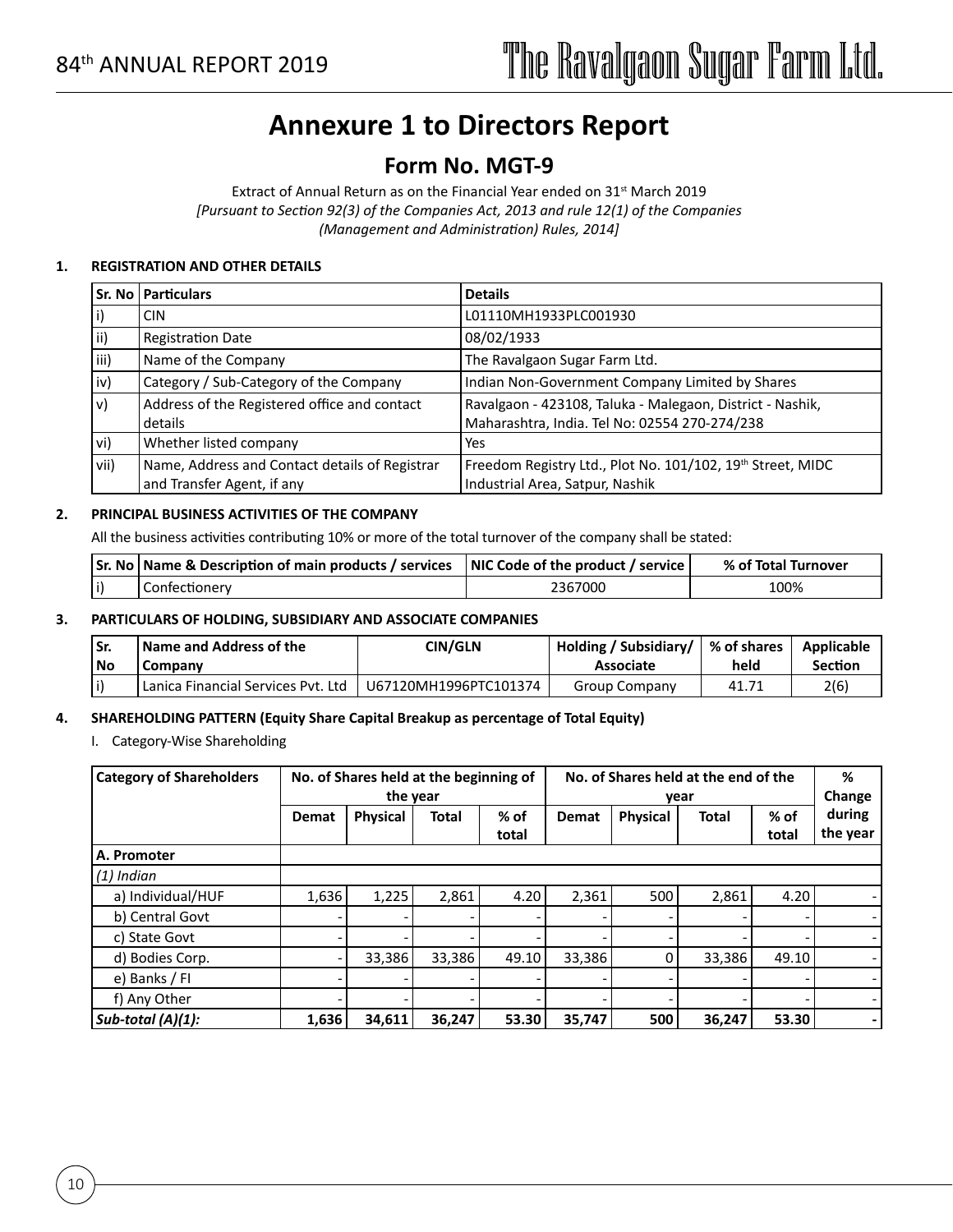| <b>Category of Shareholders</b>  |        | No. of Shares held at the beginning of<br>the year |              |               | No. of Shares held at the end of the<br>year |          | %<br>Change  |                 |                    |
|----------------------------------|--------|----------------------------------------------------|--------------|---------------|----------------------------------------------|----------|--------------|-----------------|--------------------|
|                                  | Demat  | <b>Physical</b>                                    | <b>Total</b> | % of<br>total | Demat                                        | Physical | <b>Total</b> | $%$ of<br>total | during<br>the year |
| (2) Foreign                      |        |                                                    |              |               |                                              |          |              |                 |                    |
| a) NRIs-Individuals              |        |                                                    |              |               |                                              |          |              |                 |                    |
| b) Other-Individuals             |        |                                                    |              |               |                                              |          |              |                 |                    |
| c) Bodies Corp.                  |        |                                                    |              |               |                                              |          |              |                 |                    |
| d) Banks / FI                    |        |                                                    |              |               |                                              |          |              |                 |                    |
| e) Any Other                     |        |                                                    |              |               |                                              |          |              |                 |                    |
| Sub-total (A)(2):                |        |                                                    |              |               |                                              |          |              |                 |                    |
| <b>Total shareholding of</b>     | 1,636  | 34,611                                             | 36,247       | 53.30         | 2,361                                        | 500      | 2,861        | 53.30           |                    |
| Promoter (A)=(A)(1)+(A)(2)       |        |                                                    |              |               |                                              |          |              |                 |                    |
| <b>B. Public Shareholding</b>    |        |                                                    |              |               |                                              |          |              |                 |                    |
| 1. Institutions                  |        |                                                    |              |               |                                              |          |              |                 |                    |
| a) Mutual Funds                  |        |                                                    |              |               |                                              |          |              |                 |                    |
| b) Banks/FI                      |        | 28                                                 | 28           | 0.04          | 10                                           | 28       | 38           | 0.04            |                    |
| c) Central Govt.                 |        |                                                    |              |               |                                              |          |              |                 |                    |
| d) State Govt(s)                 |        |                                                    |              |               |                                              |          |              |                 |                    |
| e) Venture Capital Funds         |        |                                                    |              |               |                                              |          |              |                 |                    |
| f) Insurance Companies           |        |                                                    |              |               |                                              |          |              |                 |                    |
| g) Fils                          |        |                                                    |              |               |                                              |          |              |                 |                    |
| h) Foreign Venture               |        |                                                    |              |               |                                              |          |              |                 |                    |
| Capital Funds                    |        |                                                    |              |               |                                              |          |              |                 |                    |
| i) Others (specify)              |        |                                                    |              |               |                                              |          |              |                 |                    |
| Sub-total (B)(1):                |        | 28                                                 | 28           | 0.04          | 10                                           | 28       | 38           | 0.04            |                    |
| 2. Non-Institutions              |        |                                                    |              |               |                                              |          |              |                 |                    |
| a) Bodies Corp.                  |        |                                                    |              |               |                                              |          |              |                 |                    |
| i) Indian                        | 1,149  | 228                                                | 1,377        | 2.03          | 929                                          | 228      | 1,157        | 1.71            | $-0.32$            |
| ii) Overseas                     |        |                                                    |              |               |                                              |          |              |                 |                    |
| d) Individuals                   |        |                                                    |              |               |                                              |          |              |                 |                    |
| i) Individual shareholders       | 24,466 | 2,786                                              | 27,252       | 40.08         | 22,853                                       | 2,612    | 25,465       | 37.45           | $-2.63$            |
| holding nominal share            |        |                                                    |              |               |                                              |          |              |                 |                    |
| capital upto ₹1 lakh             |        |                                                    |              |               |                                              |          |              |                 |                    |
| ii) Individual shareholders      |        | 2,883                                              | 2,883        | 4.24          |                                              | 2,883    | 2,883        | 4.24            |                    |
| holding nominal share            |        |                                                    |              |               |                                              |          |              |                 |                    |
| capital in excess of             |        |                                                    |              |               |                                              |          |              |                 |                    |
| Rs. 1 lakh                       |        |                                                    |              |               |                                              |          |              |                 |                    |
| c) Others (specify)              |        |                                                    |              |               |                                              |          |              |                 |                    |
| i) NRIs                          | 115    | 98                                                 | 213          | 0.31          | 130                                          | 98       | 228          | 0.34            | 1.01               |
| ii) NBFCs Registered with        |        |                                                    |              |               | 5                                            | $\Omega$ | 5            |                 | 0.01               |
| <b>RBI</b>                       |        |                                                    |              |               |                                              |          |              |                 |                    |
| ii) LLP                          |        |                                                    |              |               | 17                                           |          | 17           | 0.00            | 0.00               |
| iii) Trust                       |        |                                                    |              |               | $\mathsf{q}$                                 |          | 9            | 0.00            | 0.00               |
| iv) HUF                          |        |                                                    |              |               | 1543                                         |          | 1543         | 2.27            | 2.27               |
| v) Clearing Members              |        |                                                    |              |               | 408                                          |          | 408          | 0.60            | 0.01               |
| Sub-total (B)(2):                | 25,730 | 5,995                                              | 31,725       | 46.66         | 25,894                                       | 5,821    | 31,715       | 46.64           |                    |
| <b>Total Public Shareholding</b> | 25,730 | 6,023                                              | 31,753       | 46.70         | 25,904                                       | 5,849    | 31,753       | 46.70           |                    |
| $(B)=(B)(1)+(B)(2)$              |        |                                                    |              |               |                                              |          |              |                 |                    |
| C. Shares held by Custodian      |        |                                                    |              |               |                                              |          |              |                 |                    |
| for GDRs & ADRs                  |        |                                                    |              |               |                                              |          |              |                 |                    |
| Grand Total (A+B+C)              | 27,366 | 40,634                                             | 68,000       | 100.00        | 61,651                                       | 6,349    | 68,000       | 100             |                    |

 $\left(11\right)$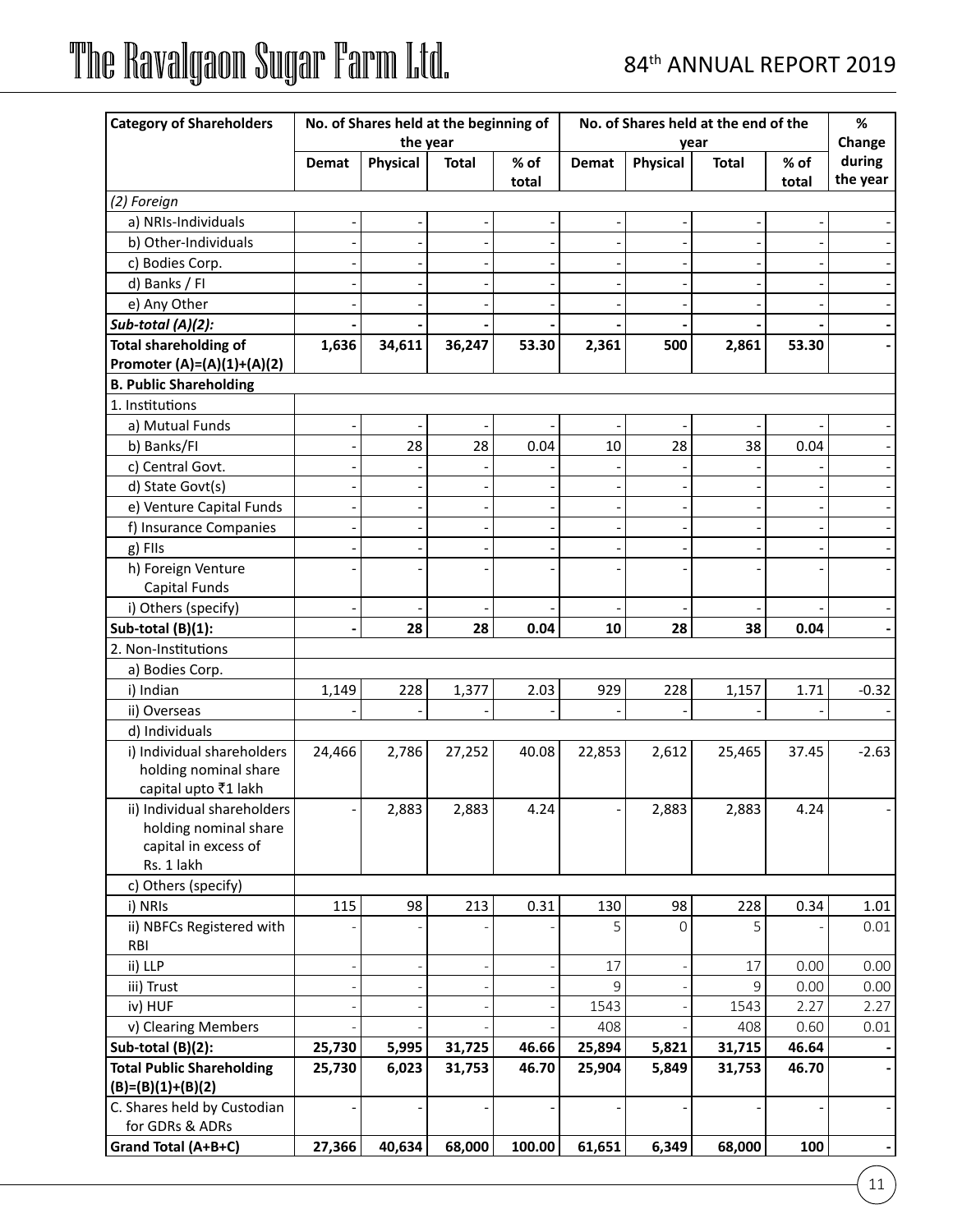#### II. Shareholding of Promoters:

| Sr.<br>No. | <b>Shareholder's Name</b>             | Shareholding at the beginning of the<br>year |                                                  |                                                           |                         | Shareholding at the end of the year       | % change in<br>shareholding                               |                    |
|------------|---------------------------------------|----------------------------------------------|--------------------------------------------------|-----------------------------------------------------------|-------------------------|-------------------------------------------|-----------------------------------------------------------|--------------------|
|            |                                       | No. of<br><b>Shares</b>                      | % of total<br><b>shares</b><br>of the<br>Company | % of shares<br>Pledged /<br>encumbered<br>to total shares | No. of<br><b>Shares</b> | % of total<br>shares<br>of the<br>Company | % of shares<br>Pledged /<br>encumbered<br>to total shares | during the<br>year |
|            | Harshavardhan B. Doshi                | 2,070                                        | 3.04                                             |                                                           | 2,070                   | 3.04                                      |                                                           |                    |
| 2          | Lanica Financial Services<br>Pvt. Ltd | 28,366                                       | 41.71                                            |                                                           | 28,366                  | 41.71                                     |                                                           |                    |
| 3          | Carina Finvest Limited                | 5,020                                        | 7.38                                             |                                                           | 5,020                   | 7.38                                      |                                                           |                    |
| 4          | Nihal H. Doshi                        | 291                                          | 0.43                                             |                                                           | 291                     | 0.43                                      |                                                           |                    |
| 5          | Lalan Ajay Kapadia                    | 500                                          | 0.74                                             |                                                           | 500                     | 0.75                                      |                                                           |                    |

III. Change in Promoters' shareholding (Please Specify, if there is no Change):

| Sr.<br><b>No</b> |                                                                                                                                                                                      |                         | Shareholding at the<br>beginning of the year | <b>Cumulative Shareholding</b><br>during the year |                                        |  |
|------------------|--------------------------------------------------------------------------------------------------------------------------------------------------------------------------------------|-------------------------|----------------------------------------------|---------------------------------------------------|----------------------------------------|--|
|                  |                                                                                                                                                                                      | No. of<br><b>Shares</b> | % of total<br>shares of the<br>company       | No. of<br><b>Shares</b>                           | % of total<br>shares of the<br>company |  |
|                  | At the beginning of the year                                                                                                                                                         | 36,247                  | 53.30                                        | 36,247                                            | 53.30                                  |  |
| 2.               | Date wise Increase/Decrease in Promoters Shareholding<br>during the year specifying the reasons for increase/<br>decrease (e.g. allotment / transfer / bonus / sweat<br>equity etc): |                         |                                              |                                                   |                                        |  |
| 3.               | At the End of the year                                                                                                                                                               | 36,247                  | 53.30                                        | 36,247                                            | 53.30                                  |  |

IV. Shareholding Pattern of Top Ten Shareholders (other than Directors, Promoters and Holders of GDRs and ADRs):

| Sr.<br><b>No</b> | For Each of the Top 10 Shareholders |                         | Shareholding at the<br>beginning of the year  | Shareholding at the end of<br>the year |                                        |  |
|------------------|-------------------------------------|-------------------------|-----------------------------------------------|----------------------------------------|----------------------------------------|--|
|                  |                                     | No. of<br><b>Shares</b> | % of Total<br><b>Shares of the</b><br>Company | No. of<br><b>Shares</b>                | % of Total<br>Shares of the<br>Company |  |
| $^{\prime}$ 1.   | Harshavardhan B Doshi (Trustee)     | 2883                    | 4.24                                          | 2883                                   | 4.24                                   |  |
| 2.               | Dhiraj Manu Chhabria                | 432                     | 0.64                                          |                                        |                                        |  |
| 3.               | Mehmood Gulamnabi Kagzi             | 402                     | 0.59                                          | 402                                    | 0.59                                   |  |
| 4.               | Manu Gopaldas Chhabria              | 247                     | 0.36                                          | 109                                    | 0.16                                   |  |
| 5.               | Jitendra Lalbhai Shah               | 234                     | 0.34                                          | 240                                    | 0.35                                   |  |
| 6.               | Jawaharlal Mehta                    | 231                     | 0.34                                          | 231                                    | 0.34                                   |  |
| 7.               | Kamalini Bahubali                   | 223                     | 0.33                                          | 223                                    | 0.33                                   |  |
| 8.               | Arvind R Doshi                      | 217                     | 0.32                                          | 217                                    | 0.32                                   |  |
| 9.               | Girishkumar Sharda                  | 205                     | 0.30                                          | 205                                    | 0.30                                   |  |
| 10.              | Dilip Vadilal Vasa                  | 166                     | 0.24                                          | 165                                    | 0.24                                   |  |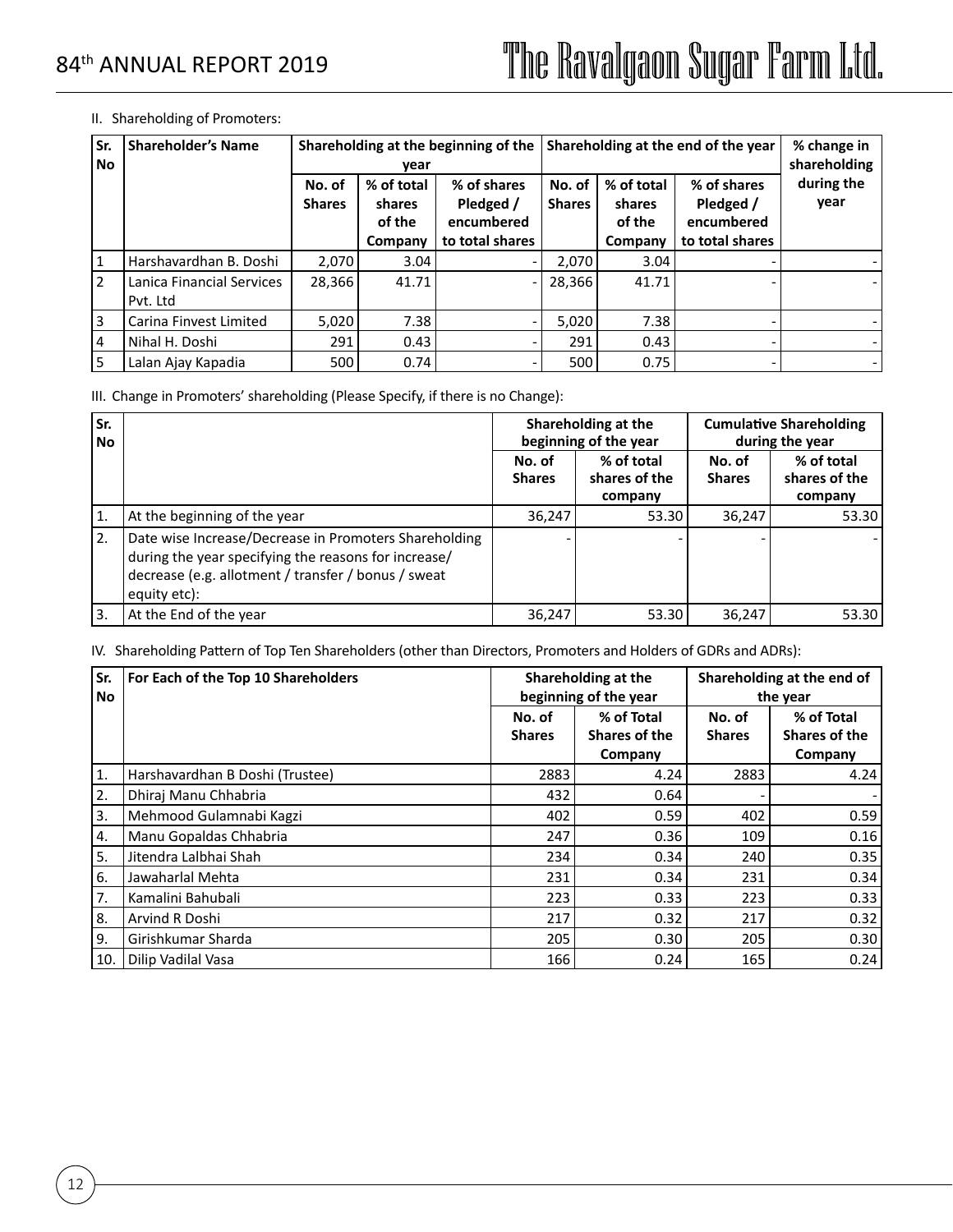| Sr<br>No     | For Each of the Director /<br>KMP* | <b>Cumulative shareholding</b><br><b>Shareholding</b><br><b>Date</b><br>Increase /<br>Reasons<br>during the year<br><b>Decrease</b> |                                        |          |                                         |          |                         |                                        |
|--------------|------------------------------------|-------------------------------------------------------------------------------------------------------------------------------------|----------------------------------------|----------|-----------------------------------------|----------|-------------------------|----------------------------------------|
|              |                                    | No. of<br><b>Shares</b>                                                                                                             | % of Total<br>Shares of the<br>Company |          | during the<br>year                      |          | No. of<br><b>Shares</b> | % of Total<br>Shares of the<br>Company |
| $\mathbf{1}$ | Harshavardhan B. Doshi             | 2,070                                                                                                                               | 3.04                                   |          | 01/04/18   No movement during           |          |                         |                                        |
|              | Chairman & Managing Director       | 2,070                                                                                                                               | 3.04                                   | 31/03/19 |                                         | the year |                         | 3.04                                   |
| 2.           | Nihal H. Doshi                     | 291                                                                                                                                 | 0.43                                   |          | 01/04/18 No movement during<br>the year |          |                         |                                        |
|              | <b>Executive Director</b>          | 291                                                                                                                                 | 0.43                                   | 31/03/19 |                                         |          | 291                     | 0.43                                   |
| 3.           | Y. P. Dandiwala                    |                                                                                                                                     |                                        |          | 01/04/18 No movement during             |          |                         |                                        |
|              | Non Executive Director             |                                                                                                                                     |                                        | 31/03/19 | the year                                |          |                         |                                        |
| 4.           | Moorad Fazalbhoy                   |                                                                                                                                     |                                        |          | 01/04/18 No movement during             |          |                         |                                        |
|              | Non Executive Director             |                                                                                                                                     |                                        | 31/03/19 | the year                                |          |                         |                                        |
| 5.           | H. P. Gandhi                       |                                                                                                                                     |                                        |          | 01/04/18 No movement during<br>the year |          |                         |                                        |
|              | Non Executive Director             |                                                                                                                                     |                                        | 31/03/19 |                                         |          |                         |                                        |
| 6.           | Mrs. Ramola Mahajani               |                                                                                                                                     |                                        |          | 01/04/18 No movement during             |          |                         |                                        |
|              | Non Executive Director             |                                                                                                                                     |                                        | 31/03/19 | the year                                |          |                         |                                        |

V. Shareholding of Directors and Key Managerial Personnel:

*\* No Key Managerial Person is holding any shares of the company*

#### **5. Indebtedness:**

Indebtedness of the Company including interest outstanding / accrued but not due for payment ( $\bar{z}$  in lacs)

| <b>Particulars</b>                                  | <b>Secured Loans</b> | <b>Unsecured</b> | <b>Deposits</b> | Total        |
|-----------------------------------------------------|----------------------|------------------|-----------------|--------------|
|                                                     | excluding deposits   | Loans            |                 | Indebtedness |
| Indebtedness at the beginning of the financial year |                      |                  |                 |              |
| <b>Principal Amount</b><br>i)                       | 494.39               | 2195.87          | 16.68           | 2706.94      |
| ii) Interest due but not paid                       |                      |                  |                 |              |
| iii) Interest accrued but not due                   |                      |                  | 13.47           | 13.47        |
| Total (i+ii+iii)                                    | 494.39               | 2195.87          | 30.15           | 2720.41      |
| Change in Indebtedness during the financial year    |                      |                  |                 |              |
| Addition                                            |                      | 528.36           |                 | 528.36       |
| Reduction                                           | 142.83               |                  | 3.43            | (146.26)     |
| Net Change                                          | (142.83)             | 528.36           | (3.43)          | (382.10)     |
| Indebtedness at the end of the financial year       |                      |                  |                 |              |
| <b>Principal Amount</b><br>i)                       | 197.32               | 266.94           | 7.50            | 471.76       |
| ii) Interest due but not paid                       |                      |                  |                 |              |
| iii) Interest accrued but not due                   |                      |                  | 10.85           | 10.85        |
| Total (i+ii+iii)                                    | 197.32               | 266.94           | 18.35           | 482.61       |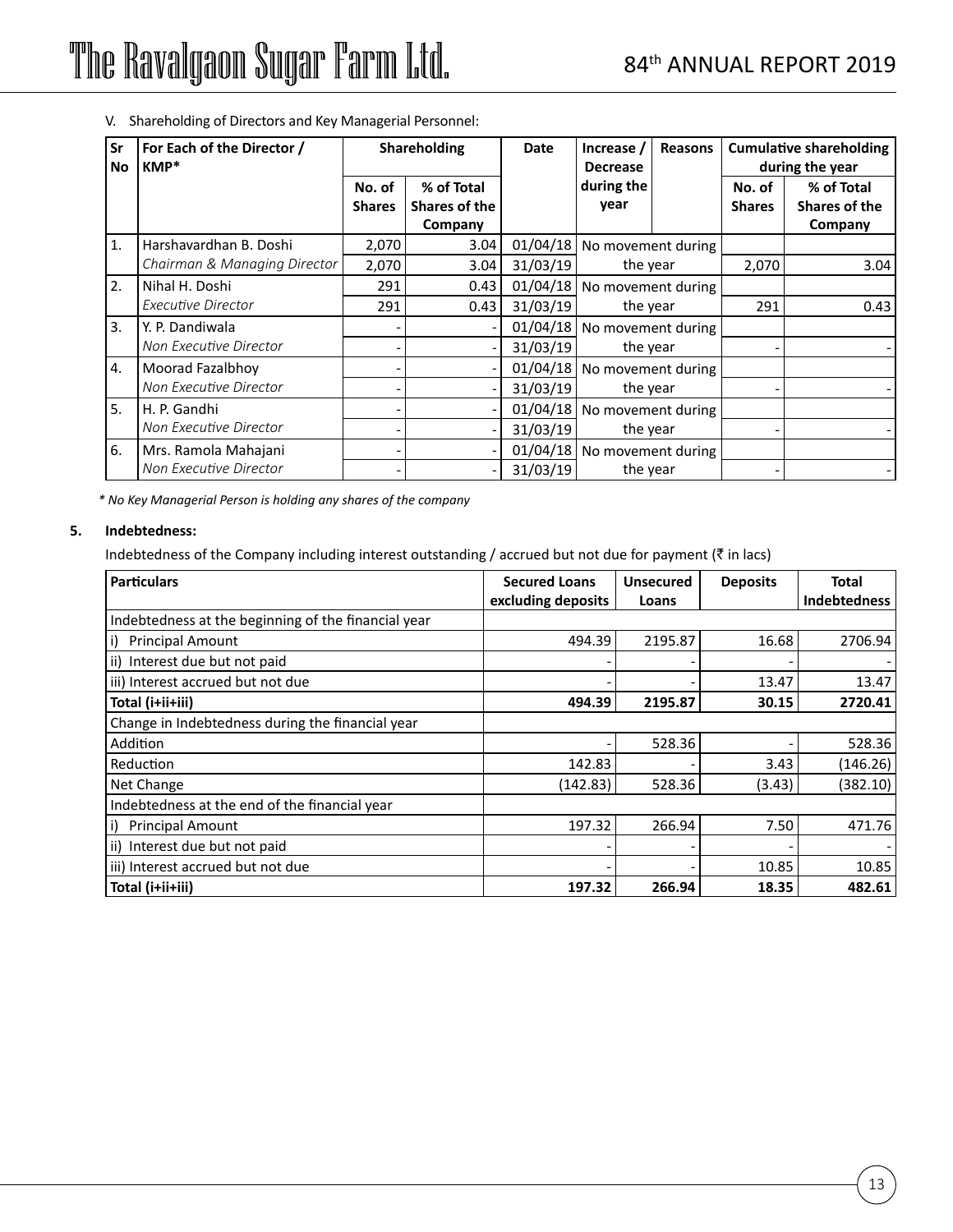#### **6. REMUNERATION OF DIRECTORS AND KEY MANAGERIAL PERSONNEL:**

I. Remuneration to Managing Director, whole Time Director and / or Manager:

| <b>Particulars of Remuneration</b>                                  | Name of MD/WTD/Manager    |                 |                     |
|---------------------------------------------------------------------|---------------------------|-----------------|---------------------|
|                                                                     | Mr. H. B. Doshi           | Mr. Nihal Doshi |                     |
|                                                                     | (Chairman &               | (Executive      | <b>Total Amount</b> |
|                                                                     | <b>Managing Director)</b> | Director)       |                     |
| Gross Salary                                                        |                           |                 |                     |
| (a) Salary as per provisions contained in Section 17(1) of the      | 9,00,012                  | 18,00,000       | 27,00,012           |
| Income Tax Act, 1961                                                |                           |                 |                     |
| (b) Value of perquisites u/s 17(2) of the Income Tax Act, 1961      |                           |                 |                     |
| (c) Profits in lieu of salary u/s 17(3) of the Income Tax Act, 1961 |                           |                 |                     |
| <b>Stock Option</b>                                                 |                           |                 |                     |
| Sweat Equity                                                        |                           |                 |                     |
| Commission / Performance Pay                                        |                           |                 |                     |
| - as % of profit                                                    |                           |                 |                     |
| - others, specify                                                   |                           |                 |                     |
| Others, please specify                                              |                           |                 |                     |
| Total (A)                                                           | 9,00,012                  | 18,00,000       | 27,00,012           |
|                                                                     | Cailing as new that Astr  |                 |                     |

#### **Ceiling as per the Act:**

The total managerial remuneration payable in respect of financial year 2018-2019 shall not exceed eleven percent of the net profit of the Company for financial year 2018-2019 or if the same exceeds, it shall be within the limits of Schedule V Part II of the Companies Act, 2013. The remuneration paid to Directors during the year is within the statutory limit as specified above.

#### II. Remuneration to other Directors:

| Sr. | <b>Particulars of Remuneration</b>                  | Mr. Y. P.        | Mr. Moorad | <b>Mr H. P.</b> | <b>Mrs Ramola</b> |
|-----|-----------------------------------------------------|------------------|------------|-----------------|-------------------|
| No. |                                                     | <b>Dandiwala</b> | Fazalbhoy  | Gandhi          | Mahajani          |
|     | <b>Directors</b>                                    |                  |            |                 |                   |
|     | Fees for attending Board/Committee meetings         | 16,000           | 48,000     | 12,000          | 32,000            |
|     | Commission                                          |                  |            |                 |                   |
|     | Others, please specify                              |                  |            |                 |                   |
|     | Total (1)                                           | 16,000           | 48.000     | 12.000          | 32,000            |
| 2   | <b>Other Non-Executive Directors</b>                |                  |            |                 |                   |
|     | Fees for attending Board/Committee meetings         |                  |            |                 |                   |
|     | Commission                                          |                  |            |                 |                   |
|     | Others, please specify                              |                  |            |                 |                   |
|     | Total (2)                                           |                  |            |                 |                   |
|     | Total (B) = $(1+2)$ – Total Managerial Remuneration | 16,000           | 48,000     | 12,000          | 32,000            |

III. Remuneration to Key Managerial Personnel other than M.D./Manager/W T D:

| Sr.            | <b>Particulars of Remuneration</b>                               | <b>Key Managerial Personnel</b> |                          |            |              |  |
|----------------|------------------------------------------------------------------|---------------------------------|--------------------------|------------|--------------|--|
| No             |                                                                  | <b>CEO</b>                      | <b>Company Secretary</b> | <b>CFO</b> | <b>Total</b> |  |
| 1.             | <b>Gross Salary</b>                                              |                                 |                          |            |              |  |
|                | (a) Salary as per provisions contained in section $17(1)$ of the |                                 |                          |            |              |  |
|                | Income Tax Act, 1961                                             |                                 |                          |            |              |  |
|                | (b) Value of perquisites u/s 17(2) of Income Tax Act, 1961       |                                 |                          |            |              |  |
|                | (c) Profits in lieu of salary u/s 17(3) of Income Tax Act, 1961  |                                 |                          |            |              |  |
| $\overline{2}$ | <b>Stock Option</b>                                              |                                 |                          |            |              |  |
| 3              | Sweat Equity                                                     |                                 |                          |            |              |  |
| 4              | Commission / Performance Pay                                     |                                 |                          |            |              |  |
|                | - as % of profit                                                 |                                 |                          |            |              |  |
|                | - others, specify                                                |                                 |                          |            |              |  |
| 5              | Others, please specify                                           |                                 |                          |            |              |  |
|                | <b>Total</b>                                                     |                                 |                          |            |              |  |

Note: The posts of CEO, Company Secretary and CFO are vacant.

#### **7. PENALTIES / PUNISHMENT/COMPOUNDING OF OFFENCES:** No Penalty

The Company has received a notice from Bombay Stock Exchange (BSE) for Non-compliance with Regulation 6(1) of SEBI (LODR) Regulation, 2015 for quarter ended 31st March, 2019. BSE has levied a fine of  $\bar{c}1,06,200/$ - including taxes .The Company has made a representation vide its letter dated 30th May, 2019 to Bombay Stock Exchange to waive said fine.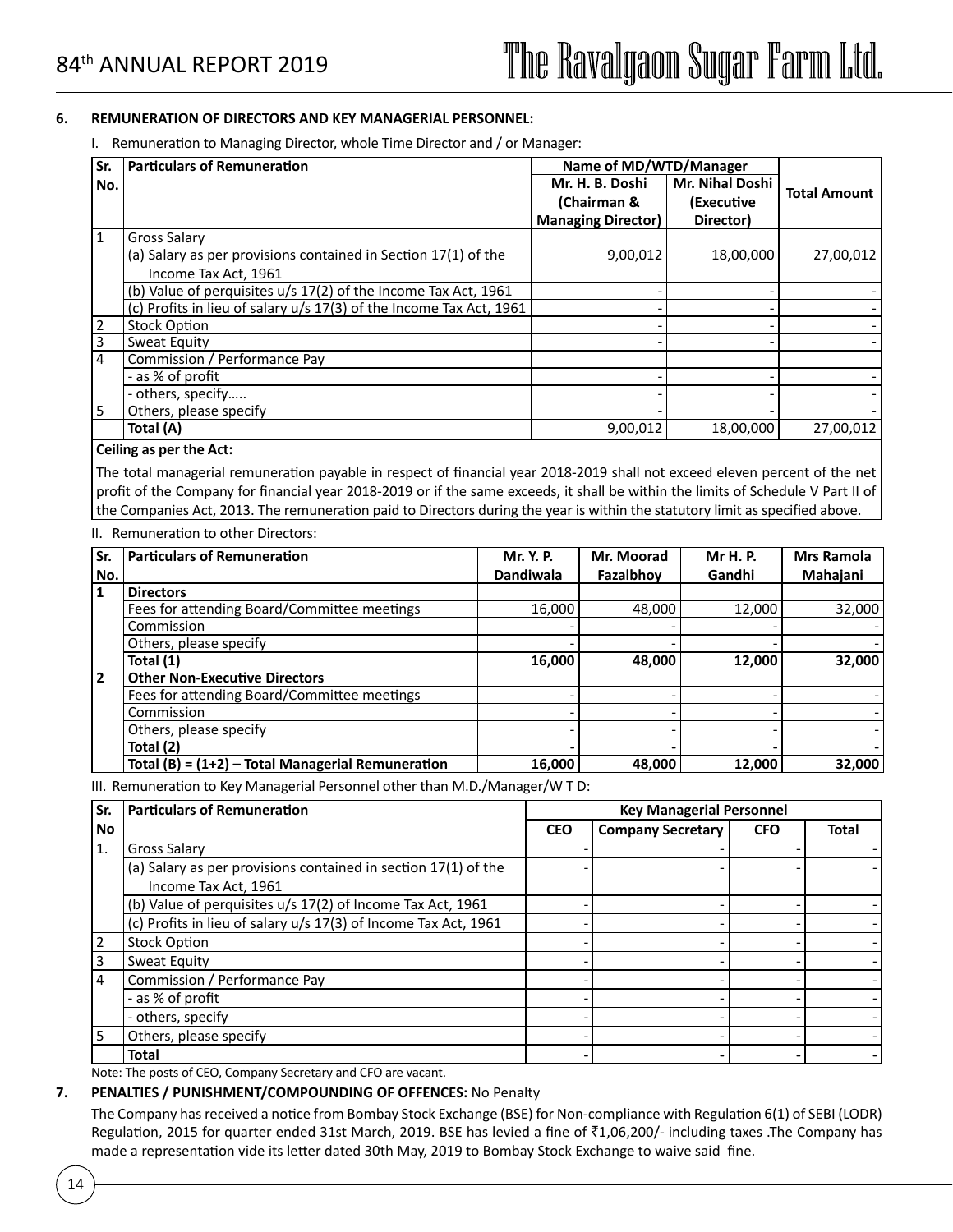## **Annexure 2 to Directors Report**

#### **1. Conservation of Energy:**

| Sr. No         | <b>Particulars</b>                                            | <b>Current Year</b> | <b>Previous Year</b> |
|----------------|---------------------------------------------------------------|---------------------|----------------------|
| Α              | <b>Power and Fuel Consumption</b>                             |                     |                      |
| $\mathbf{1}$   | Electricity                                                   |                     |                      |
|                | a) Purchased (from M.S.E.B.)                                  |                     |                      |
|                | Units (KWh in lacs)                                           | 7.94                | 6.88                 |
|                | Rate / Unit (₹)                                               | 10.55               | 9.17                 |
|                | Total amount (₹ in lacs)                                      | 83.74               | 63.08                |
|                | b) Own Generation                                             |                     |                      |
|                | <b>Diesel Generator</b>                                       |                     |                      |
|                | Units (KWh in lacs)                                           | 0.024               | 0.04                 |
|                | Units (KWh) per litre of Diesel Oil                           | 2.38                | 3.78                 |
|                | Cost per Unit (₹)                                             | 30.67               | 16.38                |
|                | ii) Steam Turbine / Generator - Units (KWh in lacs)           |                     |                      |
|                | Units (KWh) per M.T. of Bagasse                               |                     |                      |
|                | Cost per Unit (₹)                                             |                     |                      |
| $\overline{2}$ | Coal - Quantity (MTs)                                         |                     |                      |
|                | Total Cost (₹ in lacs)                                        |                     |                      |
|                | Rate per MT (₹)                                               |                     |                      |
| 3              | Furnace Oil - Quantity (MTs)                                  |                     |                      |
|                | Total Cost (₹ in lacs)                                        |                     |                      |
|                | Rate per MT (₹)                                               |                     |                      |
| 4              | Other Internal Generation:                                    |                     |                      |
|                | i) Firewood consumed                                          |                     |                      |
|                | Quantity (MTs)                                                | 971.23              | 1205.58              |
|                | Total Cost (₹ in lacs)                                        | 33.02               | 40.86                |
|                | Rate per MT $(\overline{\overline{\zeta}})$                   | 3400.00             | 3389.61              |
|                | ii) Bagasse / Maka buds                                       |                     |                      |
|                | Quantity (MTs)                                                | 162                 |                      |
|                | Total Cost (₹ in lacs)                                        | 4.39                |                      |
|                | Rate per MT $(\overline{\overline{\zeta}})$                   | 2712.70             |                      |
|                | iii) Maka Buds                                                |                     |                      |
|                | Quantity (MTs)                                                | 70.49               |                      |
|                | Total Cost (₹ in lacs)                                        | 2.11                |                      |
|                | Rate per MT (₹)                                               | 3000                |                      |
| B              | Consumption per Unit of production (Electricity/Power in KWh) |                     |                      |
|                | Sugar (per MT)                                                |                     |                      |
|                | Confectionery (per MT)                                        | 493.99              | 537.19               |

i. The Company has taken adequate steps to ensure most optimal utilization of energy with a view to conserve energy and also reduce the cost of energy.

ii. The Company, during the year, has taken steps to utilize alternate sources of energy viz-Fire wood and Bagasse.

iii. The Company has not made any capital investment on energy conservation equipments

#### **2. Technology Absorption**

- **A.** Research and Development (R & D)
	- 1. Specific areas in which R & D carried out by the Company
		- a) Production & process improvement / developments
		- b) Development of new products and improvement in existing products.
	- 2. Benefits derived as a result of above R & D
		- a) Quality improvement of existing products
		- b) Development of new products
	- 3. Future Plan of action:

The ongoing programme of R & D will continue for development of new products processes and improvement of existing products and processes.

4. Expenditure on R & D

There is no capital expenditure on account of R & D and the recurring expenditure is not significant as compared to total turnover.

#### **B. Technology Absorption, Adaptation and Innovation:**

The Company did not enter into any foreign collaboration for the purpose of technical assistance and technology was not imported for the purpose of product improvement, development of new products or new process.

#### **3. Foreign Exchange Earnings And Outgo**

During the year there are no export sales. Details of Foreign Exchange outgo are given in Notes 28.4 forming part of the Financial Statements.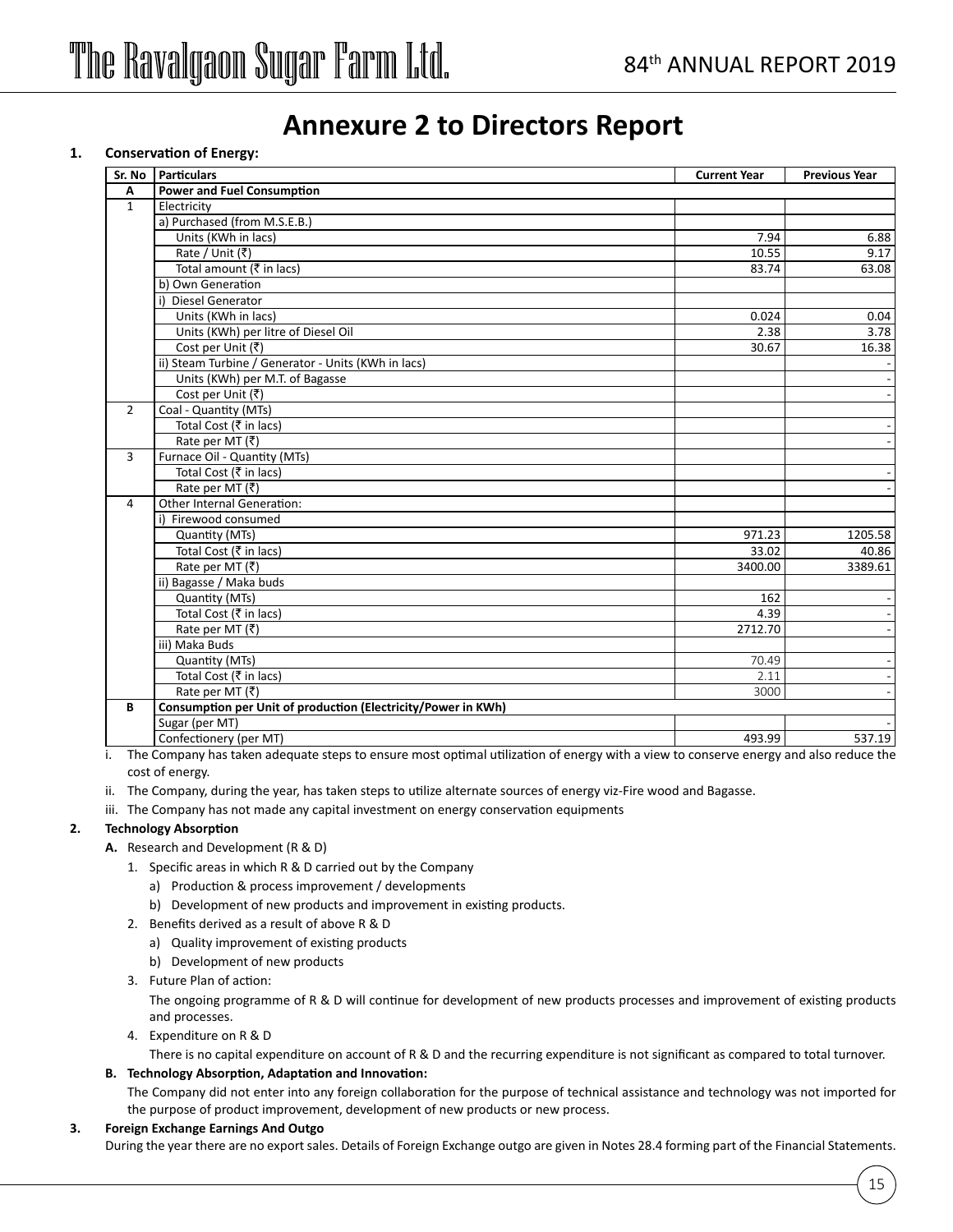## **Annexure 3 to Directors Report**

### **Management Discussion and Analysis**

#### **1. Industry Structure and Development:**

The Company is engaged in the manufacture of Sugar and various Confectionery Products. It has manufacturing facility at Ravalgaon (Maharashtra) and Corporate Office in Mumbai.

#### **2. Opportunities and Risks:**

There is good demand for the products of the Company. Efforts are made to improve its operating efficiency by taking various steps like installing balancing equipments, more efficient use of the available resources, etc. The products of the Company have been well accepted in the market.

The sugar prices have also been volatile and have been very unfavourable. These are not controlled by any single player due to large number of units in the country.

As regards confectionery, the competition from outside sources has been increasing. The competition and increase in costs, mainly material costs affect the sales and margins.

#### **3. Segment-Wise Performance:**

During the year the Company had two segments viz. Sugar and Confectionery. But the sugar factory was not operating since FY 2013-14. It was subsequently sold in September 2019. Similarly the candy sugar plant has not been in operation since FY 2004-05 and this was sold during the third quarter. In view of this sales, separate segmented results are not given and the company has only one segment that is 'Confectionery.'

#### **4. Business Outlook:**

The Sugar industry in India comes under The Essential Commodities Act, 1955 and therefore is regulated by the Government. Being an agro based industry, performance is largely dependent on weather and rainfall in the area of operation. However the prices of sugar have been very unfavourable. The sale of confectionery division was affected by various factors like competition, increase in costs, etc.

#### **5. Risks and Concerns:**

Uncertainties in Government policies and regulations governing sugar industry in India also continues to pose risk to the sugar industry. The sugarcane price to be paid to farmers by a manufacturer is also decided by the Government policy from time to time. The Company is therefore vulnerable to the changes in Government Policy and climatic conditions.

#### **6. Internal Control Systems and their Adequacy:**

The Company maintains adequate internal control systems and makes need based suitable changes therein to strengthen the same. The system provides among other things, reasonable assurance of recording the transactions of its operations in all material respects and of providing protection against significant misuse or loss of Company's assets.

#### **7. Operational Performance and Financial Performance:**

The Revenue from Operations (Net) (excluding Other Income) for the year ended 31st March 2019 was ₹1126.88 lakhs as against ₹1090.66 lakhs for the previous year. The Net loss is ₹ (800.54) for the year ended 31st March 2019 as against net loss of ₹419.58 lakhs for the previous year.

#### **8. Human / Industrial Relations:**

The Company believes that manpower is the most valuable resource for its growth. Industrial relations have been very cordial. The Company has recruited competent managerial personnel at various levels and personnel policies aim to ensure strengthening the involvement of all in the development of company.

#### **9. Cautionary Statement:**

16

Statements made in Management Discussion and Analysis describing the Company's objectives, projections, estimates, expectations or predictions may be forward looking statements within the meaning of applicable security laws or regulations. These statements are based on certain assumptions and expectations of future events. Actual results could however differ materially from those expressed or implied. Important factors that could make a difference to the Company's operations include global and domestic demand-supply conditions, finished goods prices, raw material availability and costs thereof, change in Government regulations, tax structure, economic developments within India.

The company assumes no responsibility in respect of forward-looking statements, which may be amended or modified in future on the basis of subsequent developments, information or events.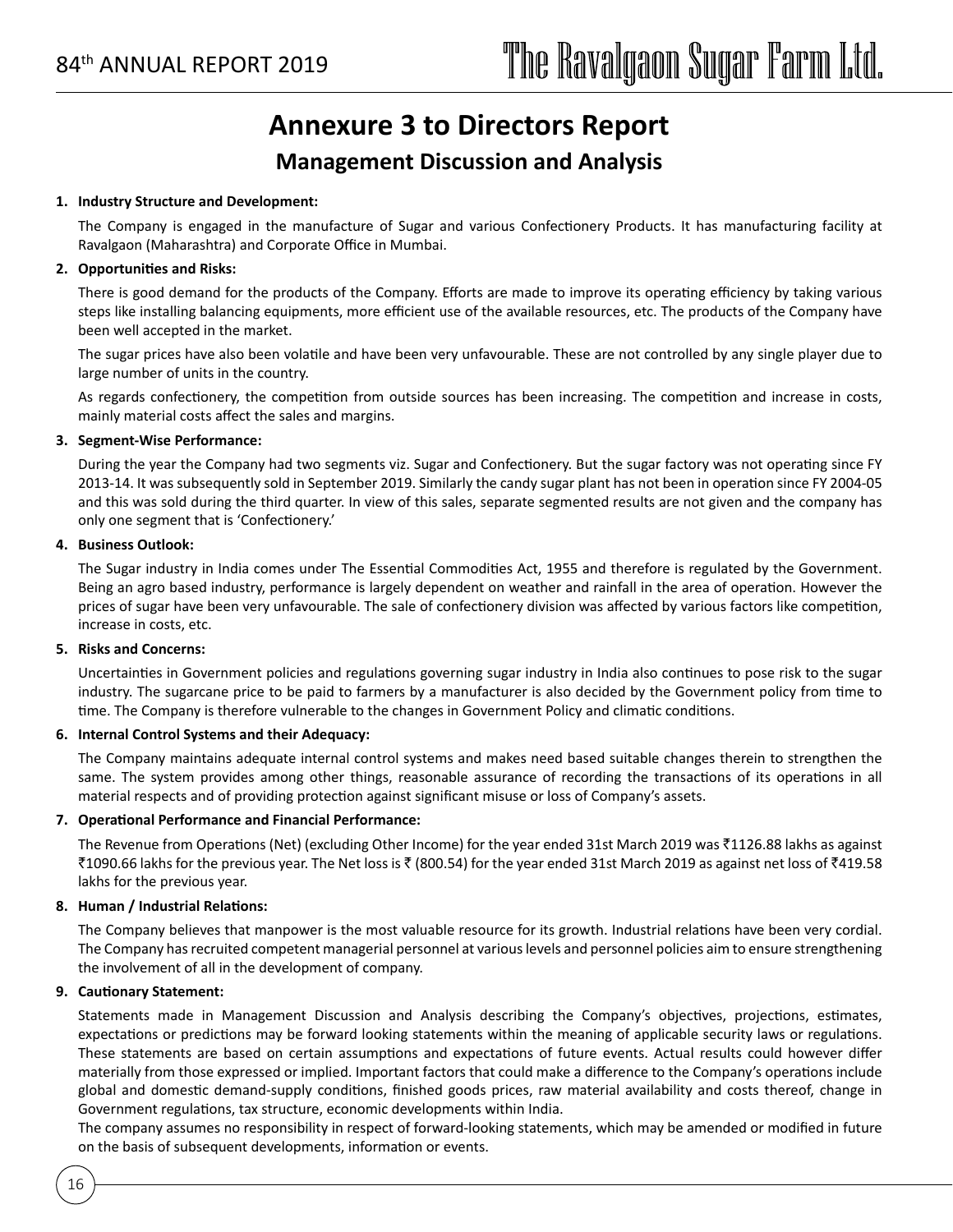## **Annexure 5 to Directors Report Form A.O.C 2:**

[Pursuant to Section 134 (3) (h) of the Act and Rule 8(2) of the Companies (Accounts) Rules, 2014]

Form for disclosure of particulars of contracts / arrangements entered into by the company with related parties referred to Section 188 (1) of the Companies Act, 2013 including certain arms length transactions under third proviso thereto

- 1. Details of contracts or arrangements or transactions not at arm's length basis: Company has not entered into any contract/ arrangement/transaction with its related parties which are not in ordinary course of business or at arm's length during F.Y. 2018- 2019.
	- a) Name(s) of the related part and nature of relationship: Not applicable
	- b) Nature of contracts/arrangements/transactions: Not applicable
	- c) Duration of the contracts/arrangements/transactions: Not applicable
	- d) Salient terms of the contracts or arrangements or transactions including the value, if any: Not applicable
	- e) Justification for entering into such contracts or arrangements or transactions: Not applicable
	- f) Date(s) of approval by the Board: Not applicable
	- g) Amount paid as advances, if any: Not applicable
	- h) Date on which the special resolution was passed in general meeting as required under first proviso to section 188 : Not applicable
- 2. Details of material contracts or arrangement or transactions at arm's length basis:
	- a) Name(s) of the related party and nature of relationship: Not applicable
	- b) Nature of contracts/arrangements/transactions: Not applicable
	- c) Duration of the contracts/arrangements/transactions: Not applicable
	- d) Salient terms of the contracts or arrangements or transactions including the value, if any: Not applicable
	- e) Date(s) of approval by the Board, if any: Not applicable
	- f) Amount paid as advances, if any: None
- Note: The above disclosures on material transactions are based on the principle that transactions with wholly owned subsidiaries are exempt for purpose of section 188(1) of the Act.

#### **For The Ravalgaon Sugar Farm Ltd**

## **Secretarial Audit Report for the financial year ended 31st March 2019**

### **Form No. MR-3**

[Pursuant to section 204(1) of the Companies Act, 2013 and rule No.9 of the Companies (Appointment and Remuneration of Managerial Personnel) Rules, 2014]

#### To the Members of

M/s The Ravalgaon Sugar Farm Limited

We have conducted the secretarial audit of the compliance of applicable statutory provisions and the adherence to good corporate practices by M/s. Ravalgaon Sugar Farm Limited (hereinafter called the company) for the financial year ended 31 st March 2019. Secretarial Audit was conducted in a manner

Place: Mumbai **H. B. Doshi** Date: 13th August, 2019 Chairman and Managing Director

> that provided us a reasonable basis for evaluating the corporate conducts/statutory compliances and expressing our opinion thereon.

> Based on my verification of the company's books, papers, minute books, forms and returns filed and other records maintained by the company which were placed before me and also the information provided by the Company, its officers, agents and authorized representatives during the conduct of secretarial audit, we hereby report that in my opinion, the company has, during the audit period (financial year commencing  $01<sup>st</sup>$ April, 2018 and ending on  $31<sup>st</sup>$  March, 2019) complied with the statutory provisions listed hereunder and also that the Company has proper Board processes and compliance mechanism in place to the extent, in the manner and subject to the reporting made hereinafter:

> We have examined the books, papers, minute books, forms and returns filed and other records maintained by M/s Ravalgaon Sugar Farm Limited ("the Company") for the financial year ended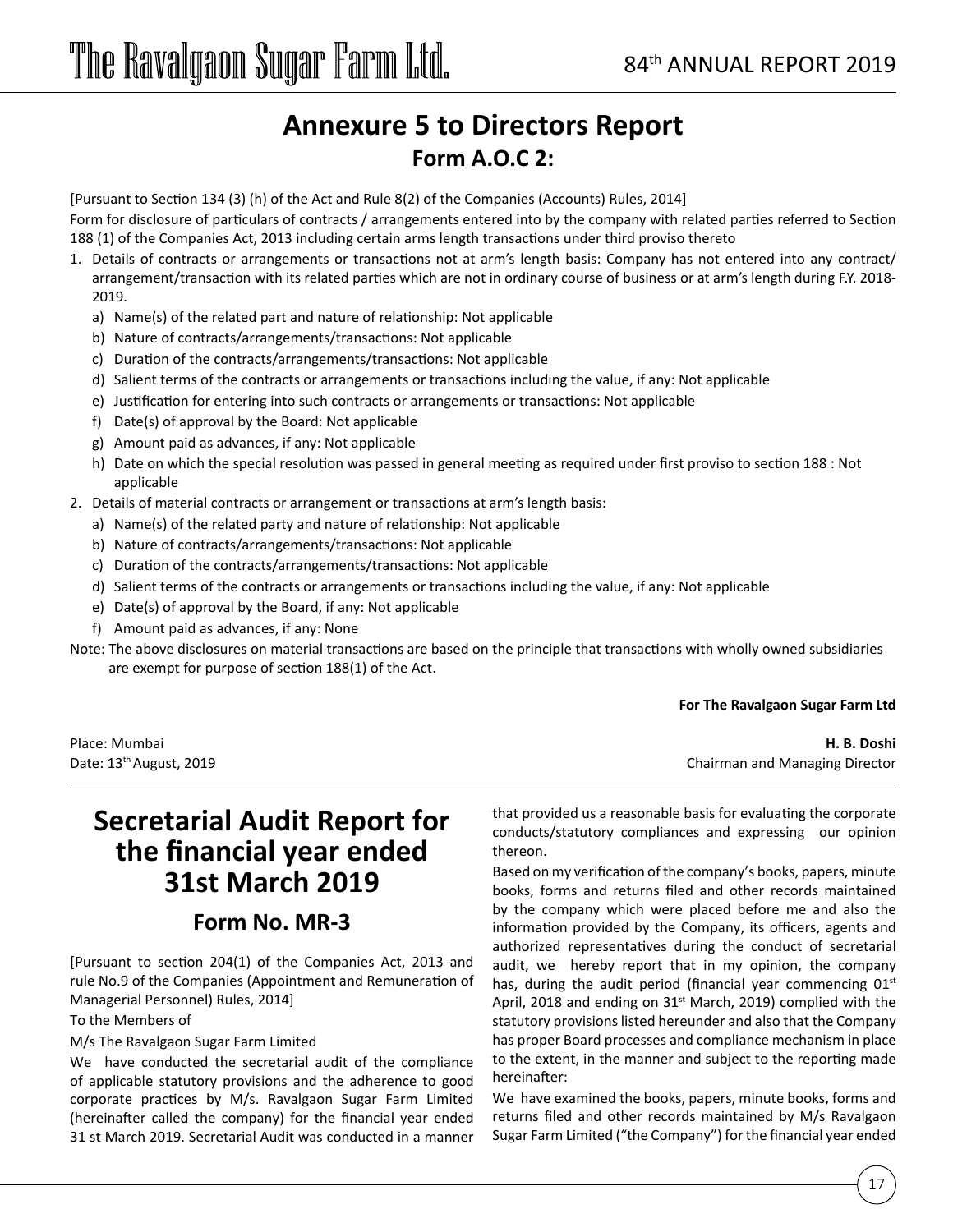on 31<sup>st</sup> March, 2019 according to the provisions of:

- 1. The Companies Act, 2013 (the Act) and the rules made thereunder;
- 2. The Securities Contracts (Regulation) Act, 1956 ('SCRA') and the rules made thereunder;
- 3. The Depositories Act, 1996 and the Regulations and Bye-laws framed thereunder;
- 4. Foreign Exchange Management Act, 1999 and the rules and regulations made thereunder to the extent of Foreign Direct Investment, Overseas Direct Investment and External Commercial Borrowings –
- 5. The following Regulations and Guidelines prescribed under the Securities and Exchange Board of India Act, 1992 ('SEBI Act'):
	- a. The Securities and Exchange Board of India (Substantial Acquisition of Shares and Takeovers) Regulations, 2011;
	- b. The Securities and Exchange Board of India (Prohibition of Insider Trading) Regulations, 1992;
	- c. The Securities and Exchange Board of India (Issue of Capital and Disclosure Requirements) Regulations, 2009; **(Not applicable to the Company during the audit period)**
	- d. The Securities and Exchange Board of India (Employee Stock Option Scheme and Employee Stock Purchase Scheme) Guidelines, 1999 and The Securities and Exchange Board of India (Share Based Employee Benefit) Regulations 2014 notified on 28th October, 2014. **(Not applicable to the Company during the audit period.)**
	- e. The Securities and Exchange Board of India (Issue and Listing of Debt Securities) Regulations, 2008 ; **(Not applicable to the Company during the audit period)**
	- f. The Securities and Exchange Board of India (Registrars to an Issue and Share Transfer Agents) Regulations, 1993 regarding the Companies Act and dealing with client;
	- g. The Securities and Exchange Board of India (Delisting of Equity Shares) Regulations, 2009; **(Not applicable to the Company during the audit period)**
	- h. The Securities and Exchange Board of India (Buyback of Securities) Regulations, 1998; **(Not applicable to the Company during the audit period)**
- We have also examined compliance with the applicable clauses of the following:
- 1. Secretarial Standards issued by The Institute of Company Secretaries of India.
- 2. The Listing Agreements entered into by the Company with the Bombay Stock Exchange Limited, in respect of Issue and listing of securities.

During the period under review the Company has generally complied with the provisions of the Act, Rules, Regulations, Guidelines, Standards, etc. mentioned above subject to the following observations:

#### **Observations**

18

1. As per the information and explanation provided by the Company, its officers, agents and authorised representative during the conduct of secretarial audit, I report that the provisions of the Foreign Exchange Management Act, 1999 and the Rules and Regulations made thereunder to the extent of:

- a. External Commercial Borrowings were not attracted to the Company under the financial year under report;
- b. Foreign Direct Investment (FDI) were not attracted to the company under the financial year under report;
- c. Overseas Direct Investment by Residents in Joint Venture /Wholly owned Subsidiary abroad were not attracted to the company under the financial year under report.
- 2. As per the information and explanations provided by the company, its officers, agents and authorised representatives during the conduct of Secretarial Audit, we report that the Company has not made any GDRs/ADRs or any Commercial Instrument under the financial year under report.
- 3. We have solely relied on the information and representation made by the Company, its officers agents and authorised representatives during the conduct of secretarial audit, for systems and mechanism formed by the Company for compliances under other applicable Acts, Laws and Regulations to the Company.
- 4. We report that the Company has not complied with provision of Section 203 of the Companies Act, 2013 read with Companies (Appointment and Remuneration of Managerial Personnel) Rules, 2014. The company has received a notice from BSE Ltd. for non compliance with Regulation 6(1) of SEBI (LODR) Regulation,2015for the quarter ended March, 2019 regarding non appointment of qualified company secretary as compliance officer.
- 5. We further report that with the coming into force of the Companies Act 2013, several regulations of the Articles of Association of the Company require alterations or deletions as they are based on the Companies Act, 1956 or contain specific reference thereto. The Company has, so far not carried out such modifications/deletions or adoption of new set of Articles.
- 6. It has been observed that some of the polices to be framed and implemented by the Nomination and Remuneration Committee is under the process of formulation . Hence the full compliance of the section 178 of the companies Act would be fully complied only after the same is complete .
- 7. We report that the shares of the company needs to be dematted as per the requirement of the provisions of the SEBI and Stock exchange regulations .
- 8. The company needs to file the DPT-4 with the Registrar Of Companies for the public deposit outstanding / unclaimed amount lying in the company .
- 9. The Vigil Mechanism establishment and whistle Blower policy needs to be formulated and implemented
- 10.Necessary policy regarding payments to related parties needs to be formulated and implemented .
- 11. Risk Assessmenent and Management policy needs to be formulated and implemented .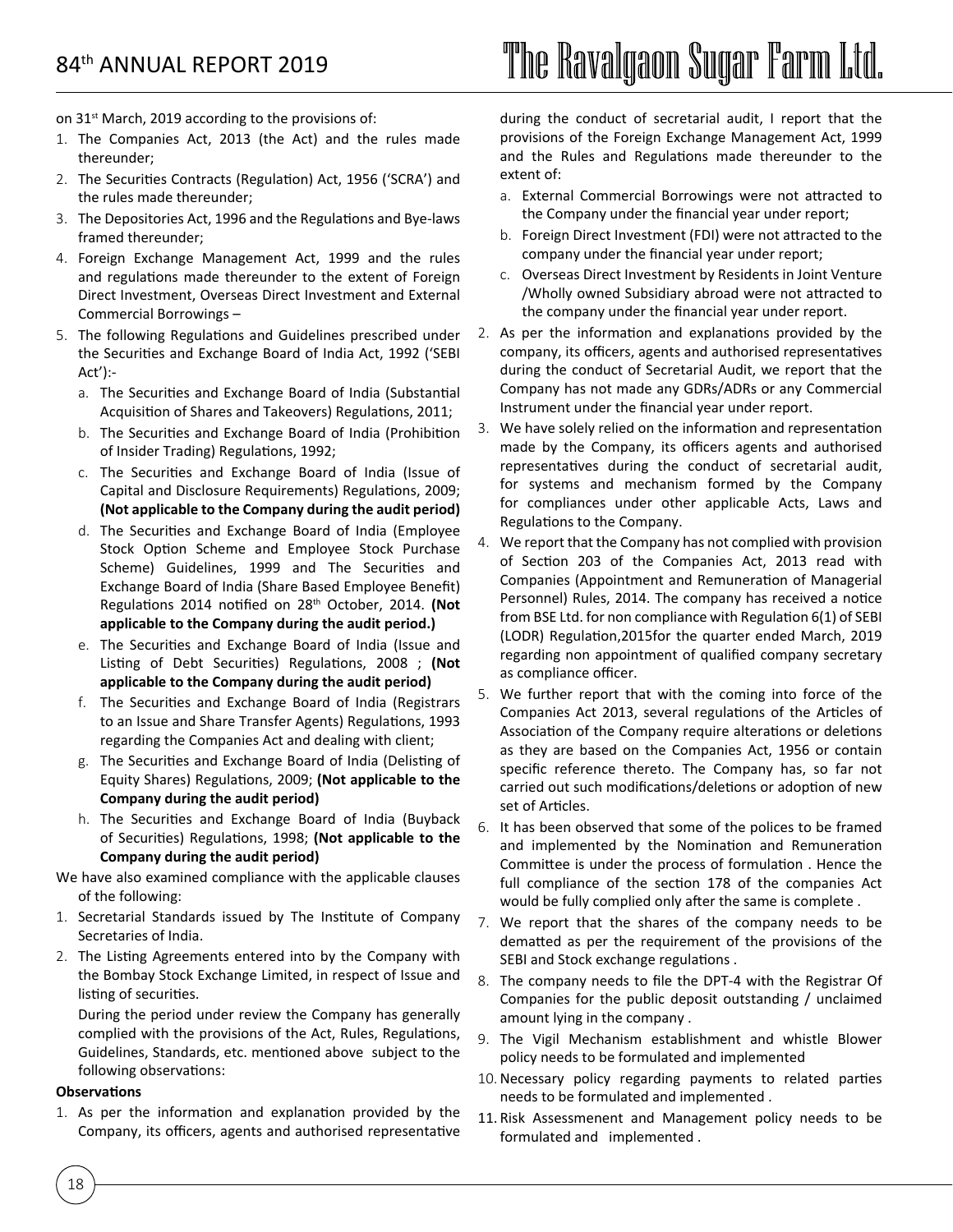#### We further report that:

The Board of Directors of the Company is duly constituted with proper balance of Executive Directors, Non-Executive Directors and Independent Directors. The changes in the composition of the Board of Directors that took place during the period under review were carried out in compliance with the provisions of the Act.

Adequate notice is given to directors to schedule the Board Meetings, agenda and detailed notes on agenda wherever required were sent at least seven days in advance , and a system exists for seeking and obtaining further information and clarifications as may be required on the agenda items before the meeting and for meaningful participation at the meeting.

Majority decision is carried through while the dissenting members' views are captured and recorded as part of the minutes of the meetings of the Board of Directors or committee of the Board.

We further report that there are adequate systems and processes in the company commensurate with the size and operations of the company to monitor and ensure compliance with applicable laws, rules, regulations and guidelines.

#### For **S. R. Padhye & Co.**

**(S. R. Padhye)** Place: Mumbai FCS: 4270 Date: 7<sup>th</sup> August, 2019 **COP: 1559** 

## **This Report is to be read with our letter of even date which is annexed as Annexure A and forms an integral part of this Report. ANNEXURE A**

To,

The members,

M/s The Ravalgaon Sugar Farm Limited

Our Secretarial Audit Report of even date for the financial year ended 31<sup>st</sup> March, 2019 is to be read along with this letter.

- 1. Maintenance of Secretarial Record is the responsibility of the management of the Company. Our responsibility is to express an opinion on these Secretarial Records based on our Audit.
- 2. We have followed the audit practices and process as were appropriate to obtain reasonable assurance about the correctness of the contents of the Secretarial records. The verification was done on test basis to ensure that correct facts are reflected in the Secretarial Records. We believe that the process and practices, we followed provide a reasonable basis for our opinion.
- 3. We have not verified the correctness and appropriateness of financial records and Books of Accounts of the Company.
- 4. Wherever required, we have obtained the Management Representation about the Compliance of Laws, Rules & Regulations and happening of events, etc.
- 5. The Compliance of provisions of Corporate and other applicable Laws, Rules, Regulations, Standards is the responsibility of management. Our examination was limited to the verification of procedure on test basis.
- 6. The Secretarial Audit Report is neither an assurance as to the future viability of the Company nor of the efficacy or effectiveness with which the management has conducted the affairs of the Company.

For **S. R. Padhye & Co.**

Place: Mumbai FCS: 4270 Date: 7th August, 2019 COP: 1559

**(S. R. Padhye)**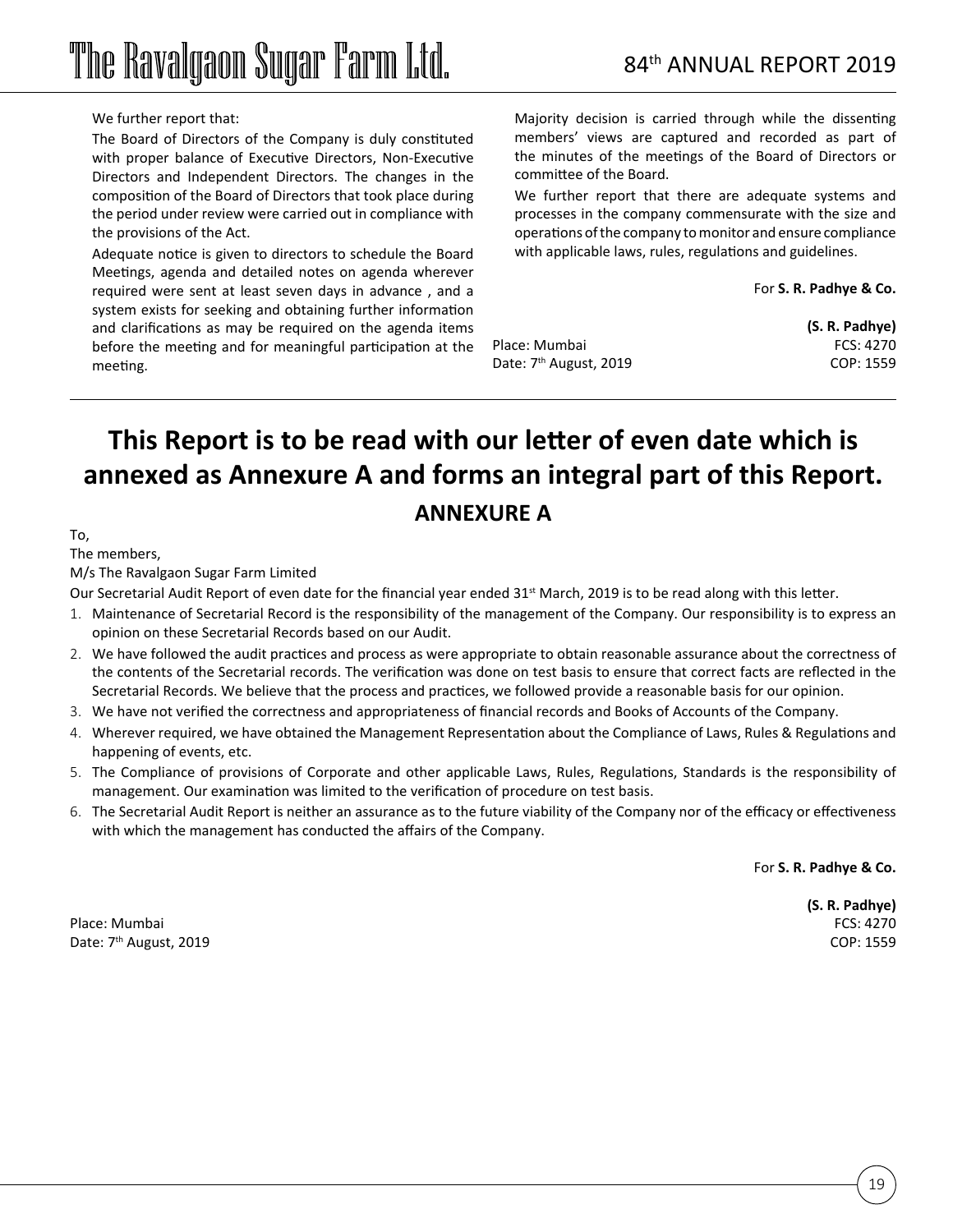## **Independent Auditor's Report**

#### To the Members of **THE RAVALGAON SUGAR FARM LIMITED REPORT ON THE AUDIT OF THE FINANCIAL STATEMENTS**

#### **OPINION**

We have audited the accompanying financial statements of **THE RAVALGAON SUGAR FARM LIMITED** ("the Company"), which comprise the Balance Sheet as at March 31, 2019, the Statement of Profit and Loss including (Other Comprehensive Income), Cash Flow Statement and Statement of Changes in Equity for the year then ended and notes to the financial statements including a summary of significant accounting policies and other explanatory information (hereinafter referred to as 'financial statements.')

In our opinion and to the best of our information and according to the explanations given to us,*subject to cumulative non- provision for gratuity liability of* `*213.46 lakhs (after considering provision made during the current year of* `*75 lakhs) and their corresponding impact on profit for the year and reserves and surplus balance*, the aforesaid financial statements give the information required by the Companies Act, 2013 ('the Act') in the manner so required and give a true and fair view in conformity with the Indian Accounting Standards prescribed under section 133 of the Act read with the Companies (Indian Accounting Standards) Rules, 2015, as amended, ("Ind AS") and other accounting principles generally accepted in India, of the state of affairs of the Company as at March 31, 2019, the profit and total comprehensive income, changes in equity and its cash flows for the year ended on that date.

#### **BASIS FOR QUALIFIED OPINION**

No provision has been made for the present value of the accrued Gratuity Liability (net of funds lying with LIC of India) and valued actuarially by an independent actuary as at March 31, 2019 amounting to ₹213.46 lakhs (Previous year ₹288.69 lakhs) which constitutes a departure from the Indian Accounting Standards on Employee Benefits (Ind. AS19) referred to in Section 133 of the Act (refer note no. 26.1of the financial statements). This liability is after accounting for provision made during the year under audit of `75 lakhs (Previous year Nil). In our opinion, this has a corresponding effect on the profit and Reserves and Surplus of the Company as at March 31, 2019.

We conducted our audit of the financial statements in accordance with the Standards on Auditing specified under section 143(10) of the Act (SAs). Our responsibilities under those Standards are further described in the Auditor's Responsibilities for the Audit of the Financial Statements section of our report. We are independent of the Company in accordance with the Code of Ethics issued by the Institute of Chartered Accountants of India (ICAI) together with the independence requirements that are relevant to our audit of the financial statements under the provisions of the Act and the Rules made thereunder, and we have fulfilled our other ethical responsibilities in accordance with these requirements and the ICAI's Code of Ethics. We believe that the audit evidence we have obtained is sufficient and appropriate to provide a basis for our audit opinion on the financial statements.

#### **KEY AUDIT MATTERS**

20

Key audit matters are those matters that, in our professional judgment, were of most significance in our audit of the financial statements of the current year. These matters were addressed in the context of our audit of the financial statements and in forming our opinion thereon, and we do not provide a separate opinion on these matters. We have determined the matter described below to be the key audit matter to be communicated in our report.

**Deferred Tax Assets :** The company has recognised deferred tax assets on deductible temporary differences, unused tax losses/ unabsorbed depreciation, that it believes are recoverable. The recoverability of recognized deferred tax assets is dependent on the company's ability to generate future taxable profits sufficient to utilize the deductible temporary differences and tax losses. We have determined this to be a key audit matter, due to inherent uncertainty in forecasting the amount and timing of future taxable profits and the reversal of temporary differences. (Refer note .6 to the Financial Statements)

Auditor's response : Our audit procedures in this area included-

- • reconciling tax losses and expiry dates to tax statements
- assessing the company's view to restrict recognition of deferred tax assets to  $\bar{z}$ 458.96 lakhs in view of its past performance and uncertainty of generating future taxable profits.
- Evaluating the adequacy of disclosure in financial statements.

#### **INFORMATION OTHER THAN THE FINANCIAL STATEMENTS AND AUDITOR'S REPORT THEREON**

The Company's Board of Directors is responsible for the preparation of the other information. The other information comprises the information included in the Management Discussion and Analysis, Board's Report including Annexures to Board's Report, Business Responsibility Report, Corporate Governance and Shareholder's Information, but does not include the financial statements and our auditor's report thereon.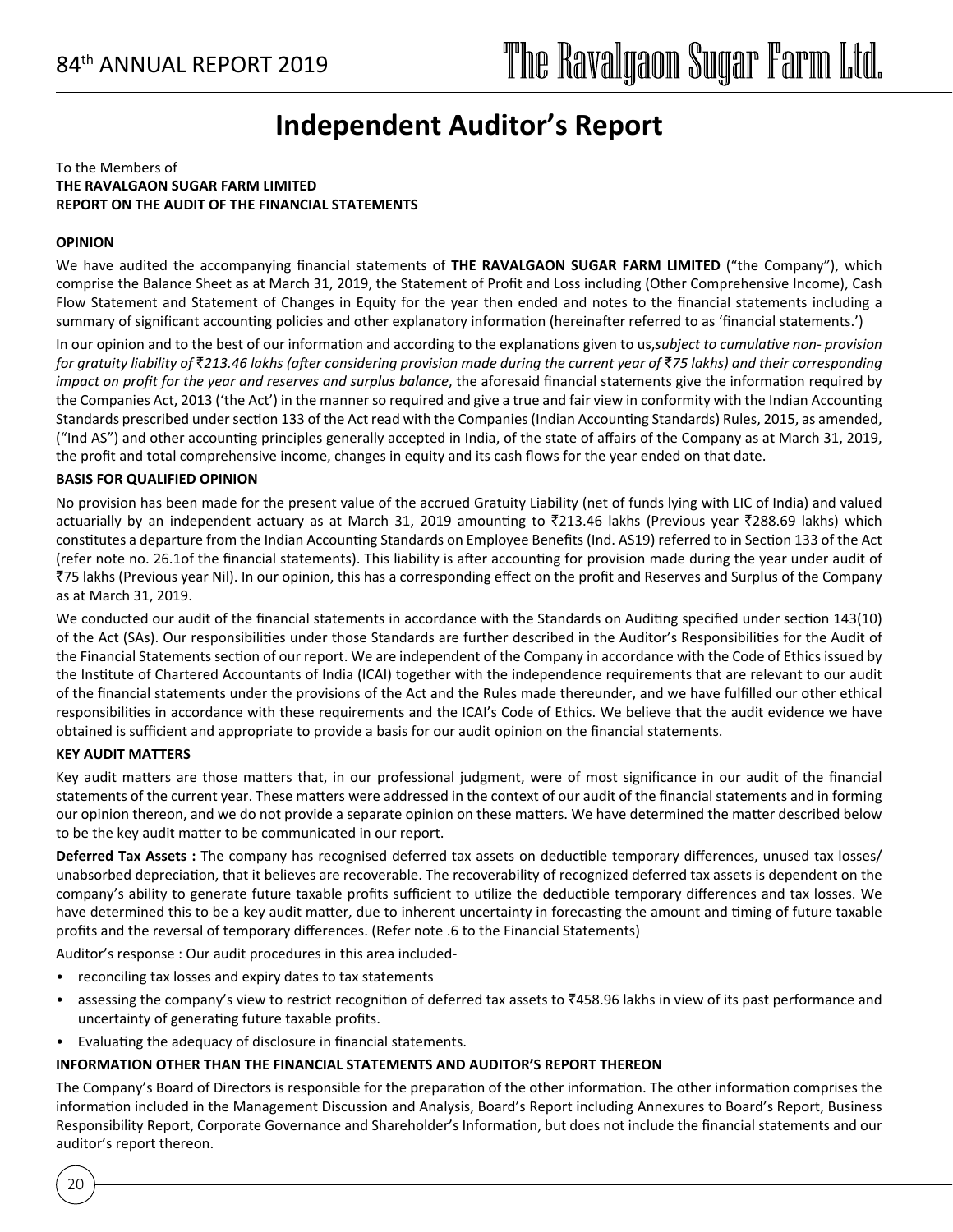Our opinion on the financial statements does not cover the other information and we do not express any form of assurance conclusion thereon

In connection with our audit of the financial statements, our responsibility is to read the other information and, in doing so, consider whether the other information is materially inconsistent with the financial statements or our knowledge obtained during the course of our audit or otherwise appears to be materially misstated. If, based on the work we have performed, we conclude that there is a material misstatement of this other information, we are required to report that fact. We have nothing to report in this regard.

#### **MANAGEMENT'S RESPONSIBILITY FOR THE FINANCIAL STATEMENTS**

The Company's management and Board of Directors is responsible for the matters stated in section 134(5) of the Companies Act, 2013 with respect to the preparation of these financial statements that give a true and fair view of the state of affairs, profits/losses and other comprehensive income, cash flows and changes in equity of the Company in accordance with the accounting principles generally accepted in India, including the Accounting Standards(Ind AS) specified under section 133 of the Act.

This responsibility also includes maintenance of adequate accounting records in accordance with the provisions of the Act for safeguarding the assets of the company and for preventing and detecting frauds and other irregularities; selection and application of appropriate accounting policies; making judgments and estimates that are reasonable and prudent; and design, implementation and maintenance of adequate internal financial controls, that were operating effectively for ensuring the accuracy and completeness of the accounting records, relevant to the preparation and presentation of the financial statements that give a true and fair view and are free from material misstatement, whether due to fraud or error.

In preparation the financial statements, management and Board of Directors are responsible for assessing the Company's ability to continue as a going concern, disclosing as applicable, matters related to going concern and using the going concern basis of accounting unless management either intends to liquidate the Company or to cease operations, or has no realistic alternative but to do so.

The Board of Directors is also responsible for overseeing the Company's reporting process.

#### **AUDITOR'S RESPONSIBILITIES FOR THE AUDIT OF THE FINANCIAL STATEMENTS**

Our objectives are to obtain reasonable assurance about whether the financial statements as a whole are free from material misstatement, whether due to fraud or error, and to issue an auditor's report that includes our opinion. Reasonable assurance is a high level of assurance, but is not a guarantee that an audit conducted in accordance with SAs will always detect a material misstatement when it exists. Misstatements can arise from fraud or error and are considered material if, individually or in the aggregate, they could reasonably be expected to influence the economic decisions of users taken on the basis of these financial statements.

As part of an audit in accordance with SAs, we exercise professional judgment and maintain professional skepticism throughout the audit. We also:

- Identify and assess the risks of material misstatement of the financial statements, whether due to fraud or error, design and perform audit procedures responsive to those risks, and obtain audit evidence that is sufficient and appropriate to provide a basis for our opinion. The risk of not detecting a material misstatement resulting from fraud is higher than for one resulting from error, as fraud may involve collusion, forgery, intentional omissions, misrepresentations, or the override of internal control.
- Obtain an understanding of internal financial controls relevant to the audit in order to design audit procedures that are appropriate in the circumstances. Under section 143(3)(i) of the Act, we are also responsible for expressing our opinion on whether the Company has adequate internal financial controls with reference to financial statements in place and the operating effectiveness of such controls.
- Evaluate the appropriateness of accounting policies used and the reasonableness of accounting estimates and related disclosures made by management.
- Conclude on the appropriateness of management's use of the going concern basis of accounting and, based on the audit evidence obtained, whether a material uncertainty exists related to events or conditions that may cast significant doubt on the Company's ability to continue as a going concern. If we conclude that a material uncertainty exists, we are required to draw attention in our auditor's report to the related disclosures in the financial statements or, if such disclosures are inadequate, to modify our opinion. Our conclusions are based on the audit evidence obtained up to the date of our auditor's report. However, future events or conditions may cause the Company to cease to continue as a going concern.
- Evaluate the overall presentation, structure and content of the financial statements, including the disclosures, and whether the financial statements represent the underlying transactions and events in a manner that achieves fair presentation.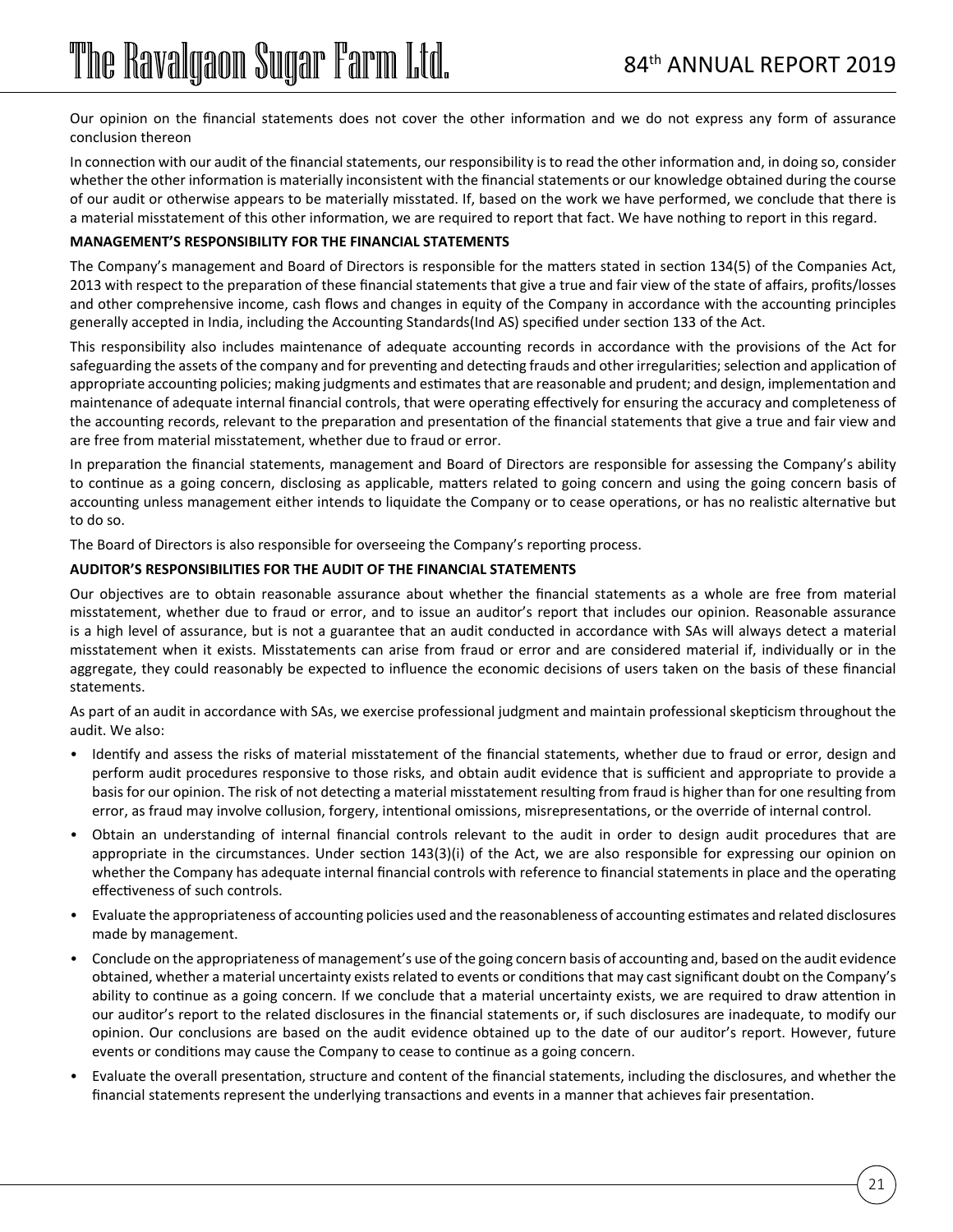Materiality is the magnitude of misstatements in the financial statements that, individually or in aggregate, makes it probable that the economic decisions of a reasonably knowledgeable user of the financial statements may be influenced. We consider quantitative materiality and qualitative factors in (i) planning the scope of our audit work and in evaluating the results of our work; and (ii) to evaluate the effect of any identified misstatements in the financial statements.

We communicate with those charged with governance regarding, among other matters, the planned scope and timing of the audit and significant audit findings, including any significant deficiencies in internal control that we identify during our audit.

We also provide those charged with governance with a statement that we have complied with relevant ethical requirements regarding independence, and to communicate with them all relationships and other matters that may reasonably be thought to bear on our independence, and where applicable, related safeguards.

From the matters communicated with those charged with governance, we determine those matters that were of most significance in the audit of the financial statements of the current period and are therefore the key audit matters. We describe these matters in our auditor's report unless law or regulation precludes public disclosure about the matter or when, in extremely rare circumstances, we determine that a matter should not be communicated in our report because the adverse consequences of doing so would reasonably be expected to outweigh the public interest benefits of such communication.

#### **REPORT ON OTHER LEGAL AND REGULATORY REQUIREMENTS**

- 1. As required by the Companies (Auditor's Report) Order, 2016 ("the Order") issued by the Central Government of India in terms of sub-section (11) of section 143 of the Act, we give in the Annexure A, a statement on the matters specified in paragraphs 3 and 4 of the Order, to the extent applicable.
- 2. As required by section 143(3) of the Act, we report that:
	- a. we have sought and obtained all the information and explanations which to the best of our knowledge and belief were necessary for the purposes of our audit;
	- b. in our opinion proper books of account as required by law have been kept by the Company so far as appears from our examination of those books.
	- c. the Balance Sheet, the Statement of Profit and Loss, the Cash Flow Statement and Statement of Changes in Equity dealt with by this Report are in agreement with the books of account.
	- d. in our opinion, the aforesaid financial statements comply with the Accounting Standards specified under section 133 of the Act read with Rule 7 of the Companies(Accounts) Rules, 2014;
	- e. on the basis of written representations received from the directors as on March 31, 2019and taken on record by the Board of Directors, none of the directors is disqualified as on March 31, 2019, from being appointed as a director in terms of section 164(2) of the Act;
	- f. with respect to the adequacy of the internal financial controls over financial reporting of the Company and the operating effectiveness of such controls, refer to our separate report in "Annexure B";
- 3. With respect to the other matters to be included in the Auditor's Report in accordance with Rule 11 of the Companies (Audit and Auditors) Rules ,2014, in our opinion and to the best of our information and according to the explanations given to us :
	- i. the company has disclosed the impact of pending litigations on its financial position in its financial statements,
	- ii. the company did not have any long-term contracts including derivative contracts for which there were any material foreseeable losses.
	- iii. there has been no delay in transferring amounts, required to be transferred, to the Investor, Education and Protection Fund by the company.

For **Patkar & Pendse** Chartered Accountants F. R. No. 107824W

**B. M. Pendse**

Place: Mumbai, Partner. Partner. Partner. Partner. Partner. Partner. Partner. Partner. Partner. Partner. Partner. Partner. Partner. Partner. Partner. Partner. Partner. Partner. Partner. Partner. Partner. Partner. Partner. Date: 7th August, 2019 M. No. 32625

22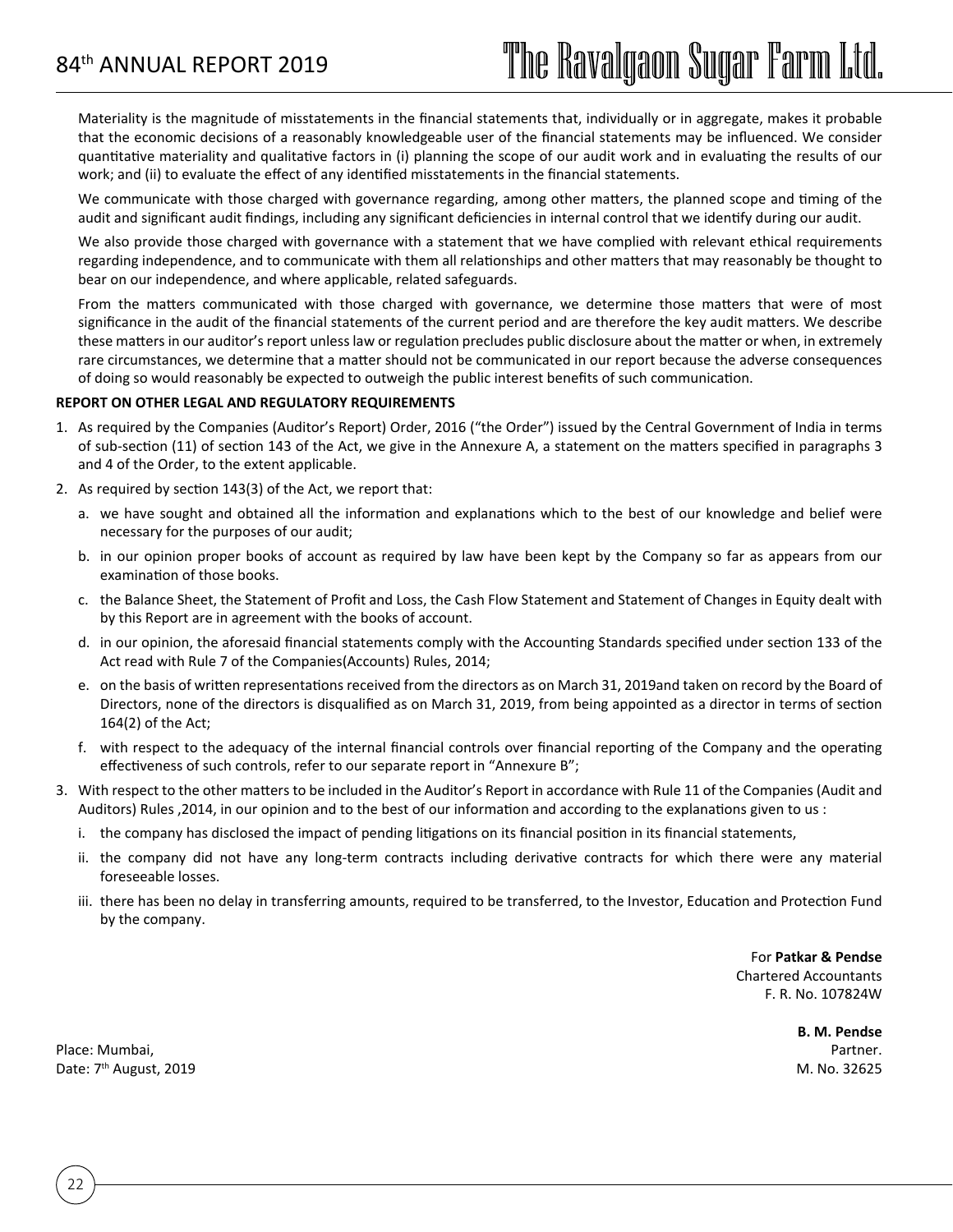## **ANNEXURE - A TO INDEPENDENTAUDITORS' REPORT**

As per the Annexure - A referred to in our Independent Auditors' Report to the members of The Ravalgaon Sugar Farm Limited on the financial statements for the year ended  $31<sup>st</sup>$  March 2019, we report that:

- 1. (a) The Company had maintained proper records showing full particulars, including quantitative details and situation of the fixed assets.
	- (b) As explained to us all fixed assets had been physically verified by thew management during the year in a phased periodical manner, which in our opinion is reasonable, having regard to the size of the Company and the nature of its assets. No material discrepancies were noticed on such verification.
	- (c) According to the information and explanations given to us and on the basis of our examination of the records of the Company, the title deeds of immovable properties are held in the name of the Company.
- 2. As explained to us, inventories have been physically verified by the management at reasonable intervals and in our opinion and as explained to us, there were no material discrepancies noticed on physical verification of inventories as compared with the books of account.
- 3. The Company has not granted any loans, secured or unsecured to companies, firms, limited liability partnerships (LLPs) or other parties covered in the register maintained under section 189 of the Companies Act, 2013 ('the Act'). Accordingly, the provisions of clauses 3(iii)(a), 3(iii)(b) and 3 (iii)(c) of the Order are not applicable.
- 4. In our opinion and according to the information and explanations given to us, the company has not granted any loans or provided any guarantees or given any security or made any investments to which the provision of section 185 and 186 of the Companies Act, 2013. Accordingly, paragraph 3 (iv) of the order is not applicable.
- 5. In our opinion and according to the information and explanations given to us, the company has not accepted any deposits within the meaning of Section 73 to 76 of the Act during the year and the Companies (Acceptance of Deposits) Rules, 2014 (as amended) and accordingly paragraph 3 (v) of the order is not applicable.
- 6. We have broadly reviewed the cost records maintained by the Company pursuant to the Companies (Cost Records and Audit) Rules, 2014 prescribed by the Central Government under Section 148(1)(d) of the Companies Act, 2013, related to the manufacturing activities and are of the opinion that, prima facie, the prescribed accounts and cost records have been maintained. We have, however, not made a detailed examination of the cost records with a view to determine whether they are accurate or complete.
- 7. (a) According to the information and explanation given to us and on the basis of our examination of the records of the Company, amounts deducted/ accrued in the books of account in respect of undisputed statutory dues including Provident Fund, Employees State Insurance, Income tax, Sales tax, Service tax, Custom duty, Excise duty, Value Added tax, Cess and any other material statutory dues have been regularly deposited during the year with the appropriate authorities. According to the information and explanations given to us, no undisputed amounts payable in respect of the aforesaid dues were in arrears as at March 31, 2019 for a period of more than six months from the date they became payable.
	- (b) According to the information and explanation given to us the disputed statutory dues that have not been deposited on account of matters pending before appropriate authorities are as under:

| Name of the statute                         | Nature    | Amount        | l Period to which the      | Forum where dispute is pending    |
|---------------------------------------------|-----------|---------------|----------------------------|-----------------------------------|
|                                             | l of dues | । (₹ In lacs) | amount relates             |                                   |
| Sugar Cane Purchase Tax   Sales Tax   74.46 |           |               | 2011-12 and 2012-13        | Maharashtra Sales Tax Authorities |
| Sugar Cane Purchase Tax   Sales Tax   57.51 |           |               | For 2005-06 to 2010-11 For | l Supreme Court                   |

- 8. In our opinion and according to the information and explanations given to us, the Company had not defaulted in repayment of dues to a financial institution, bank or debenture holder.
- 9. The Company did not raise any money by way of initial public offer or further public offer (including debt instruments) and term loans during the year. Accordingly, the provisions of clause 3 (ix) of the Order is not applicable.
- 10. To the best of our knowledge and according to the information and explanations given to us, no fraud by the Company or no material fraud on the Company by its officers or employees has been noticed or reported during the year.
- 11. According to the information and explanations give to us and based on our examination of the records of the Company, the Company has paid/provided for managerial remuneration in accordance with the requisite approvals mandated by the provisions of section 197 read with Schedule V to the Act.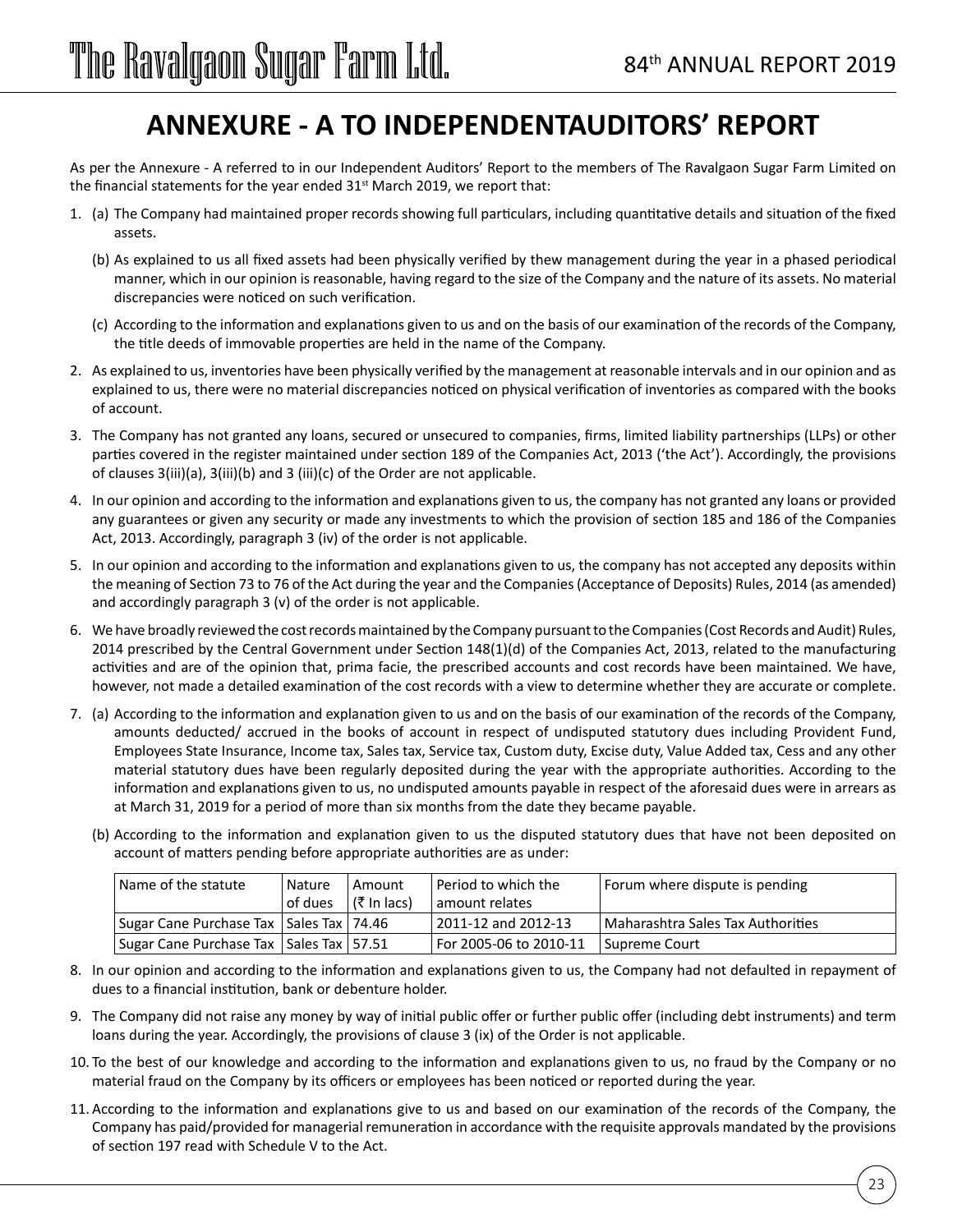- 12. In our opinion and according to the information and explanations given to us, the Company is not a nidhi company. Accordingly, paragraph 3(xii) of the Order is not applicable.
- 13. According to the information and explanations given to us and based on our examination of the records of the Company, transactions with the related parties are in compliance with sections 177 and 188 of the Act where applicable and details of such transactions have been disclosed in the financial statements as required by the applicable accounting standards.
- 14. According to the information and explanations give to us and based on our examination of the records of the Company, the Company has not made any preferential allotment or private placement of shares or fully or partly convertible debentures during the year.
- 15. According to the information and explanations given to us and based on our examination of the records of the Company, the Company has not entered into non-cash transactions with directors or persons connected with them. Accordingly, paragraph 3(xv) of the Order is not applicable.
- 16. The Company is not required to be registered under section 45-IA of the Reserve Bank of India Act 1934.

For **Patkar & Pendse** Chartered Accountants F. R. No.: 107824W

Place: Mumbai Partner Partner Partner Partner Partner Partner Partner Partner Partner Partner Partner Partner Date: 7th August, 2019 M. No. 32625

**B. M. Pendse**

## **ANNEXURE - B TO INDEPENDENTAUDITORS' REPORT**

#### **Report on the Internal Financial Controls with reference to financial statements under Clause (i) of Sub-section 3 of Section 143 of the Companies Act, 2013 ("the Act")**

We have audited the internal financial controls with reference to financial statements of **THE RAVALGAON SUGAR FARM LIMITED**  ("the Company") as of 31 March 2019 in conjunction with our audit of the financial statements of the Company for the year ended on that date.

#### **Management's Responsibility for Internal Financial Controls**

The Board of Directors of the Company and management are responsible for establishing and maintaining internal financial controls based on the internal control over financial reporting criteria established by the Company considering the essential components of internal control stated in the Guidance Note on Audit of Internal Financial Controls over Financial Reporting issued by the Institute of Chartered Accountants of India ('ICAI'). These responsibilities include the design, implementation and maintenance of adequate internal financial controls that were operating effectively for ensuring the orderly and efficient conduct of its business, including adherence to company's policies, the safeguarding of its assets, the prevention and detection of frauds and errors, the accuracy and completeness of the accounting records, and the timely preparation of reliable financial information, as required under the Companies Act, 2013.

#### **Auditors' Responsibility**

24

Our responsibility is to express an opinion on the Company's internal financial controls over financial reporting based on our audit. We conducted our audit in accordance with the Guidance Note on Audit of Internal Financial Controls over Financial Reporting (the "Guidance Note") and the Standards on Auditing, issued by ICAI and prescribed under section 143(10) of the Companies Act, 2013, to the extent applicable to an audit of internal financial controls, both applicable to an audit of Internal Financial Controls and, both issued by the Institute of Chartered Accountants of India. Those Standards and the Guidance Note require that we comply with ethical requirements and plan and perform the audit to obtain reasonable assurance about whether adequate internal financial controls over financial reporting was established and maintained and if such controls operated effectively in all material respects.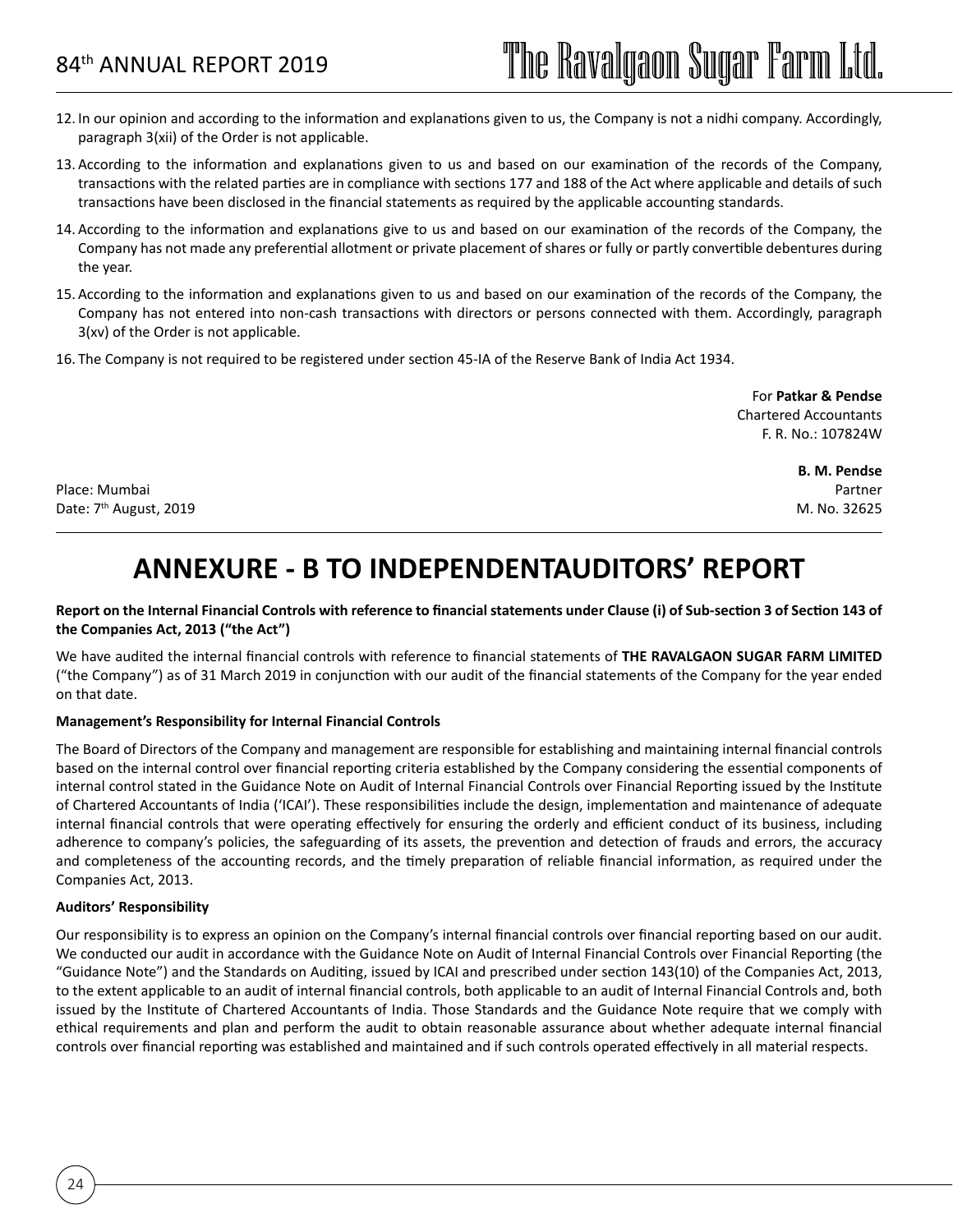Our audit involves performing procedures to obtain audit evidence about the adequacy of the internal financial controls system over financial reporting and their operating effectiveness. Our audit of internal financial controls over financial reporting included obtaining an understanding of internal financial controls over financial reporting, assessing the risk that a material weakness exists, and testing and evaluating the design and operating effectiveness of internal control based on the assessed risk. The procedures selected depend on the auditor's judgment, including the assessment of the risks of material misstatement of the financial statements, whether due to fraud or error.

We believe that the audit evidence we have obtained is sufficient and appropriate to provide a basis for our audit opinion on the Company's internal financial controls system over financial reporting.

#### **Meaning of Internal Financial Controls over Financial Reporting**

A company's internal financial control over financial reporting is a process designed to provide reasonable assurance regarding the reliability of financial reporting and the preparation of financial statements for external purposes in accordance with generally accepted accounting principles. A company's internal financial control over financial reporting includes those policies and procedures that (1) pertain to the maintenance of records that, in reasonable detail, accurately and fairly reflect the transactions and dispositions of the assets of the company; (2) provide reasonable assurance that transactions are recorded as necessary to permit preparation of financial statements in accordance with generally accepted accounting principles, and that receipts and expenditures of the company are being made only in accordance with authorisations of management and directors of the company; and (3) provide reasonable assurance regarding prevention or timely detection of unauthorised acquisition, use, or disposition of the company's assets that could have a material effect on the financial statements.

#### **Inherent Limitations of Internal Financial Controls over Financial Reporting**

Because of the inherent limitations of internal financial controls over financial reporting, including the possibility of collusion or improper management override of controls, material misstatements due to error or fraud may occur and not be detected. Also, projections of any evaluation of the internal financial controls over financial reporting to future periods are subject to the risk that the internal financial control over financial reporting may become inadequate because of changes in conditions, or that the degree of compliance with the policies or procedures may deteriorate.

#### **Opinion**

In our opinion, the Company has, in all material respects, an adequate internal financial controls system over financial reporting and such internal financial controls over financial reporting were operating effectively as at 31 March 2019, based on the internal controls over financial reporting criteria established by the Company considering the essential components of internal controls stated in the Guidance Note on Audit of Internal Financial Controls Over Financial Reporting issued by the Institute of Chartered Accountants of India.

> For **Patkar & Pendse** Chartered Accountants F. R. No. 107824W

> > **B. M. Pendse**

Place: Mumbai, Partner. Partner. Partner. Partner. Partner. Partner. Partner. Partner. Partner. Partner. Partner. Partner. Partner. Partner. Partner. Partner. Partner. Partner. Partner. Partner. Partner. Partner. Partner. Date: 7<sup>th</sup> August, 2019 M. No. 32625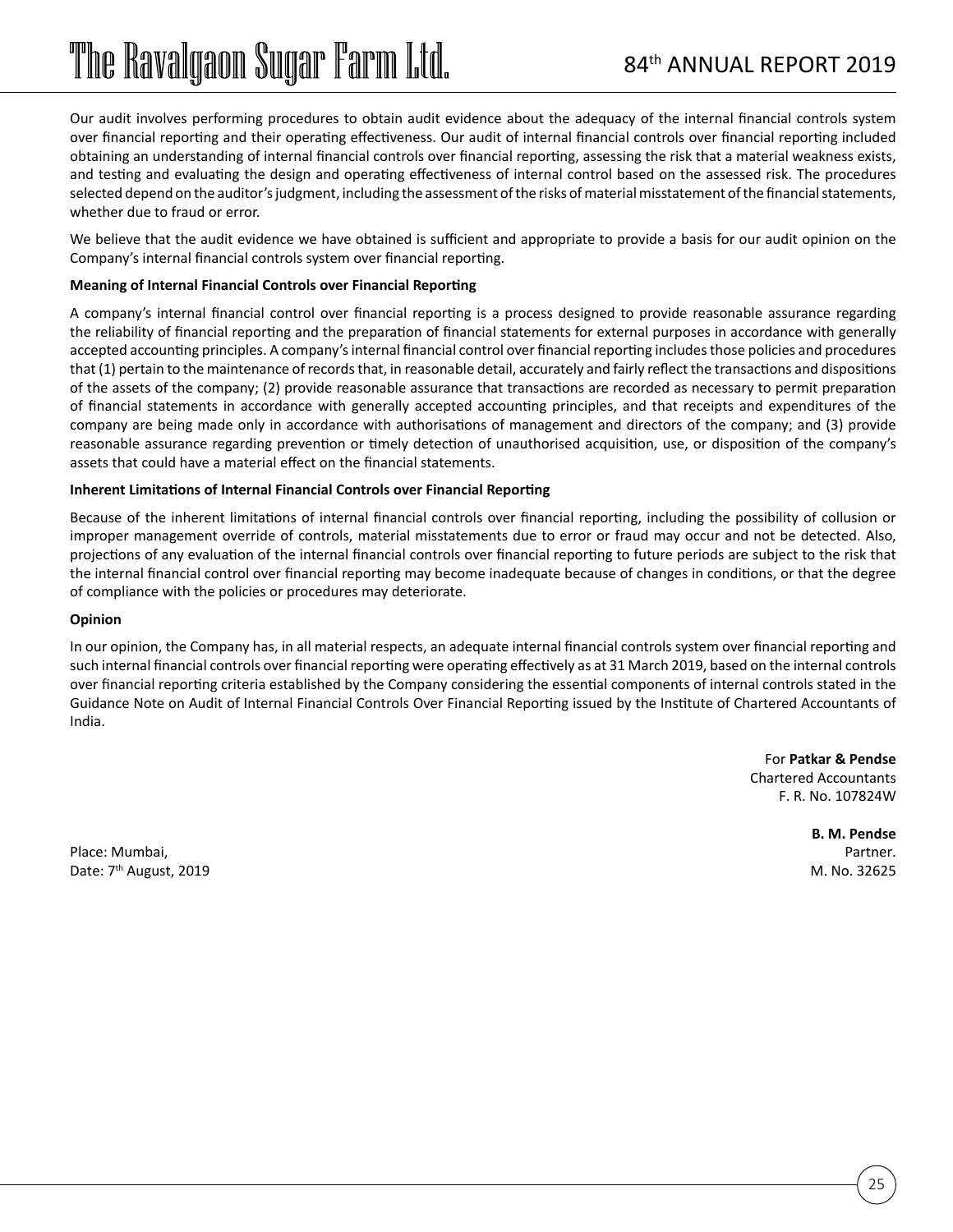## **Balance Sheet as at 31st March 2019**

|                                         |             |                   | (₹ In Lakh)      |
|-----------------------------------------|-------------|-------------------|------------------|
|                                         |             | As at             | As at            |
| <b>Particulars</b>                      | <b>Note</b> | 31st March, 2019  | 31st March, 2018 |
| <b>ASSETS</b>                           |             |                   |                  |
| 1) Non-Current Assets                   |             |                   |                  |
| (a) Property, Plant & Equipment         | 3a          | 1,127.16          | 1,697.13         |
| (b) Capital works in progress           | 3b          |                   | 31.96            |
| (c) Other Intangible assets             | 3c          | 1.08              | 1.22             |
| (d) Financial Assets                    |             |                   |                  |
| (i) Investments                         | 4           | 27.41             | 27.41            |
| (ii) Loan                               | 5           | 51.12             | 55.29            |
| (e) Deferred tax assets (net)           | 6           | 458.96            | (253.90)         |
| <b>Total Non-Current Assets</b>         |             | 1,665.73          | 1,559.10         |
| 2) Current assets                       |             |                   |                  |
| (a) Inventories                         | 7           | 308.54            | 512.85           |
| (b) Financial Assets                    |             |                   |                  |
| (i) Investments                         | 8           | 2.09              |                  |
| (ii) Trade receivables                  | 9           | 4.77              | 8.73             |
| (iii) Cash and Cash equivalents         | 10          | 10.26             | 15.41            |
| (iv) Loan                               | 11          | 54.90             | 45.65            |
| (c) Current Tax Assets (Net)            | 12          | 45.65             | 131.57           |
| (d) Other current assets                | 13          | 29.26             | 33.78            |
| <b>Total Current Assets</b>             |             | 455.48            | 747.99           |
| <b>TOTAL ASSETS</b>                     |             | 2,121.21          | 2,307.09         |
| <b>EQUITY AND LIABILITIES</b>           |             |                   |                  |
| 1) Equity                               |             |                   |                  |
| (a) Equity Share capital                | 14          | 34.00             | 34.00            |
| (b) Other Equity                        | 15          | 1,013.64          | (979.13)         |
| <b>Total Equity</b>                     |             | 1,047.64          | (945.13)         |
| <b>Liabilities</b>                      |             |                   |                  |
| 2) Non-current liabilities              |             |                   |                  |
| (a) Financial Liabilities               |             |                   |                  |
| (i) Borrowings                          | 16          | 5.65              | 74.13            |
| (b) Provisions                          | 17          | 7.62              | 7.24             |
| <b>Total Non-Current Liabilities</b>    |             | 13.27             | 81.37            |
| 3) Current liabilities                  |             |                   |                  |
| (a) Financial Liabilities               |             |                   |                  |
| (i) Borrowings                          | 18          | 344.23            | 2,456.07         |
| (ii) Trade payables                     | 19          | 148.60            | 193.58           |
| (b) Other current liabilities           | 20          | 487.73            | 516.71           |
| (c) Provisions                          | 21          | 79.73             | 4.48             |
| <b>Total Current Liabilities</b>        |             | 1,060.30          | 3,170.85         |
| <b>Total Liabilities</b>                |             | 1,073.57          | 3,252.22         |
| <b>TOTAL EQUITY AND LIABILITIES</b>     |             | 2,121.21          | 2,307.09         |
| <b>Notes Forming Partes of Accounts</b> |             | Note 1 and Note 2 |                  |

**For Patkar & Pendse** Chartered Accountants

**As per our report of even date For and on behalf of the Board of Directors**

FRN 107824W **H. B. Doshi Nihal Doshi** Chairman & Managing Director **Director DIN:** 00688736 **DIN:** 00246749

**B. M. Pendse** PARTNER **Membership No.:** 032625 Mumbai, Dated: 7th August, 2019

26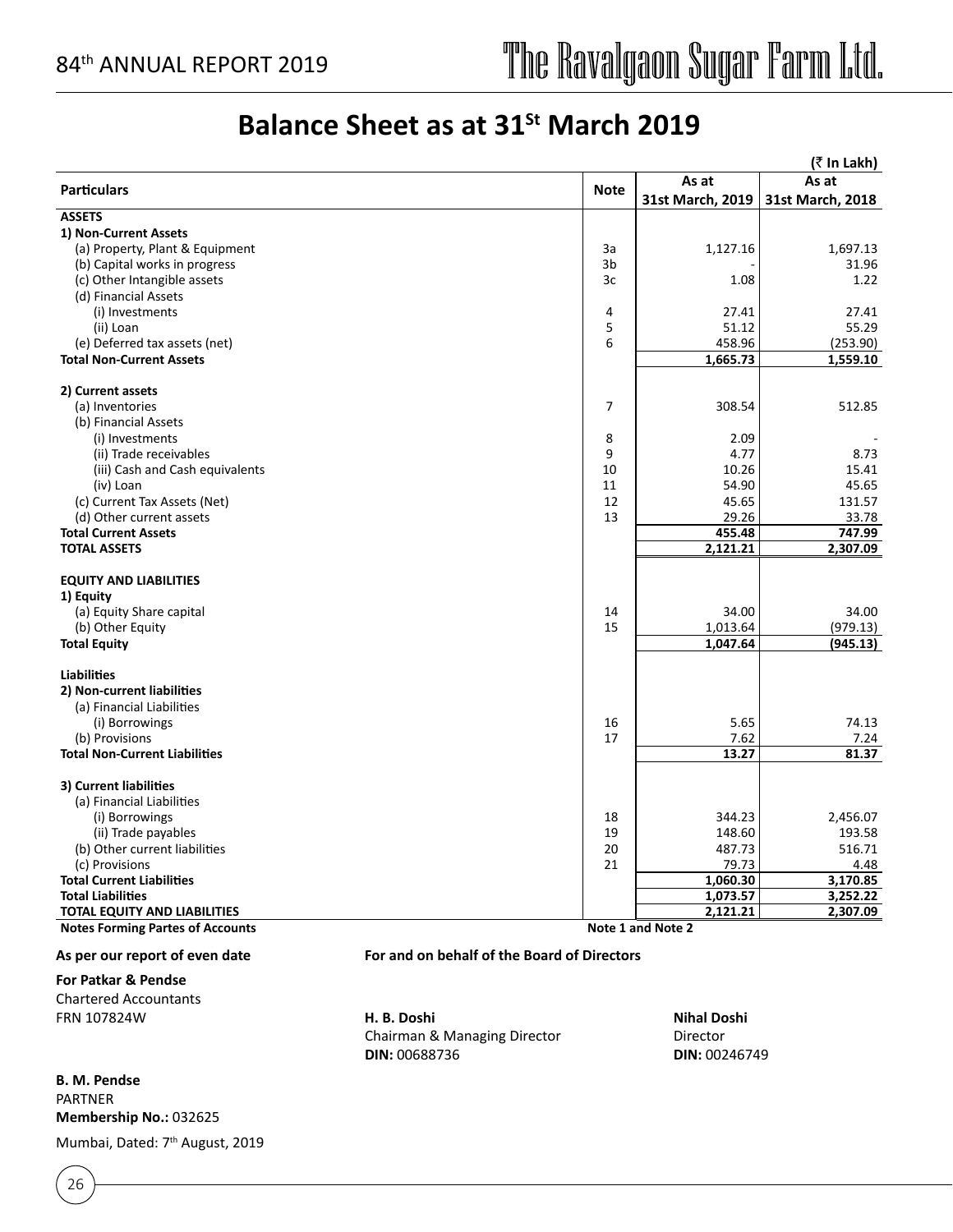## Profit and Loss Account for the year ended 31<sup>St</sup> March 2019

|                                                                               |             |                   | (₹ in Lakhs)     |
|-------------------------------------------------------------------------------|-------------|-------------------|------------------|
| <b>Particulars</b>                                                            | <b>Note</b> | As at             | As at            |
|                                                                               |             | 31st March, 2019  | 31st March, 2018 |
| <b>INCOME</b>                                                                 |             |                   |                  |
| (i) Revenue from operations                                                   | 22          | 1,126.88          | 1,090.66         |
| (ii) Other income                                                             | 23          | 17.06             | 256.65           |
| Total Income (i)                                                              |             | 1,143.94          | 1,347.31         |
| <b>EXPENSES</b>                                                               |             |                   |                  |
| Cost of Raw Materials Consumption                                             | 24          | 538.10            | 564.41           |
| Changes in Inventories of Finished Goods, Work-in-progress and Stock in trade | 25          | 42.83             | (107.70)         |
| Employee benefits expense                                                     | 26          | 593.38            | 407.58           |
| Finance costs                                                                 | 27          | 183.40            | 265.68           |
| Depreciation and amortization expense                                         | 3           | 96.59             | 171.53           |
| Other expenses                                                                | 28          | 490.18            | 476.23           |
| Total expenses (ii)                                                           |             | 1,944.49          | 1,777.73         |
| Profit before exceptional, extraordinary period items and tax (i-ii)          |             | (800.55)          | (430.41)         |
| <b>Exceptional Items</b>                                                      | 30          | 2,455.45          | 10.83            |
| Profit/ (loss) after exceptions items and tax                                 |             | 1,654.90          | (419.58)         |
| Tax expense:                                                                  |             |                   |                  |
| (1) Current tax                                                               |             | 375.00            |                  |
| (2) Defferred Tax Assets                                                      |             | (712.87)          | (47.63)          |
| Profit/(loss) for the period                                                  |             | 1,992.77          | (371.95)         |
| Earnings per equity share (for continuing operation):                         |             |                   |                  |
| Basic & Diluted                                                               | 31          | 2,930.54          | (546.99)         |
| <b>Notes Forming Partes of Accounts</b>                                       |             | Note 1 and Note 2 |                  |

**For Patkar & Pendse** Chartered Accountants

**As per our report of even date For and on behalf of the Board of Directors**

FRN 107824W **H. B. Doshi Nihal Doshi** Chairman & Managing Director **Director DIN:** 00688736 **DIN:** 00246749

**B. M. Pendse** PARTNER **Membership No.:** 032625 Mumbai, Dated: 7<sup>th</sup> August, 2019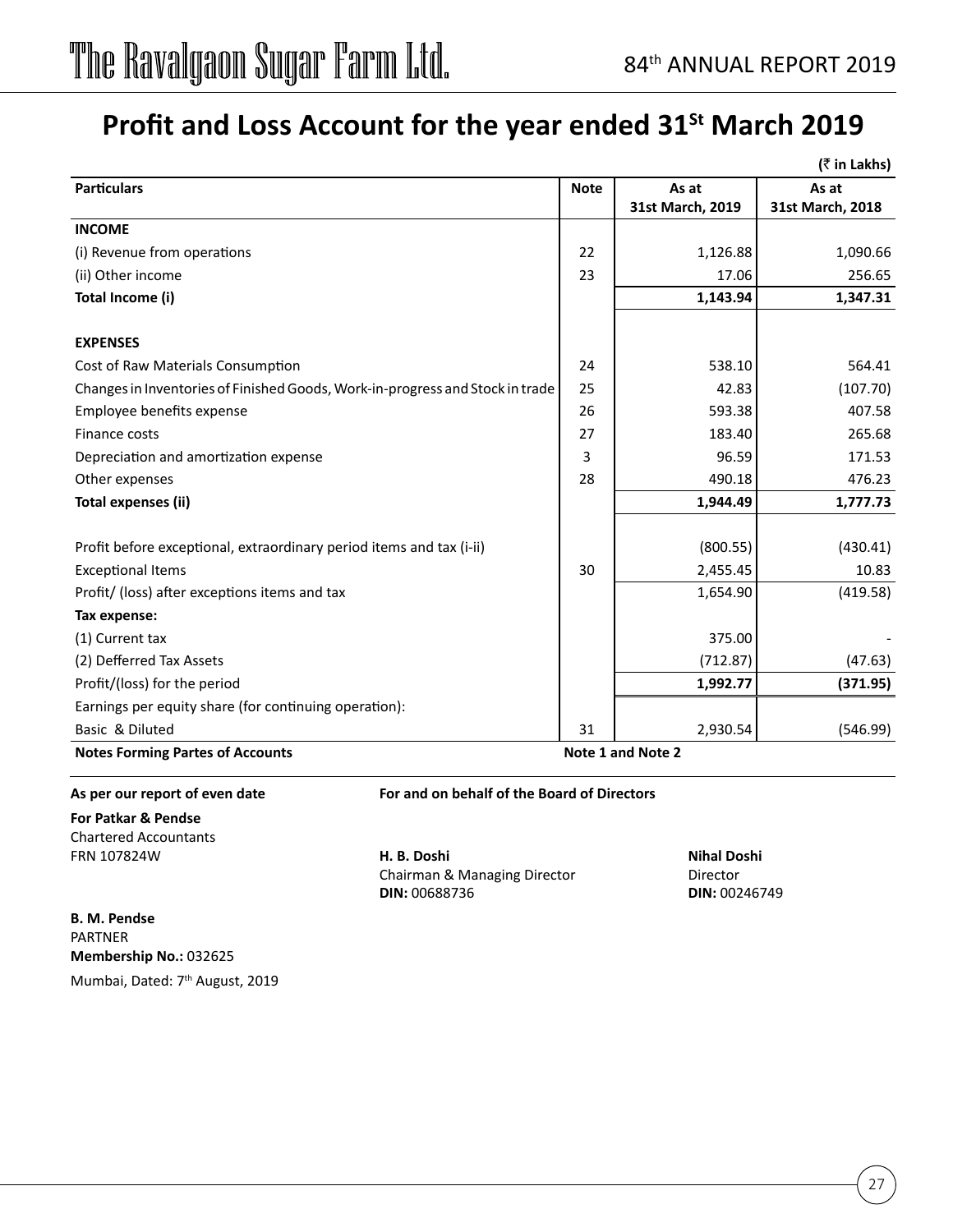## **Cash Flow Statement for the year ended 31St March 2019**

| As at 31 March, 2018<br>As at 31 March, 2019<br><b>Particular</b><br>Rs.<br>Rs.<br>Rs.<br>Rs.<br>A. Cash Flow From Operating Activities<br>Net Profit / (Loss) after Extraordinary items and before tax<br>1,654.90<br>(419.58)<br>Adjustments for:<br>Depreciation<br>96.59<br>171.53<br>Sundry balances written off<br>12.57<br>Loss on sale of investments<br>2.01<br>Provision for purchase tax<br>49.00<br>Profit on sale of assets (net)<br>(222.59)<br>Profit on sale of divisions<br>(2,455.45)<br>Finance costs<br>183.40<br>265.68<br>Interest income<br>(1.80)<br>(0.24)<br>Dividend income<br>(9.25)<br>(2, 122.92)<br>214.38<br>(468.02)<br>(205.20)<br>Operating profit before working capital changes<br>Changes in working capital:<br>Adjustments for (increase) / decrease in operating assets:<br>Inventories<br>204.31<br>(73.66)<br>Trade receivables<br>3.96<br>2.66<br>Short-term loans and advances<br>64.61<br>(21.82)<br>4.16<br>(5.70)<br>Long-term loans and advances<br>4.52<br>0.09<br>Other current assets<br>Adjustments for increase / (decrease) in operating liabilities:<br>(44.98)<br>(56.62)<br>Trade payables<br>Other current liabilities<br>(28.98)<br>(74.22)<br>Short-term provisions<br>26.25<br>(4.74)<br>0.38<br>(15.61)<br>Other long-term liabilities<br>147.80<br>(163.19)<br>Cash generated from operations<br>(320.22)<br>(368.38)<br>(289.08)<br>Net Income Tax paid<br>(609.30)<br>(368.38)<br>Net Cash Flow from Operating Activities (A)<br><b>B. Cash Flow From Investing Activities</b><br>(14.06)<br>Capital expenditure on fixed assets<br>11.45<br>Proceeds from sale of divisions<br>2,976.06<br>Proceeds from sale of fixed assets<br>234.76<br>Dividend received<br>9.25<br>1.80<br>0.24<br>Interest received<br>(4.10)<br><b>Current investments</b><br>246.45<br>2,968.95<br>Net Cash Flow Used in Investing Activities (B)<br>C. Cash Flow from Financing Activities<br>Repayment of long-term borrowings<br>(68.48)<br>(130.78)<br>Net proceeds from other short-term borrowings<br>(2, 111.84)<br>512.40<br>(183.40)<br>(265.68)<br>Finance cost<br>Dividend paid<br>(1.08)<br>Net Cash Flow from Financing Activities (C)<br>(2,363.73)<br>114.86<br>Net Increase in Cash And Cash Equivalents (A+B+C)<br>(4.08)<br>(7.08)<br>Cash and Cash Equivalents at the Beginning of the Year<br>15.41<br>22.49<br>11.34<br>15.41<br>Cash and Cash Equivalents at the end of the Year<br>Note 1 and Note 2<br><b>Notes Forming Partes of Accounts</b> |  |  | (₹ In Lakh) |
|-------------------------------------------------------------------------------------------------------------------------------------------------------------------------------------------------------------------------------------------------------------------------------------------------------------------------------------------------------------------------------------------------------------------------------------------------------------------------------------------------------------------------------------------------------------------------------------------------------------------------------------------------------------------------------------------------------------------------------------------------------------------------------------------------------------------------------------------------------------------------------------------------------------------------------------------------------------------------------------------------------------------------------------------------------------------------------------------------------------------------------------------------------------------------------------------------------------------------------------------------------------------------------------------------------------------------------------------------------------------------------------------------------------------------------------------------------------------------------------------------------------------------------------------------------------------------------------------------------------------------------------------------------------------------------------------------------------------------------------------------------------------------------------------------------------------------------------------------------------------------------------------------------------------------------------------------------------------------------------------------------------------------------------------------------------------------------------------------------------------------------------------------------------------------------------------------------------------------------------------------------------------------------------------------------------------------------------------------------------------------------------------------------------------------------------------------------------------------------------------------------------------|--|--|-------------|
|                                                                                                                                                                                                                                                                                                                                                                                                                                                                                                                                                                                                                                                                                                                                                                                                                                                                                                                                                                                                                                                                                                                                                                                                                                                                                                                                                                                                                                                                                                                                                                                                                                                                                                                                                                                                                                                                                                                                                                                                                                                                                                                                                                                                                                                                                                                                                                                                                                                                                                                   |  |  |             |
|                                                                                                                                                                                                                                                                                                                                                                                                                                                                                                                                                                                                                                                                                                                                                                                                                                                                                                                                                                                                                                                                                                                                                                                                                                                                                                                                                                                                                                                                                                                                                                                                                                                                                                                                                                                                                                                                                                                                                                                                                                                                                                                                                                                                                                                                                                                                                                                                                                                                                                                   |  |  |             |
|                                                                                                                                                                                                                                                                                                                                                                                                                                                                                                                                                                                                                                                                                                                                                                                                                                                                                                                                                                                                                                                                                                                                                                                                                                                                                                                                                                                                                                                                                                                                                                                                                                                                                                                                                                                                                                                                                                                                                                                                                                                                                                                                                                                                                                                                                                                                                                                                                                                                                                                   |  |  |             |
|                                                                                                                                                                                                                                                                                                                                                                                                                                                                                                                                                                                                                                                                                                                                                                                                                                                                                                                                                                                                                                                                                                                                                                                                                                                                                                                                                                                                                                                                                                                                                                                                                                                                                                                                                                                                                                                                                                                                                                                                                                                                                                                                                                                                                                                                                                                                                                                                                                                                                                                   |  |  |             |
|                                                                                                                                                                                                                                                                                                                                                                                                                                                                                                                                                                                                                                                                                                                                                                                                                                                                                                                                                                                                                                                                                                                                                                                                                                                                                                                                                                                                                                                                                                                                                                                                                                                                                                                                                                                                                                                                                                                                                                                                                                                                                                                                                                                                                                                                                                                                                                                                                                                                                                                   |  |  |             |
|                                                                                                                                                                                                                                                                                                                                                                                                                                                                                                                                                                                                                                                                                                                                                                                                                                                                                                                                                                                                                                                                                                                                                                                                                                                                                                                                                                                                                                                                                                                                                                                                                                                                                                                                                                                                                                                                                                                                                                                                                                                                                                                                                                                                                                                                                                                                                                                                                                                                                                                   |  |  |             |
|                                                                                                                                                                                                                                                                                                                                                                                                                                                                                                                                                                                                                                                                                                                                                                                                                                                                                                                                                                                                                                                                                                                                                                                                                                                                                                                                                                                                                                                                                                                                                                                                                                                                                                                                                                                                                                                                                                                                                                                                                                                                                                                                                                                                                                                                                                                                                                                                                                                                                                                   |  |  |             |
|                                                                                                                                                                                                                                                                                                                                                                                                                                                                                                                                                                                                                                                                                                                                                                                                                                                                                                                                                                                                                                                                                                                                                                                                                                                                                                                                                                                                                                                                                                                                                                                                                                                                                                                                                                                                                                                                                                                                                                                                                                                                                                                                                                                                                                                                                                                                                                                                                                                                                                                   |  |  |             |
|                                                                                                                                                                                                                                                                                                                                                                                                                                                                                                                                                                                                                                                                                                                                                                                                                                                                                                                                                                                                                                                                                                                                                                                                                                                                                                                                                                                                                                                                                                                                                                                                                                                                                                                                                                                                                                                                                                                                                                                                                                                                                                                                                                                                                                                                                                                                                                                                                                                                                                                   |  |  |             |
|                                                                                                                                                                                                                                                                                                                                                                                                                                                                                                                                                                                                                                                                                                                                                                                                                                                                                                                                                                                                                                                                                                                                                                                                                                                                                                                                                                                                                                                                                                                                                                                                                                                                                                                                                                                                                                                                                                                                                                                                                                                                                                                                                                                                                                                                                                                                                                                                                                                                                                                   |  |  |             |
|                                                                                                                                                                                                                                                                                                                                                                                                                                                                                                                                                                                                                                                                                                                                                                                                                                                                                                                                                                                                                                                                                                                                                                                                                                                                                                                                                                                                                                                                                                                                                                                                                                                                                                                                                                                                                                                                                                                                                                                                                                                                                                                                                                                                                                                                                                                                                                                                                                                                                                                   |  |  |             |
|                                                                                                                                                                                                                                                                                                                                                                                                                                                                                                                                                                                                                                                                                                                                                                                                                                                                                                                                                                                                                                                                                                                                                                                                                                                                                                                                                                                                                                                                                                                                                                                                                                                                                                                                                                                                                                                                                                                                                                                                                                                                                                                                                                                                                                                                                                                                                                                                                                                                                                                   |  |  |             |
|                                                                                                                                                                                                                                                                                                                                                                                                                                                                                                                                                                                                                                                                                                                                                                                                                                                                                                                                                                                                                                                                                                                                                                                                                                                                                                                                                                                                                                                                                                                                                                                                                                                                                                                                                                                                                                                                                                                                                                                                                                                                                                                                                                                                                                                                                                                                                                                                                                                                                                                   |  |  |             |
|                                                                                                                                                                                                                                                                                                                                                                                                                                                                                                                                                                                                                                                                                                                                                                                                                                                                                                                                                                                                                                                                                                                                                                                                                                                                                                                                                                                                                                                                                                                                                                                                                                                                                                                                                                                                                                                                                                                                                                                                                                                                                                                                                                                                                                                                                                                                                                                                                                                                                                                   |  |  |             |
|                                                                                                                                                                                                                                                                                                                                                                                                                                                                                                                                                                                                                                                                                                                                                                                                                                                                                                                                                                                                                                                                                                                                                                                                                                                                                                                                                                                                                                                                                                                                                                                                                                                                                                                                                                                                                                                                                                                                                                                                                                                                                                                                                                                                                                                                                                                                                                                                                                                                                                                   |  |  |             |
|                                                                                                                                                                                                                                                                                                                                                                                                                                                                                                                                                                                                                                                                                                                                                                                                                                                                                                                                                                                                                                                                                                                                                                                                                                                                                                                                                                                                                                                                                                                                                                                                                                                                                                                                                                                                                                                                                                                                                                                                                                                                                                                                                                                                                                                                                                                                                                                                                                                                                                                   |  |  |             |
|                                                                                                                                                                                                                                                                                                                                                                                                                                                                                                                                                                                                                                                                                                                                                                                                                                                                                                                                                                                                                                                                                                                                                                                                                                                                                                                                                                                                                                                                                                                                                                                                                                                                                                                                                                                                                                                                                                                                                                                                                                                                                                                                                                                                                                                                                                                                                                                                                                                                                                                   |  |  |             |
|                                                                                                                                                                                                                                                                                                                                                                                                                                                                                                                                                                                                                                                                                                                                                                                                                                                                                                                                                                                                                                                                                                                                                                                                                                                                                                                                                                                                                                                                                                                                                                                                                                                                                                                                                                                                                                                                                                                                                                                                                                                                                                                                                                                                                                                                                                                                                                                                                                                                                                                   |  |  |             |
|                                                                                                                                                                                                                                                                                                                                                                                                                                                                                                                                                                                                                                                                                                                                                                                                                                                                                                                                                                                                                                                                                                                                                                                                                                                                                                                                                                                                                                                                                                                                                                                                                                                                                                                                                                                                                                                                                                                                                                                                                                                                                                                                                                                                                                                                                                                                                                                                                                                                                                                   |  |  |             |
|                                                                                                                                                                                                                                                                                                                                                                                                                                                                                                                                                                                                                                                                                                                                                                                                                                                                                                                                                                                                                                                                                                                                                                                                                                                                                                                                                                                                                                                                                                                                                                                                                                                                                                                                                                                                                                                                                                                                                                                                                                                                                                                                                                                                                                                                                                                                                                                                                                                                                                                   |  |  |             |
|                                                                                                                                                                                                                                                                                                                                                                                                                                                                                                                                                                                                                                                                                                                                                                                                                                                                                                                                                                                                                                                                                                                                                                                                                                                                                                                                                                                                                                                                                                                                                                                                                                                                                                                                                                                                                                                                                                                                                                                                                                                                                                                                                                                                                                                                                                                                                                                                                                                                                                                   |  |  |             |
|                                                                                                                                                                                                                                                                                                                                                                                                                                                                                                                                                                                                                                                                                                                                                                                                                                                                                                                                                                                                                                                                                                                                                                                                                                                                                                                                                                                                                                                                                                                                                                                                                                                                                                                                                                                                                                                                                                                                                                                                                                                                                                                                                                                                                                                                                                                                                                                                                                                                                                                   |  |  |             |
|                                                                                                                                                                                                                                                                                                                                                                                                                                                                                                                                                                                                                                                                                                                                                                                                                                                                                                                                                                                                                                                                                                                                                                                                                                                                                                                                                                                                                                                                                                                                                                                                                                                                                                                                                                                                                                                                                                                                                                                                                                                                                                                                                                                                                                                                                                                                                                                                                                                                                                                   |  |  |             |
|                                                                                                                                                                                                                                                                                                                                                                                                                                                                                                                                                                                                                                                                                                                                                                                                                                                                                                                                                                                                                                                                                                                                                                                                                                                                                                                                                                                                                                                                                                                                                                                                                                                                                                                                                                                                                                                                                                                                                                                                                                                                                                                                                                                                                                                                                                                                                                                                                                                                                                                   |  |  |             |
|                                                                                                                                                                                                                                                                                                                                                                                                                                                                                                                                                                                                                                                                                                                                                                                                                                                                                                                                                                                                                                                                                                                                                                                                                                                                                                                                                                                                                                                                                                                                                                                                                                                                                                                                                                                                                                                                                                                                                                                                                                                                                                                                                                                                                                                                                                                                                                                                                                                                                                                   |  |  |             |
|                                                                                                                                                                                                                                                                                                                                                                                                                                                                                                                                                                                                                                                                                                                                                                                                                                                                                                                                                                                                                                                                                                                                                                                                                                                                                                                                                                                                                                                                                                                                                                                                                                                                                                                                                                                                                                                                                                                                                                                                                                                                                                                                                                                                                                                                                                                                                                                                                                                                                                                   |  |  |             |
|                                                                                                                                                                                                                                                                                                                                                                                                                                                                                                                                                                                                                                                                                                                                                                                                                                                                                                                                                                                                                                                                                                                                                                                                                                                                                                                                                                                                                                                                                                                                                                                                                                                                                                                                                                                                                                                                                                                                                                                                                                                                                                                                                                                                                                                                                                                                                                                                                                                                                                                   |  |  |             |
|                                                                                                                                                                                                                                                                                                                                                                                                                                                                                                                                                                                                                                                                                                                                                                                                                                                                                                                                                                                                                                                                                                                                                                                                                                                                                                                                                                                                                                                                                                                                                                                                                                                                                                                                                                                                                                                                                                                                                                                                                                                                                                                                                                                                                                                                                                                                                                                                                                                                                                                   |  |  |             |
|                                                                                                                                                                                                                                                                                                                                                                                                                                                                                                                                                                                                                                                                                                                                                                                                                                                                                                                                                                                                                                                                                                                                                                                                                                                                                                                                                                                                                                                                                                                                                                                                                                                                                                                                                                                                                                                                                                                                                                                                                                                                                                                                                                                                                                                                                                                                                                                                                                                                                                                   |  |  |             |
|                                                                                                                                                                                                                                                                                                                                                                                                                                                                                                                                                                                                                                                                                                                                                                                                                                                                                                                                                                                                                                                                                                                                                                                                                                                                                                                                                                                                                                                                                                                                                                                                                                                                                                                                                                                                                                                                                                                                                                                                                                                                                                                                                                                                                                                                                                                                                                                                                                                                                                                   |  |  |             |
|                                                                                                                                                                                                                                                                                                                                                                                                                                                                                                                                                                                                                                                                                                                                                                                                                                                                                                                                                                                                                                                                                                                                                                                                                                                                                                                                                                                                                                                                                                                                                                                                                                                                                                                                                                                                                                                                                                                                                                                                                                                                                                                                                                                                                                                                                                                                                                                                                                                                                                                   |  |  |             |
|                                                                                                                                                                                                                                                                                                                                                                                                                                                                                                                                                                                                                                                                                                                                                                                                                                                                                                                                                                                                                                                                                                                                                                                                                                                                                                                                                                                                                                                                                                                                                                                                                                                                                                                                                                                                                                                                                                                                                                                                                                                                                                                                                                                                                                                                                                                                                                                                                                                                                                                   |  |  |             |
|                                                                                                                                                                                                                                                                                                                                                                                                                                                                                                                                                                                                                                                                                                                                                                                                                                                                                                                                                                                                                                                                                                                                                                                                                                                                                                                                                                                                                                                                                                                                                                                                                                                                                                                                                                                                                                                                                                                                                                                                                                                                                                                                                                                                                                                                                                                                                                                                                                                                                                                   |  |  |             |
|                                                                                                                                                                                                                                                                                                                                                                                                                                                                                                                                                                                                                                                                                                                                                                                                                                                                                                                                                                                                                                                                                                                                                                                                                                                                                                                                                                                                                                                                                                                                                                                                                                                                                                                                                                                                                                                                                                                                                                                                                                                                                                                                                                                                                                                                                                                                                                                                                                                                                                                   |  |  |             |
|                                                                                                                                                                                                                                                                                                                                                                                                                                                                                                                                                                                                                                                                                                                                                                                                                                                                                                                                                                                                                                                                                                                                                                                                                                                                                                                                                                                                                                                                                                                                                                                                                                                                                                                                                                                                                                                                                                                                                                                                                                                                                                                                                                                                                                                                                                                                                                                                                                                                                                                   |  |  |             |
|                                                                                                                                                                                                                                                                                                                                                                                                                                                                                                                                                                                                                                                                                                                                                                                                                                                                                                                                                                                                                                                                                                                                                                                                                                                                                                                                                                                                                                                                                                                                                                                                                                                                                                                                                                                                                                                                                                                                                                                                                                                                                                                                                                                                                                                                                                                                                                                                                                                                                                                   |  |  |             |
|                                                                                                                                                                                                                                                                                                                                                                                                                                                                                                                                                                                                                                                                                                                                                                                                                                                                                                                                                                                                                                                                                                                                                                                                                                                                                                                                                                                                                                                                                                                                                                                                                                                                                                                                                                                                                                                                                                                                                                                                                                                                                                                                                                                                                                                                                                                                                                                                                                                                                                                   |  |  |             |
|                                                                                                                                                                                                                                                                                                                                                                                                                                                                                                                                                                                                                                                                                                                                                                                                                                                                                                                                                                                                                                                                                                                                                                                                                                                                                                                                                                                                                                                                                                                                                                                                                                                                                                                                                                                                                                                                                                                                                                                                                                                                                                                                                                                                                                                                                                                                                                                                                                                                                                                   |  |  |             |
|                                                                                                                                                                                                                                                                                                                                                                                                                                                                                                                                                                                                                                                                                                                                                                                                                                                                                                                                                                                                                                                                                                                                                                                                                                                                                                                                                                                                                                                                                                                                                                                                                                                                                                                                                                                                                                                                                                                                                                                                                                                                                                                                                                                                                                                                                                                                                                                                                                                                                                                   |  |  |             |
|                                                                                                                                                                                                                                                                                                                                                                                                                                                                                                                                                                                                                                                                                                                                                                                                                                                                                                                                                                                                                                                                                                                                                                                                                                                                                                                                                                                                                                                                                                                                                                                                                                                                                                                                                                                                                                                                                                                                                                                                                                                                                                                                                                                                                                                                                                                                                                                                                                                                                                                   |  |  |             |
|                                                                                                                                                                                                                                                                                                                                                                                                                                                                                                                                                                                                                                                                                                                                                                                                                                                                                                                                                                                                                                                                                                                                                                                                                                                                                                                                                                                                                                                                                                                                                                                                                                                                                                                                                                                                                                                                                                                                                                                                                                                                                                                                                                                                                                                                                                                                                                                                                                                                                                                   |  |  |             |
|                                                                                                                                                                                                                                                                                                                                                                                                                                                                                                                                                                                                                                                                                                                                                                                                                                                                                                                                                                                                                                                                                                                                                                                                                                                                                                                                                                                                                                                                                                                                                                                                                                                                                                                                                                                                                                                                                                                                                                                                                                                                                                                                                                                                                                                                                                                                                                                                                                                                                                                   |  |  |             |
|                                                                                                                                                                                                                                                                                                                                                                                                                                                                                                                                                                                                                                                                                                                                                                                                                                                                                                                                                                                                                                                                                                                                                                                                                                                                                                                                                                                                                                                                                                                                                                                                                                                                                                                                                                                                                                                                                                                                                                                                                                                                                                                                                                                                                                                                                                                                                                                                                                                                                                                   |  |  |             |
|                                                                                                                                                                                                                                                                                                                                                                                                                                                                                                                                                                                                                                                                                                                                                                                                                                                                                                                                                                                                                                                                                                                                                                                                                                                                                                                                                                                                                                                                                                                                                                                                                                                                                                                                                                                                                                                                                                                                                                                                                                                                                                                                                                                                                                                                                                                                                                                                                                                                                                                   |  |  |             |
|                                                                                                                                                                                                                                                                                                                                                                                                                                                                                                                                                                                                                                                                                                                                                                                                                                                                                                                                                                                                                                                                                                                                                                                                                                                                                                                                                                                                                                                                                                                                                                                                                                                                                                                                                                                                                                                                                                                                                                                                                                                                                                                                                                                                                                                                                                                                                                                                                                                                                                                   |  |  |             |
|                                                                                                                                                                                                                                                                                                                                                                                                                                                                                                                                                                                                                                                                                                                                                                                                                                                                                                                                                                                                                                                                                                                                                                                                                                                                                                                                                                                                                                                                                                                                                                                                                                                                                                                                                                                                                                                                                                                                                                                                                                                                                                                                                                                                                                                                                                                                                                                                                                                                                                                   |  |  |             |
|                                                                                                                                                                                                                                                                                                                                                                                                                                                                                                                                                                                                                                                                                                                                                                                                                                                                                                                                                                                                                                                                                                                                                                                                                                                                                                                                                                                                                                                                                                                                                                                                                                                                                                                                                                                                                                                                                                                                                                                                                                                                                                                                                                                                                                                                                                                                                                                                                                                                                                                   |  |  |             |
|                                                                                                                                                                                                                                                                                                                                                                                                                                                                                                                                                                                                                                                                                                                                                                                                                                                                                                                                                                                                                                                                                                                                                                                                                                                                                                                                                                                                                                                                                                                                                                                                                                                                                                                                                                                                                                                                                                                                                                                                                                                                                                                                                                                                                                                                                                                                                                                                                                                                                                                   |  |  |             |
|                                                                                                                                                                                                                                                                                                                                                                                                                                                                                                                                                                                                                                                                                                                                                                                                                                                                                                                                                                                                                                                                                                                                                                                                                                                                                                                                                                                                                                                                                                                                                                                                                                                                                                                                                                                                                                                                                                                                                                                                                                                                                                                                                                                                                                                                                                                                                                                                                                                                                                                   |  |  |             |

**As per our report of even date For and on behalf of the Board of Directors**

**For Patkar & Pendse** Chartered Accountants

FRN 107824W **H. B. Doshi Nihal Doshi** Chairman & Managing Director **Director DIN:** 00688736 **DIN:** 00246749

**B. M. Pendse** PARTNER **Membership No.:** 032625

Mumbai, Dated: 7<sup>th</sup> August, 2019

28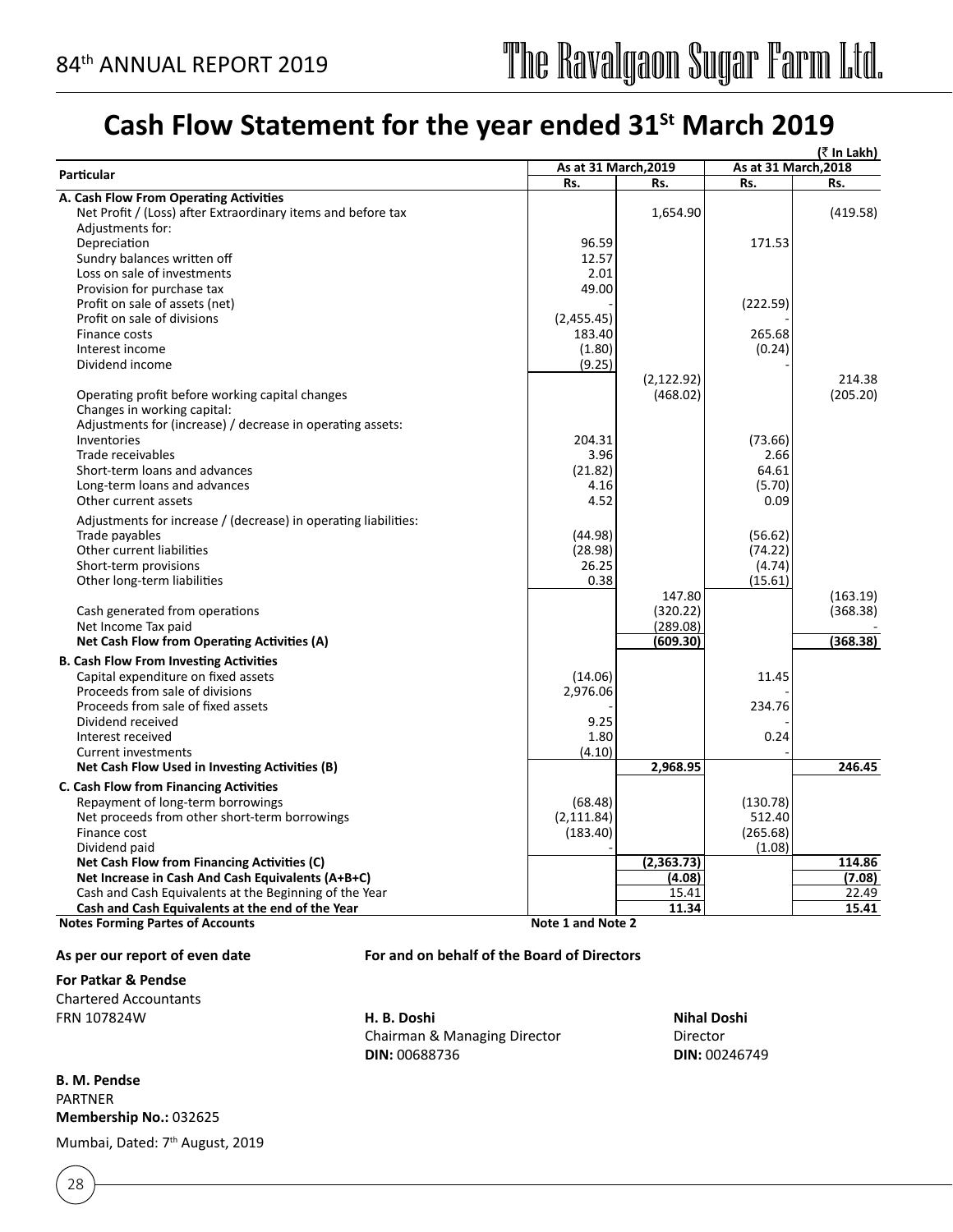## **Statement of changes in equity**

(Currency : Indian Rupee)

| <b>Equity share capital</b>   | (₹ In Lakhs)                         |
|-------------------------------|--------------------------------------|
| Particulars (refer note. 12)  | <b>Total equity</b><br>share capital |
| Balance as on a 1 April 2017  | 34.00                                |
| Changes in FY 2017-18         |                                      |
| Balance as on a 31 March 2018 | 34.00                                |
| Changes in FY 2018-19         |                                      |
| Balance as on a 31 March 2019 | 34.00                                |

#### **Other equity**

|                                 |                                 | Reserves and surplus |          |                 | <b>Total other</b> |
|---------------------------------|---------------------------------|----------------------|----------|-----------------|--------------------|
| Particulars (refer note no. 15) | Capital redemption Cash subsidy |                      | General  | <b>Retained</b> | equity             |
|                                 | reserve                         | reserve              | reserve  | earnings        |                    |
| Balance as on a 1 April 2017    | 20.00                           | 20.00                | 2,204.76 | (2,863.15)      |                    |
| <b>Profit for FY 2017-18</b>    |                                 |                      |          |                 |                    |
| Comprehensive income            |                                 |                      | 11.21    | (371.95)        |                    |
| Other-Comprehensive income      |                                 |                      |          |                 |                    |
| Balance as on a 31 March 2018   | 20.00                           | 20.00                | 2.215.97 | (3.235.10)      | (979.13)           |
| <b>Profit for FY 2018-19</b>    |                                 |                      |          |                 |                    |
| Comprehensive income            |                                 |                      |          | 1,992.77        |                    |
| Other-Comprehensive income      |                                 |                      |          |                 |                    |
| Balance as on a 31 March 2019   | 20.00                           | 20.00                | 2.215.97 | (1.242.33)      | 1.013.64           |

The above statement of Changes in Equity should be read in conjunction with the accompanying notes.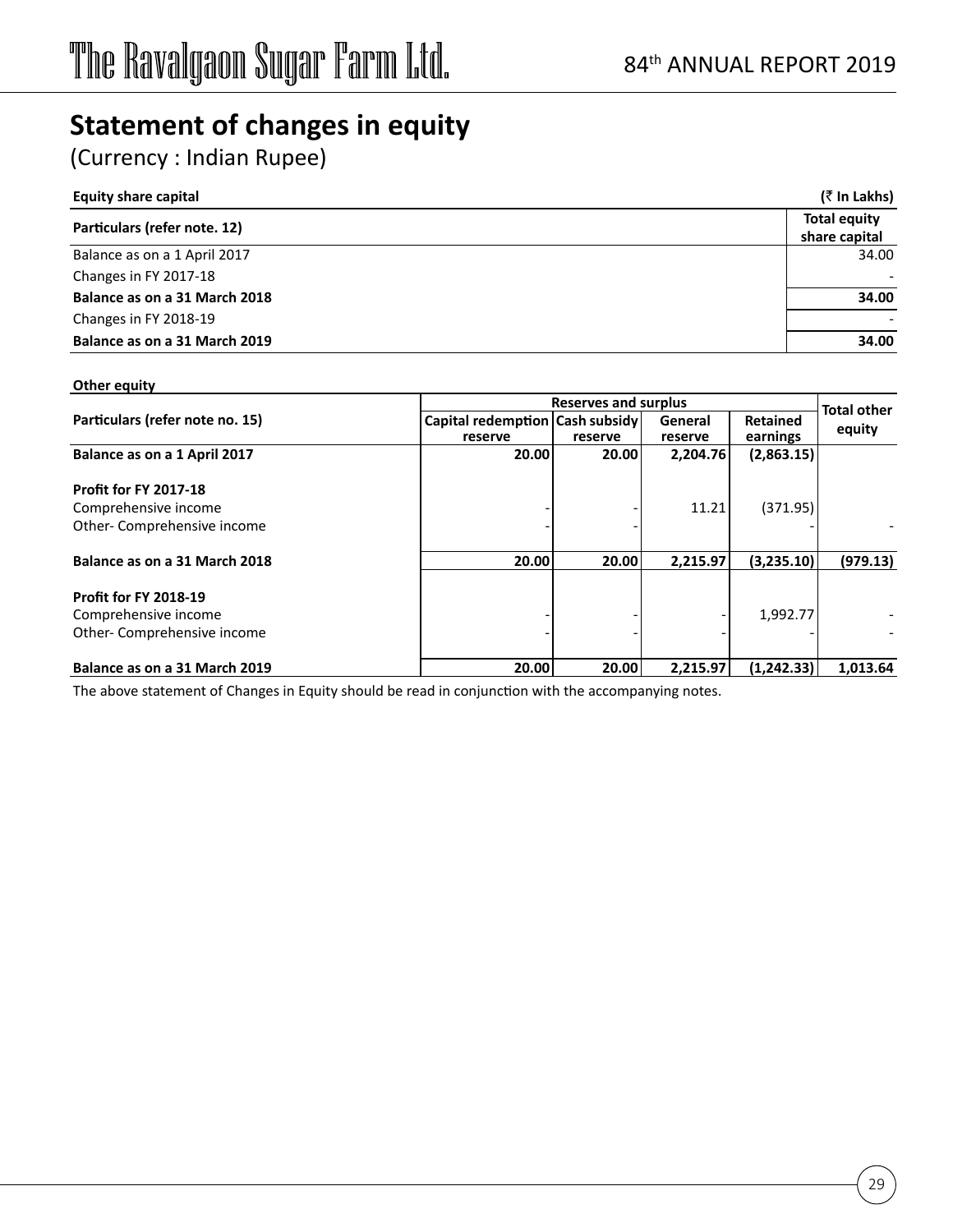### **Summary of significant accounting policies and other explanatory information**

#### **Note 1: Background and principle activities**

The Ravalgaon Sugar Farm Limited ('the Company') is a public limited Company incorporated and domiciled in India and has its registered office at P.O. Ravalgaon, Taluka Malegaon, Nashik, Maharashtra, 423108, Maharashtra, India. The Company is listed on Bombay Stock Exchange.

The Company is engaged into manufacturing of various Confectionery Products. It has manufacturing facility at Ravalgaon (Maharashtra) and Corporate Office in Mumbai.

#### **Note 2: Significant Accounting Policies followed by the Company**

#### **a) Basis of Preparation**

#### **i) Compliance with Ind AS**

These financial statements have been prepared in accordance with the Indian Accounting Standards (hereinafter referred to as the 'Ind AS') as notified by Ministry of Corporate Affairs pursuant to Section 133 of the Companies Act, 2013 ('Act') read with the Companies (Indian Accounting Standards) Rules, 2015 as amended rules and other relevant provisions of the Act .

The accounting policies are applied consistently applied to all the periods presented in the financial statements.

#### **ii) Historical cost convention**

The financial statements have been prepared on a historical cost basis, except for the following:

- Certain financial assets and liabilities that are measured at fair value;
- Assets held for sale measured at lower of carrying amount or fair value less cost to sell;

#### **iii) Current non-current classification**

All assets and liabilities have been classified as current or non-current as per the Company's normal operating cycle (twelve months) and other criteria set out in the Schedule III to the Act.

#### **b) Use of estimates and judgements**

The estimates and judgements used in the preparation of the financial statements are continuously evaluated by the Company and are based on historical experience and various other assumptions and factors (including expectations of future events) that the Company believes to be reasonable under the existing circumstances. Differences between actual results and estimates are recognised in the period in which the results are known/materialised.

The said estimates are based on the facts and events, that existed as at the reporting date, or that occurred after that date but provide additional evidence about conditions existing as at the reporting date.

#### **c) Foreign Currency Translation**

#### **i) Functional and presentation currency**

The Financial Statements are presented in Indian rupees (INR) which is the functional and presentation currency.

#### **ii) Transactions and balances**

30

Foreign currency transactions are translated into the functional currency using the exchange rates at the dates of the transactions. Foreign exchange gains and losses resulting from the settlement of such transactions and from the translation of monetary assets and liabilities denominated in foreign currencies at year end exchange rates are generally recognised in Profit or Loss Account.

Foreign exchange differences regarded as an adjustment to borrowing costs are presented in the statement of profit and loss, within finance costs. All other foreign exchange gains and losses are presented in the statement of Profit and Loss on a net basis within other gains / (losses).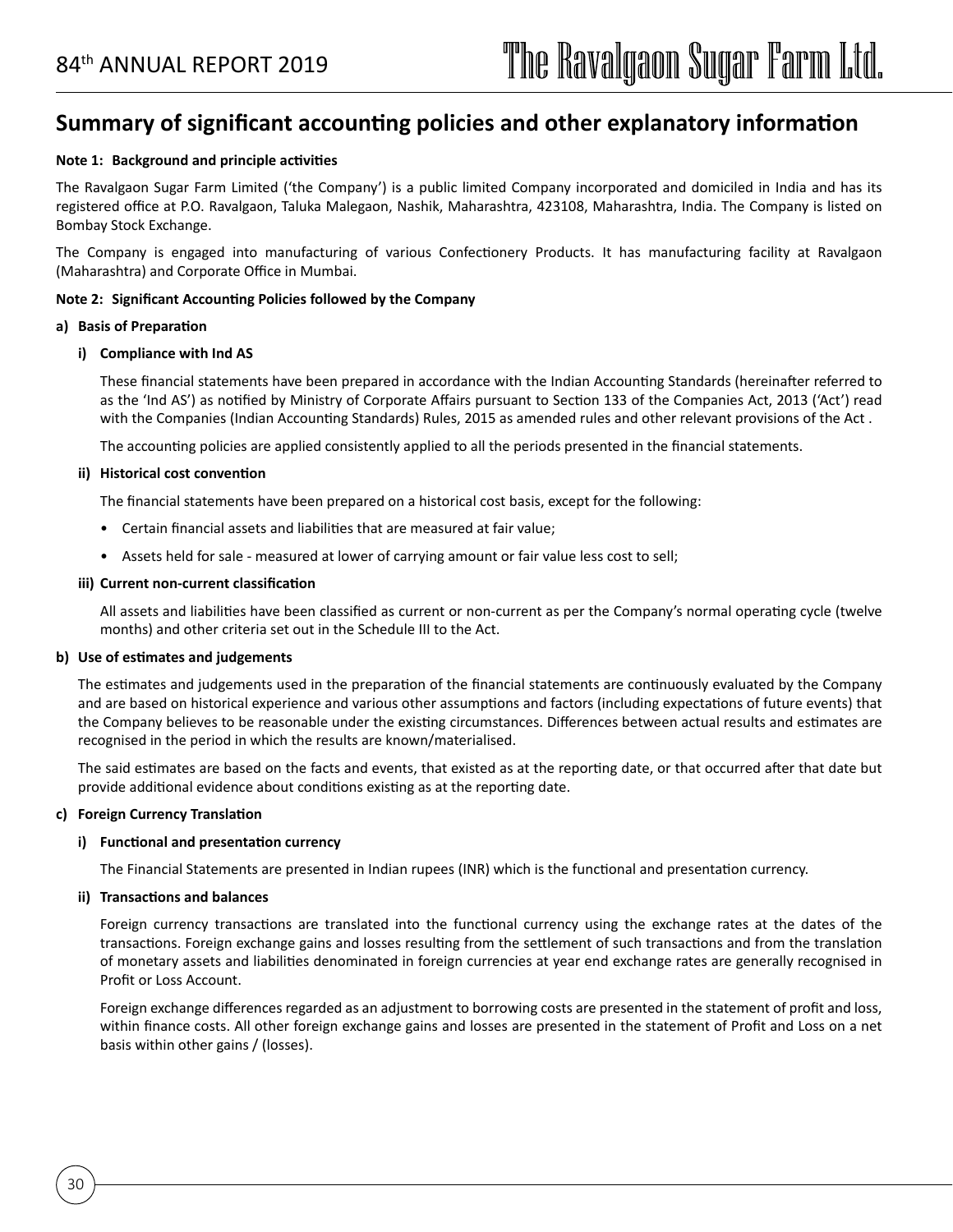#### **d) Revenue Recognition**

- i) Sales are recorded net of Excise duty, trade discounts, rebates, VAT Tax & GST. Purchases are recorded net of Input credit for taxes that are subsequently eligible for Input Credit / Refund.
- ii) Revenue from services is recognized when services are rendered and related costs are incurred.
- iii) Interest Income is recognized on time proportion basis.
- iv) Dividend Income is recognized, at the time when they are actually received.

#### **e) Income Tax**

The income tax expense or credit for the period is the tax payable on the current period's taxable income based on the applicable income tax rate adjusted by changes in deferred tax assets and liabilities attributable to temporary differences.

Deferred income tax is provided in full, using the liability method on temporary differences arising between the tax bases of assets and liabilities and their carrying amount in the financial statement. Deferred income tax is determined using tax rates (and laws) that have been enacted or substantially enacted by the end of the reporting period and are excepted to apply when the related deferred income tax assets is realised or the deferred income tax liability is settled.

Deferred tax assets are recognised for all deductible temporary differences and unused tax losses, only if, it is probable that future taxable amounts will be available to utilise those temporary differences and losses.

Deferred tax assets and liabilities are offset when there is a legally enforceable right to offset current tax assets and liabilities and when the deferred tax balances relate to the same taxation authority. Current tax assets and tax liabilities are offset where the Company has a legally enforceable right to offset and intends either to settle on a net basis, or to realize the asset and settle the liability simultaneously.

Current and deferred tax is recognised in the Statement of Profit and Loss, except to the extent that it relates to items recognised in other comprehensive income or directly in equity. In this case, the tax is also recognised in other comprehensive income or directly in equity, respectively Minimum Alternate Tax (MAT) credit is recognised as deferred tax asset only when and to the extent there is convincing evidence that the Company will pay normal income tax during the specified period. Such asset is reviewed at each Balance Sheet date and the carrying amount of the MAT credit asset is written down to the extent there is no longer a convincing evidence to the effect that the Company will pay normal income tax during the specified period.

#### **f) Cash and Cash Equivalents**

For the purpose of presentation in the statement of cash flows, cash and cash equivalents includes cash on hand, deposits held at call with financial institutions, other short-term, highly liquid investments with original maturities of three months or less that are readily convertible to known amounts of cash and which are subject to an insignificant risk of changes in value, and bank overdrafts. Bank overdrafts are shown within borrowings in current liabilities in the balance sheet.

#### **g) Cash Flow Statements**

Cash flows are prepared using the indirect method, whereby net profit before tax is adjusted for the effects of transactions of non-cash nature, any deferrals or accruals of past or future operating cash receipts or payments and item of income or expenses associated with investing or financing cash flows. The cash flow from operating, investing and financing activities of Company are segregated.

#### **h) Trade Receivables**

Trade receivables are recognised at fair value

#### **i) Inventories**

Inventories of Raw Materials, Work-in-Progress, Stores and spares, Finished Goods and Stock-in-trade are stated 'at cost or net realisable value, whichever is lower'. Goods-in-Transit are stated 'at cost'. Cost comprises all cost of purchase, cost of conversion and other costs incurred in bringing the inventories to their present location and condition. Cost formulae used are 'First in-Firstout', 'Weighted Average cost'. Due allowance is estimated and made for defective and obsolete items, wherever necessary.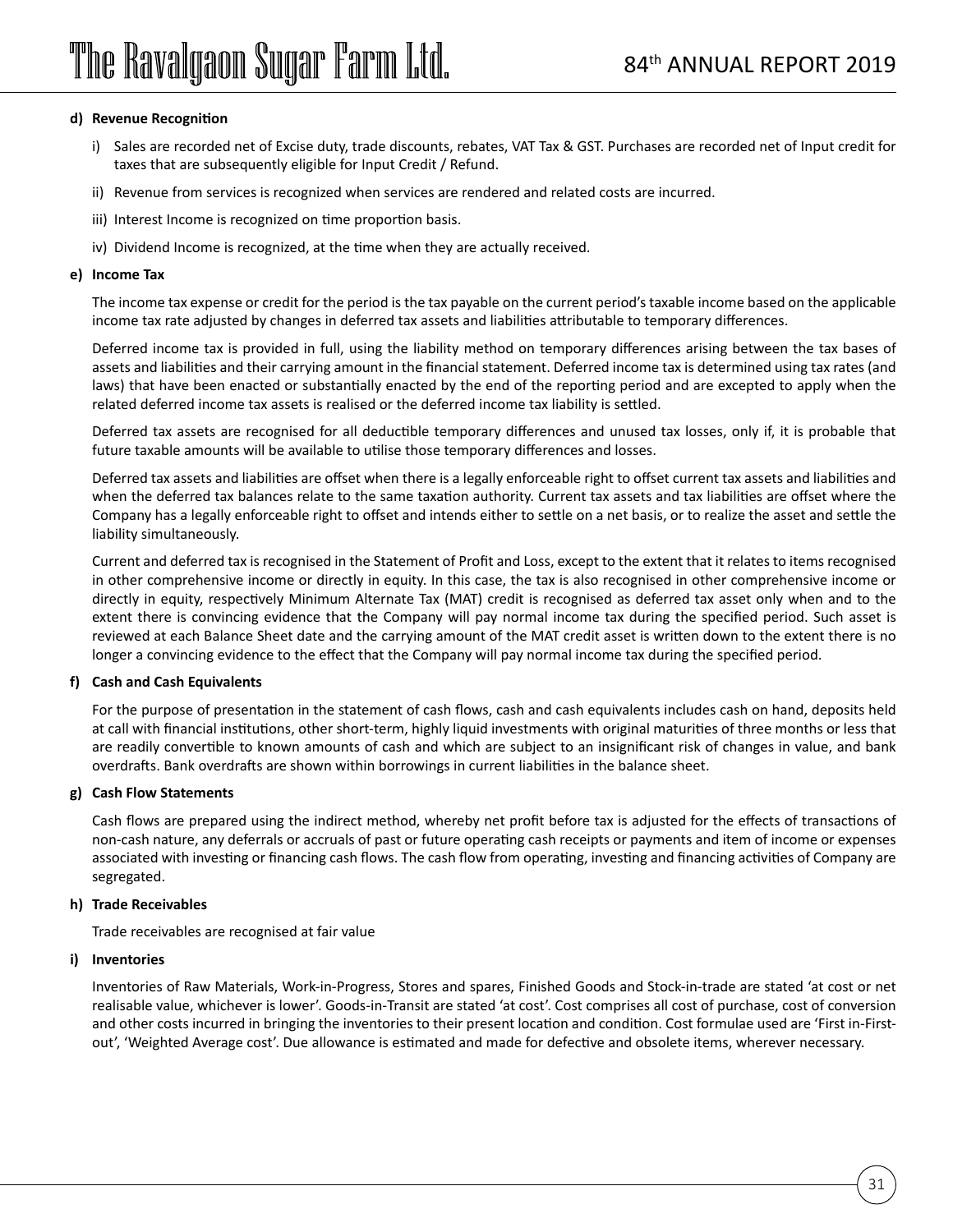#### **j) Property, Plant and Equipment**

Freehold land is carried at historical cost. All other items of property, plant and equipment are stated at historical cost less depreciation. Historical cost includes expenditure that is directly attributable to the acquisition of the items. Cost may also include transfers from equity of any gains or losses on qualifying cash flow hedges of foreign currency purchases of property, plant and equipment.

Subsequent costs are included in the asset's carrying amount or recognised as a separate asset, as appropriate, only when it is probable that future economic benefits associated with the item will flow to the Company and the cost of the item can be measured reliably. The carrying amount of any component accounted for as a separate asset is derecognised when replaced. All other repairs and maintenance are charged to profit or loss during the reporting period in which they are incurred.

#### **Transition to Ind AS**

On transition to Ind AS, the Company has elected to continue with the carrying value of all of its property, plant and equipment recognised as at April 1, 2016 measured as per the previous GAAP and use that carrying value as the deemed cost of the property, plant and equipment.

#### **Depreciation methods, estimated useful lives and residual value**

Depreciation is calculated using the straight-line method to allocate their cost, net of their residual values, over their estimated useful lives or, in the case of certain leased furniture, fittings and equipment, the shorter lease term as follows:

| <b>Asset Class</b>            | <b>Useful Life</b> |
|-------------------------------|--------------------|
| Freehold land                 |                    |
| Leasehold land                | As per lease life  |
| <b>Buildings</b>              | 60 Years           |
| <b>Furniture and fixtures</b> | 10 Years           |
| Office equipments             | 5 Years            |
| Vehicles                      | 8 Years            |

#### **Impairment of Assets**

At each Balance sheet date, the management reviews the carrying amount of its assets and goodwill included in each Cash generating Unit to determine whether there is any indication that those assets were impaired. If any such indication exists, the recoverable amount of the asset is estimated in order to determine the extent of impairment loss. Recoverable amount of an asset is the higher of an asset's net selling price and value in use. In assessing value in use, the estimated future cash flows from the continuing use of the asset and from its disposal are discounted to their present value using a pre-tax discount rate that reflects the current market assessments of time value and the risks specific to the asset. Reversal of impairment loss is recognized immediately as income in the profit and loss account.

#### **k) Investments**

Long-term investments are carried at cost. However, provision for diminution is made to recognise a decline, other than temporary, in the value of investments, such reduction being determined and made for each investment individually.

Current Investments are valued at lower of cost or fair value.

#### **l) Borrowing costs**

32

Borrowing cost directly attributable to acquisition of Qualifying Fixed Assets is capitalised. All other borrowing costs are charged to Profit and Loss Account

#### **m) Trade and Other Payables**

These amounts represent liabilities for goods and services provided to the Company prior to the end of financial year which are unpaid. The amounts are unsecured and are usually paid on recognition. Trade and other payables are presented as current liabilities unless payment is not due within 12 months after the reporting period.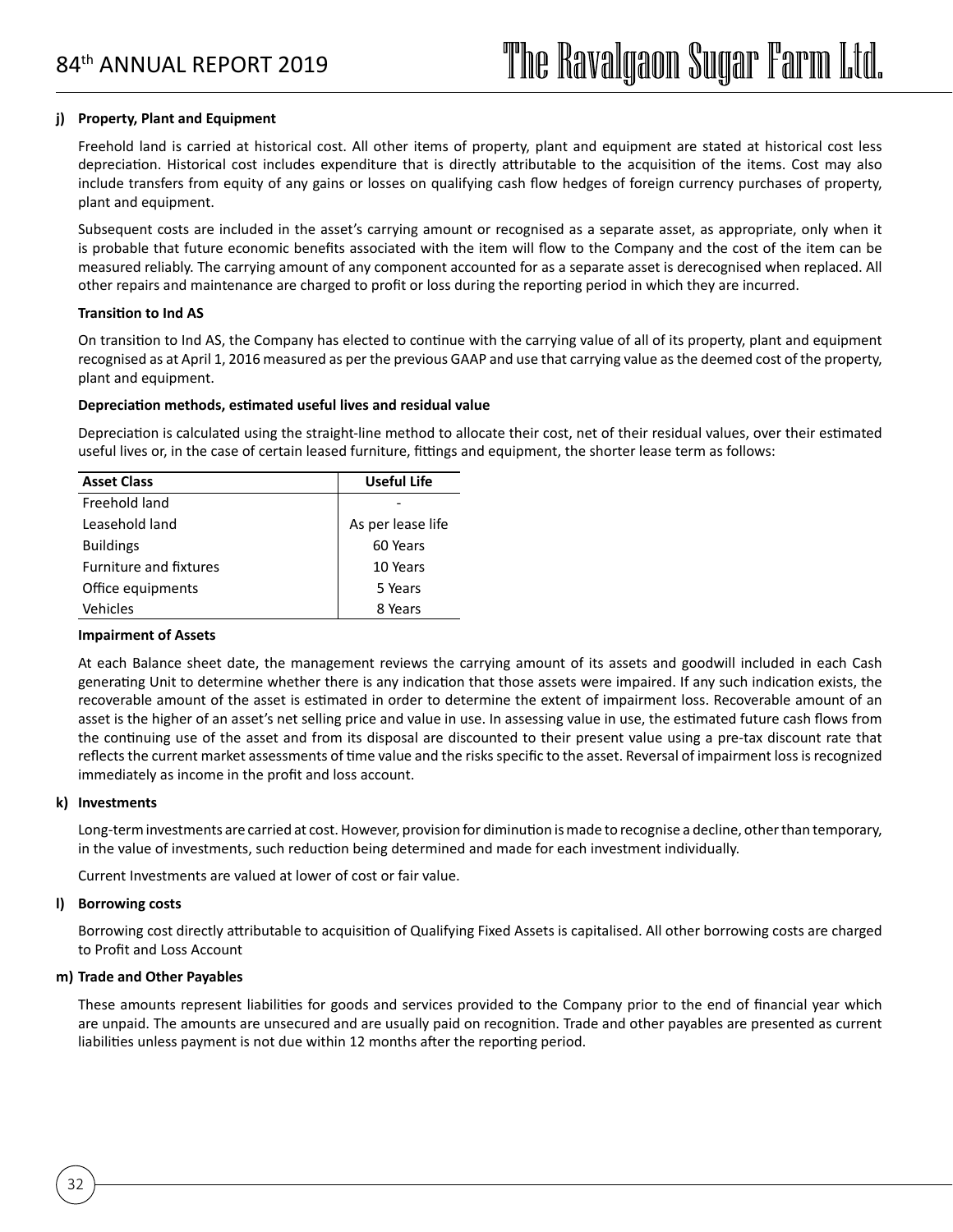#### **n) Provisions and Contingent Liabilities**

A provision is recognised when the Company has a present obligation as a result of past events and it is probable that an outflow of resources will be required to settle the obligation in respect of which a reliable estimate can be made. Provisions (excluding retirement benefits) are determined based on the best estimate required to settle the obligation at the Balance Sheet date. These are reviewed at each Balance Sheet date and adjusted to reflect the current best estimates.

Contingent liabilities are disclosed in respect of possible obligations that arise from past events, whose existence would be confirmed upon the occurrence or non occurrence of one or more uncetain furture events not wholly within the control of the Company.

#### **o) Employee Benefits**

#### **Short-term obligations**

Liabilities for wages and salaries, including non-monetary benefits that are expected to be settled wholly within 12 months after the end of the period in which the employees render the related service are recognised in respect of employees' services up to the end of the reporting period and are measured at the amounts expected to be paid when the liabilities are settled.

#### **Gratuity obligations**

In respect of Post employment benefits viz. Gratuity, the Company has a master policy with LIC under Group Gratuity Scheme for its employees. The company provides / contributes to LIC Group Gratuity Scheme for future payments of retirement gratuity to the employees as determined by Management.

#### **p) Segment reporting**

Earlier the company had two reportable segments in the form of sugar and confectionery. But the sugar factory was not opearting since FY 2013-14. It was subsequently sold in September 2019. Similary the candy sugar plant has not been in operation since FY 2004-05 and this was sold during the thrid quarter. In view of this sales, separate segmented results are not given and the company has only one segment that is 'Confectionery.'

#### **p) Contributed Equity**

Equity shares are classified as equity.

Incremental costs directly attributable to the issue of new shares or options are shown in equity as a deduction, net of tax, from the proceeds.

i) Earnings per Share

Basic earnings per share is calculated by dividing:

- The profit attributable to owners of the Company
- By the weighted average number of equity shares outstanding during the financial year, adjusted for bonus elements in equity shares issued during the year.

#### **Diluted earnings per share**

Diluted earnings per share adjusts the figures used in the determination of basic earnings per share to take into account:

- the after income tax effect of interest and other financing costs associated with dilutive potential equity shares, and
- the weighted average number of additional equity shares that would have been outstanding assuming the conversion of all dilutive potential equity shares.
- ii) Dividends to shareholders

Annual dividend distribution to the shareholders is recognised as a liability in the period in which the dividends are approved by shareholders. Any interim dividend paid is recognised on approval by board of directors. Dividend payable and corresponding tax on dividend distribution is recognised directly in equity.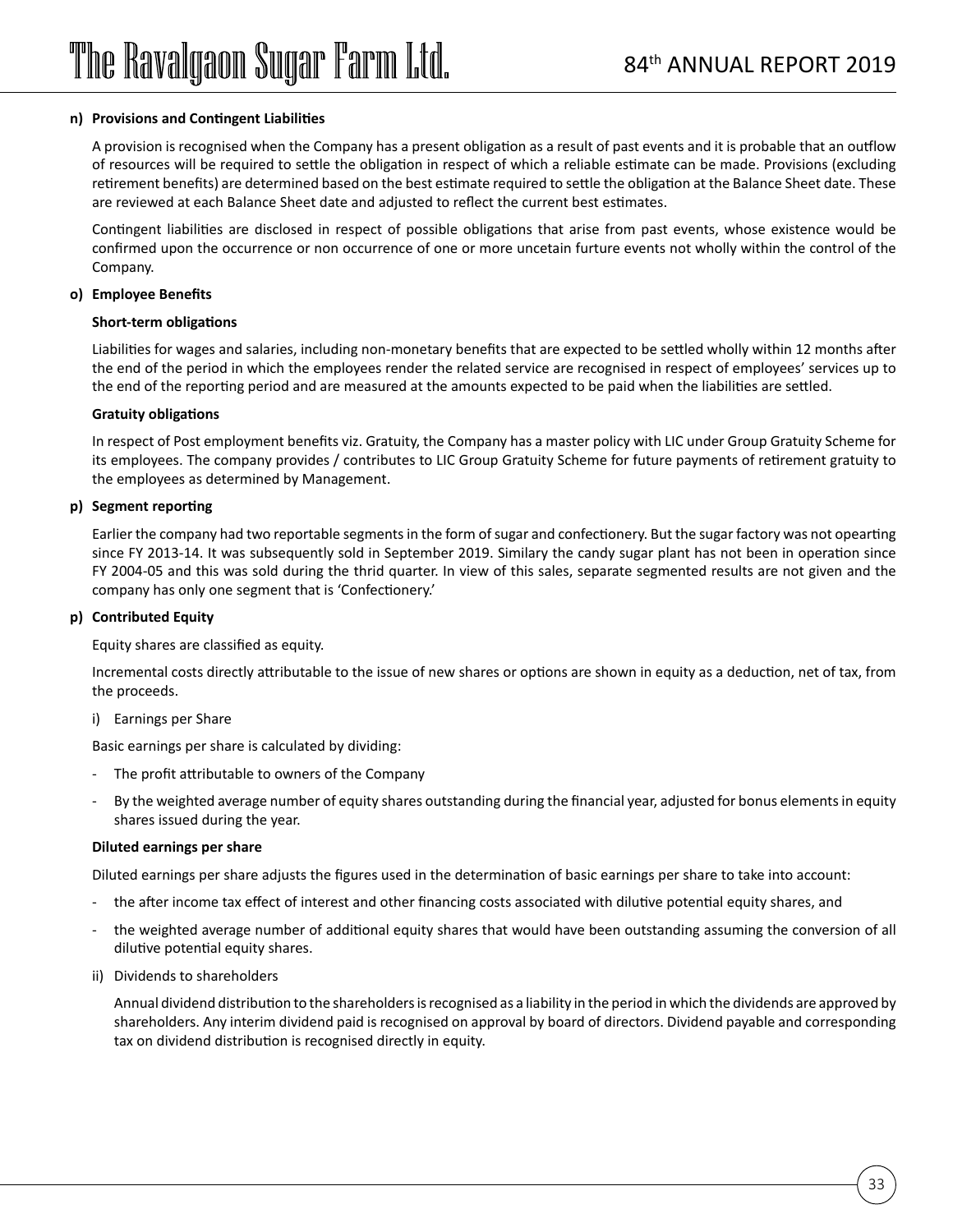| Notes forming part of the financial statements |                                   |
|------------------------------------------------|-----------------------------------|
|                                                |                                   |
|                                                | For the vear ended 31 March 2019) |
|                                                |                                   |
|                                                |                                   |

34

di CII 2019) (For the year ended 31 March 2019) ┪ C, 3 コリ year <u>را</u>  $Z \stackrel{.}{=}$ 

| Note 3 - Tangible Assets, Intangible Assets and Capital-works in Progress |                    |                    |                |                      |                    |                                                |           |                      |                   |        |                      |                      |                    | ₹ in Lakhs |
|---------------------------------------------------------------------------|--------------------|--------------------|----------------|----------------------|--------------------|------------------------------------------------|-----------|----------------------|-------------------|--------|----------------------|----------------------|--------------------|------------|
|                                                                           |                    | <b>Gross Block</b> |                |                      |                    | <b>Accumulated Depreciation / Amortisation</b> |           |                      |                   |        | Impairment of Assets |                      | Net Block          |            |
|                                                                           | <b>Balance</b>     |                    |                | <b>Balance</b>       | <b>Balance</b>     | Depre-                                         | Deprecia- | <b>Balance</b>       | <b>Balance</b>    | During | Impair-              | <b>Balance</b>       | AS at 31st         | As at 31st |
| Particulars                                                               | 1st April<br>as on | Additions Disposal |                | as on 31st<br>March' | 1st April<br>as on | ciation for                                    | tion dis- | as on 31st<br>March' | 1st Apri<br>as on | e<br># | ment on              | as on 31st<br>March' | March <sup>'</sup> | March'     |
|                                                                           | 2018               |                    |                | 2019                 | 2018               | the year                                       | posals    | 2019                 | 2018              | year   | disposals            | 2019                 | 2019               | 2018       |
| <b>3a-Tangible Assets</b>                                                 |                    |                    |                |                      |                    |                                                |           |                      |                   |        |                      |                      |                    |            |
| Freehold Land                                                             | 1.13               | ı                  | 0.01           | 1.12                 | ı                  | ı                                              |           |                      | ı                 | I.     |                      | ı                    | 1.12               | 1.13       |
| <b>Buildings</b>                                                          | 1,996.43           | 13.81              | 435.18         | 1,575.05             | 651.05             | 53.46                                          | 249.47    | 455.04               |                   |        |                      |                      | 1,120.01           | 1,345.38   |
| Plant & Equipments                                                        | 4,924.77           |                    | 3,332.34       | 1,592.43             | 4,542.81           | 42.99                                          | 2,997.59  | 1,588.22             | 32.90             | f,     | 32.90                |                      |                    | 349.06     |
| Furniture & Fixtures                                                      | 154.34             |                    |                | 154.34               | 153.15             |                                                |           | 153.15               |                   |        |                      |                      | 4.21<br>1.19       | 1.19       |
| Vehicles                                                                  | 30.91              |                    |                | 30.91                | 30.90              | ı                                              |           | 30.90                | ı                 |        |                      |                      | 0.01               | 0.01       |
| Office Equipment                                                          | 61.05              | 0.26               |                | 61.31                | 60.69              |                                                |           | 60.69                |                   |        |                      |                      | 0.62               | 0.36       |
| <b>Total - Tangible Assets</b>                                            | 7,168.63           |                    | 14.06 3,767.53 | 3,415.16             | 5,438.60           | 96.45                                          | 3,247.06  | 2,288.00             | 32.90             |        | 32.90                |                      | 1,127.16           | 1,697.13   |
| Previous year                                                             | 7,189.95           |                    | 21.33          | 7,168.62             | 5,279.02           | 168.73                                         | 9.15      | 5,438.60             | 32.90             |        |                      | 32.90                | 1,697.12           |            |
|                                                                           |                    |                    |                |                      |                    |                                                |           |                      |                   |        |                      |                      |                    |            |
| 3b-Capital work in progress<br>Tangible                                   | 31.96              | ı                  | 31.96          |                      | f,                 | ı                                              | ı         | ı                    | ı                 | ı      | ı                    |                      |                    | 31.96      |
| Total - Tangible Assets                                                   | 31.96              |                    | 31.96          |                      | ı                  |                                                |           |                      |                   |        |                      |                      |                    | 31.96      |
| Previous year                                                             | 31.96              |                    |                | 31.96                | ı                  |                                                |           |                      |                   |        |                      |                      | 31.96              |            |
| 3c-Intangible Assets                                                      |                    |                    |                |                      |                    |                                                |           |                      |                   |        |                      |                      |                    |            |
| Computer Software                                                         | 22.22              |                    |                | 22.22                | 21.00              | 0.14                                           |           | 21.14                | ı                 |        |                      |                      | 1.08               | 1.22       |
| Total - Tangible Assets                                                   | 22.22              |                    |                | 22.22                | 21.00              | 0.14                                           |           | 21.14                |                   |        |                      |                      | 1.08               | 1.22       |
| Previous year                                                             | 21.17              | 1.05               |                | 22.22                | 18.20              | 2.80                                           |           | 21.00                |                   |        |                      |                      | 1.22               |            |

### 84th ANNUAL REPORT 2019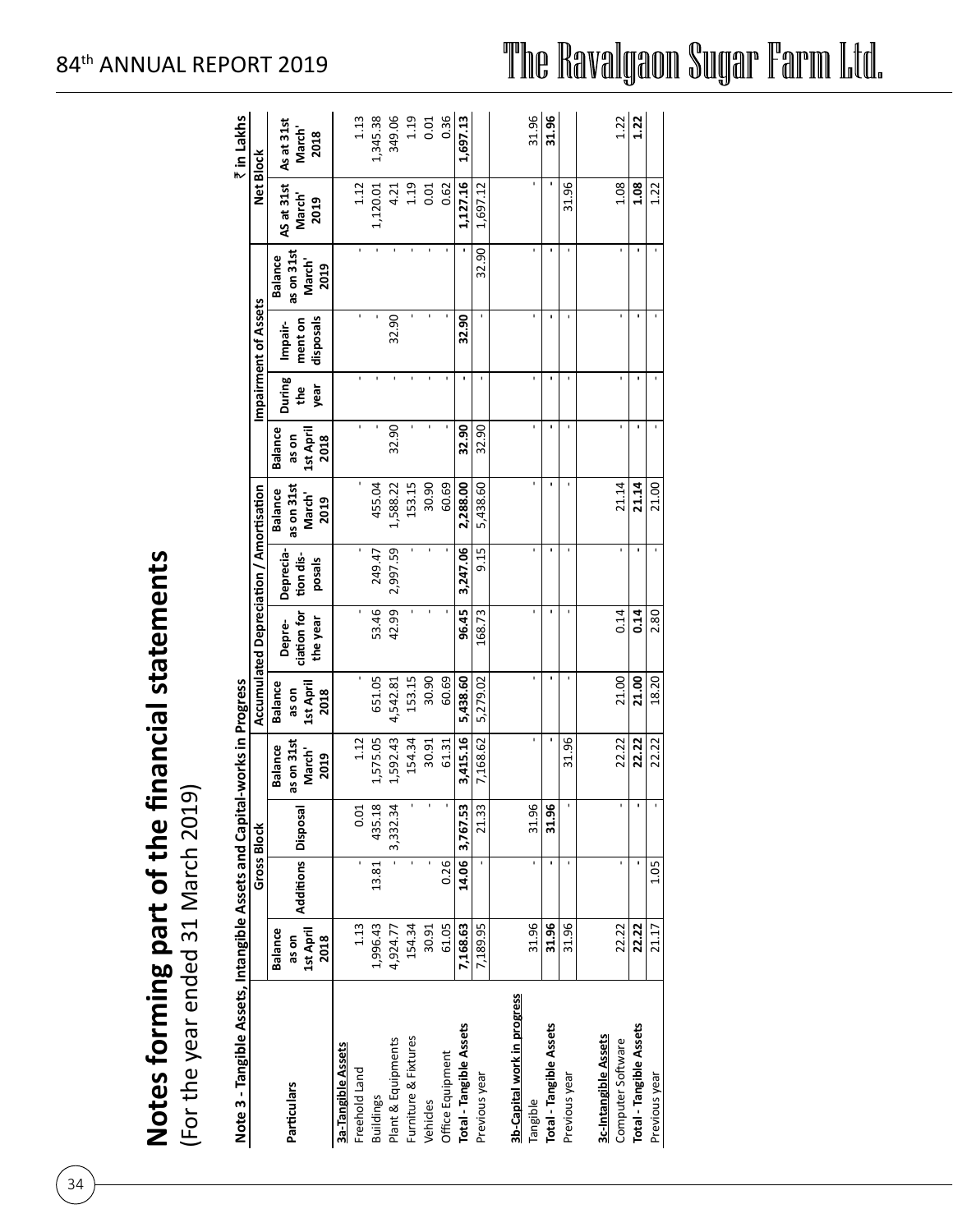| <b>Investments - Non Current</b>                                               |                 | ₹ in Lakhs      |
|--------------------------------------------------------------------------------|-----------------|-----------------|
| <b>Particulars</b>                                                             | As at 31-Mar-19 | As at 31-Mar-18 |
| Investment in equity instruments (non trade investments)                       |                 |                 |
| Quoted                                                                         |                 |                 |
| 2,419 (PY: 2,419) shares of ₹20/- each fully paid up in                        | 0.20            | 0.20            |
| The Scindia Steam Navigation Co. Ltd.                                          |                 |                 |
| 17,600 (PY: 17,600) shares of ₹10/- each fully paid up in Acrow India Limited  | 8.80            | 8.80            |
| <b>Unquoted</b>                                                                |                 |                 |
| 36,190 (PY: 36,190) shares of ₹10 each fully paid up in Carina Finvest Limited | 18.61           | 18.61           |
|                                                                                | 27.61           | 27.61           |
| Less: Provision for diminution in value of investments                         | 0.20            | 0.20            |
|                                                                                | 27.41           | 27.41           |
| Aggregate amount of quoted investments                                         | 9.00            | 9.00            |
| Aggregate market value of quoted investments                                   | 47.41           | 28.16           |
| Aggregate amount of unquoted investments                                       | 18.61           | 18.61           |
| <b>Loan - Non Current</b>                                                      |                 | ₹ in Lakhs      |
| <b>Particulars</b>                                                             | As at 31-Mar-19 | As at 31-Mar-18 |
| Unsecured, considered good:                                                    |                 |                 |
| <b>Security Deposits</b>                                                       | 51.12           | 55.29           |
| <b>Total</b>                                                                   | 51.12           | 55.29           |
| <b>Deferred Tax Assets (net)</b>                                               |                 | ₹ in Lakhs      |
| <b>Particulars</b>                                                             | As at 31-Mar-19 | As at 31-Mar-18 |
| Depreciation                                                                   | (5.79)          | (320.75)        |
| Others                                                                         | 464.75          | 66.85           |
| <b>Total</b>                                                                   | 458.96          | (253.90)        |
|                                                                                |                 |                 |

In quarter ended 30 September 2018, the company had created deferred tax asset of  $*458.96$  lakhs. However the items that could have resulted in deferred tax assets mainly included the net operating loss and retirement benefits. Such deferred tax assets have not been recognised since there is no certainty that sufficient future taxable income will be available against which such deferred tax assets can be realized. Hence no further deferred tax asset has baeen created.

#### **7 Inventories** ` **in Lakhs**

| <b>Particulars</b>                         | As at 31-Mar-19          | As at 31-Mar-18 |
|--------------------------------------------|--------------------------|-----------------|
| (At lower of cost or net realisable value) |                          |                 |
| Raw Material                               | 50.67                    | 67.80           |
| Work-in-Progress                           | $\overline{\phantom{a}}$ | 43.67           |
| Finished goods                             | 170.86                   | 170.03          |
| Stores and spares                          | 87.01                    | 231.35          |
| <b>Total</b>                               | 308.54                   | 512.85          |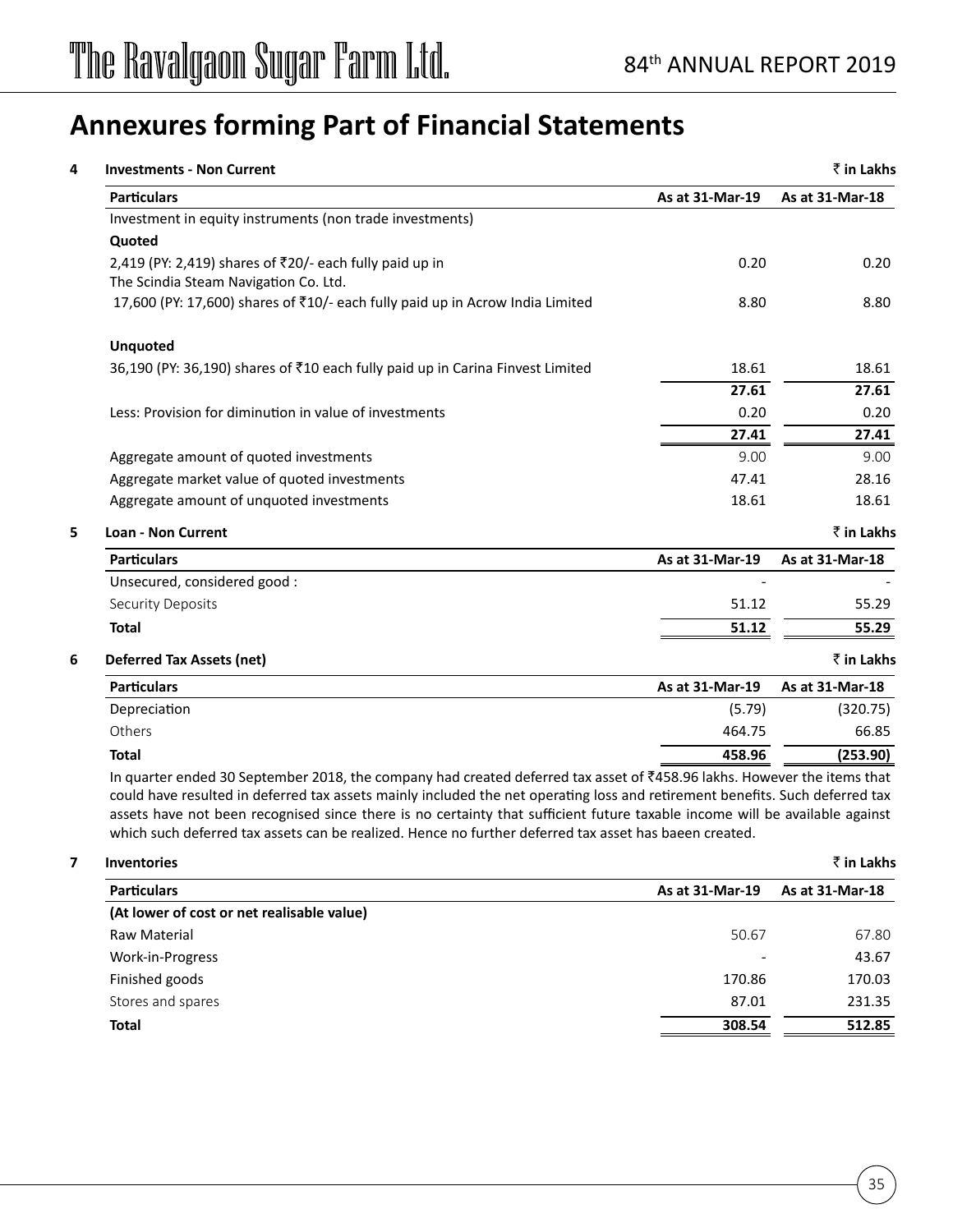| As at 31-Mar-18<br><b>Particulars</b><br>As at 31-Mar-19<br><b>Investment - Current</b><br>Edelweiss Abritarge fund 20092.135 units (PY Nil)<br>2.09<br>0.00<br>(Market value as on 31.03.2019 ₹2.09 Lakhs)<br><b>Total</b><br>2.09<br>0.00<br>₹ in Lakhs<br><b>Particulars</b><br>As at 31-Mar-19<br>As at 31-Mar-18<br>Trade Receivables Due more then six months<br>Other receivable<br>4.77<br>8.73<br>4.77<br>8.73<br>Total<br>₹ in Lakhs<br><b>Particulars</b><br>As at 31-Mar-19<br>As at 31-Mar-18<br><b>Cash on Hand</b><br>0.20<br>0.27<br><b>Balances With Banks</b><br>- in Current Accounts<br>8.40<br>9.42<br>- in deposit<br>1.52<br>4.45<br>- Unpaid dividend accounts<br>0.14<br>1.27<br><b>Total</b><br>10.26<br>15.41<br>₹ in Lakhs<br>As at 31-Mar-19<br><b>Particulars</b><br>As at 31-Mar-18<br>Loans and Advances to employees (Secured, considered good)<br>3.89<br>2.67<br>VAT credit receivable<br>0.75<br>Other advances Recoverable<br>29.88<br>37.21<br><b>Balances with Government authorities</b><br>21.12<br>5.03<br><b>Total</b><br>45.65<br>54.90<br>₹ in Lakhs<br>As at 31-Mar-19<br><b>Particulars</b><br>As at 31-Mar-18<br>Current Tax Assets (Net of provision ₹1295.72 lakhs (PY ₹920.72 lakhs))<br>45.65<br>131.57<br>131.57<br><b>Total</b><br>45.65<br>₹ in Lakhs<br><b>Particulars</b><br>As at 31-Mar-19<br>As at 31-Mar-18<br>Interest accrued on deposits & loans<br>0.03<br>0.00<br>Prepaid expenses - Unsecured, considered good<br>4.34<br>4.32<br>Advances to vendors - (unsecured, considered good)<br>24.89<br>29.46<br>29.26<br><b>Total</b><br>33.78 | <b>Investment - Current</b>                                            | ₹ in Lakhs |
|-------------------------------------------------------------------------------------------------------------------------------------------------------------------------------------------------------------------------------------------------------------------------------------------------------------------------------------------------------------------------------------------------------------------------------------------------------------------------------------------------------------------------------------------------------------------------------------------------------------------------------------------------------------------------------------------------------------------------------------------------------------------------------------------------------------------------------------------------------------------------------------------------------------------------------------------------------------------------------------------------------------------------------------------------------------------------------------------------------------------------------------------------------------------------------------------------------------------------------------------------------------------------------------------------------------------------------------------------------------------------------------------------------------------------------------------------------------------------------------------------------------------------------------------------------------------------------------------------------------|------------------------------------------------------------------------|------------|
|                                                                                                                                                                                                                                                                                                                                                                                                                                                                                                                                                                                                                                                                                                                                                                                                                                                                                                                                                                                                                                                                                                                                                                                                                                                                                                                                                                                                                                                                                                                                                                                                             |                                                                        |            |
|                                                                                                                                                                                                                                                                                                                                                                                                                                                                                                                                                                                                                                                                                                                                                                                                                                                                                                                                                                                                                                                                                                                                                                                                                                                                                                                                                                                                                                                                                                                                                                                                             |                                                                        |            |
|                                                                                                                                                                                                                                                                                                                                                                                                                                                                                                                                                                                                                                                                                                                                                                                                                                                                                                                                                                                                                                                                                                                                                                                                                                                                                                                                                                                                                                                                                                                                                                                                             |                                                                        |            |
|                                                                                                                                                                                                                                                                                                                                                                                                                                                                                                                                                                                                                                                                                                                                                                                                                                                                                                                                                                                                                                                                                                                                                                                                                                                                                                                                                                                                                                                                                                                                                                                                             |                                                                        |            |
|                                                                                                                                                                                                                                                                                                                                                                                                                                                                                                                                                                                                                                                                                                                                                                                                                                                                                                                                                                                                                                                                                                                                                                                                                                                                                                                                                                                                                                                                                                                                                                                                             |                                                                        |            |
|                                                                                                                                                                                                                                                                                                                                                                                                                                                                                                                                                                                                                                                                                                                                                                                                                                                                                                                                                                                                                                                                                                                                                                                                                                                                                                                                                                                                                                                                                                                                                                                                             | <b>Trade receivables</b>                                               |            |
|                                                                                                                                                                                                                                                                                                                                                                                                                                                                                                                                                                                                                                                                                                                                                                                                                                                                                                                                                                                                                                                                                                                                                                                                                                                                                                                                                                                                                                                                                                                                                                                                             |                                                                        |            |
|                                                                                                                                                                                                                                                                                                                                                                                                                                                                                                                                                                                                                                                                                                                                                                                                                                                                                                                                                                                                                                                                                                                                                                                                                                                                                                                                                                                                                                                                                                                                                                                                             |                                                                        |            |
|                                                                                                                                                                                                                                                                                                                                                                                                                                                                                                                                                                                                                                                                                                                                                                                                                                                                                                                                                                                                                                                                                                                                                                                                                                                                                                                                                                                                                                                                                                                                                                                                             |                                                                        |            |
|                                                                                                                                                                                                                                                                                                                                                                                                                                                                                                                                                                                                                                                                                                                                                                                                                                                                                                                                                                                                                                                                                                                                                                                                                                                                                                                                                                                                                                                                                                                                                                                                             |                                                                        |            |
|                                                                                                                                                                                                                                                                                                                                                                                                                                                                                                                                                                                                                                                                                                                                                                                                                                                                                                                                                                                                                                                                                                                                                                                                                                                                                                                                                                                                                                                                                                                                                                                                             | <b>Cash and cash equivalents</b>                                       |            |
|                                                                                                                                                                                                                                                                                                                                                                                                                                                                                                                                                                                                                                                                                                                                                                                                                                                                                                                                                                                                                                                                                                                                                                                                                                                                                                                                                                                                                                                                                                                                                                                                             |                                                                        |            |
|                                                                                                                                                                                                                                                                                                                                                                                                                                                                                                                                                                                                                                                                                                                                                                                                                                                                                                                                                                                                                                                                                                                                                                                                                                                                                                                                                                                                                                                                                                                                                                                                             |                                                                        |            |
|                                                                                                                                                                                                                                                                                                                                                                                                                                                                                                                                                                                                                                                                                                                                                                                                                                                                                                                                                                                                                                                                                                                                                                                                                                                                                                                                                                                                                                                                                                                                                                                                             |                                                                        |            |
|                                                                                                                                                                                                                                                                                                                                                                                                                                                                                                                                                                                                                                                                                                                                                                                                                                                                                                                                                                                                                                                                                                                                                                                                                                                                                                                                                                                                                                                                                                                                                                                                             |                                                                        |            |
|                                                                                                                                                                                                                                                                                                                                                                                                                                                                                                                                                                                                                                                                                                                                                                                                                                                                                                                                                                                                                                                                                                                                                                                                                                                                                                                                                                                                                                                                                                                                                                                                             |                                                                        |            |
|                                                                                                                                                                                                                                                                                                                                                                                                                                                                                                                                                                                                                                                                                                                                                                                                                                                                                                                                                                                                                                                                                                                                                                                                                                                                                                                                                                                                                                                                                                                                                                                                             |                                                                        |            |
|                                                                                                                                                                                                                                                                                                                                                                                                                                                                                                                                                                                                                                                                                                                                                                                                                                                                                                                                                                                                                                                                                                                                                                                                                                                                                                                                                                                                                                                                                                                                                                                                             |                                                                        |            |
|                                                                                                                                                                                                                                                                                                                                                                                                                                                                                                                                                                                                                                                                                                                                                                                                                                                                                                                                                                                                                                                                                                                                                                                                                                                                                                                                                                                                                                                                                                                                                                                                             | Loan - Current                                                         |            |
|                                                                                                                                                                                                                                                                                                                                                                                                                                                                                                                                                                                                                                                                                                                                                                                                                                                                                                                                                                                                                                                                                                                                                                                                                                                                                                                                                                                                                                                                                                                                                                                                             |                                                                        |            |
|                                                                                                                                                                                                                                                                                                                                                                                                                                                                                                                                                                                                                                                                                                                                                                                                                                                                                                                                                                                                                                                                                                                                                                                                                                                                                                                                                                                                                                                                                                                                                                                                             |                                                                        |            |
|                                                                                                                                                                                                                                                                                                                                                                                                                                                                                                                                                                                                                                                                                                                                                                                                                                                                                                                                                                                                                                                                                                                                                                                                                                                                                                                                                                                                                                                                                                                                                                                                             |                                                                        |            |
|                                                                                                                                                                                                                                                                                                                                                                                                                                                                                                                                                                                                                                                                                                                                                                                                                                                                                                                                                                                                                                                                                                                                                                                                                                                                                                                                                                                                                                                                                                                                                                                                             |                                                                        |            |
|                                                                                                                                                                                                                                                                                                                                                                                                                                                                                                                                                                                                                                                                                                                                                                                                                                                                                                                                                                                                                                                                                                                                                                                                                                                                                                                                                                                                                                                                                                                                                                                                             |                                                                        |            |
|                                                                                                                                                                                                                                                                                                                                                                                                                                                                                                                                                                                                                                                                                                                                                                                                                                                                                                                                                                                                                                                                                                                                                                                                                                                                                                                                                                                                                                                                                                                                                                                                             |                                                                        |            |
|                                                                                                                                                                                                                                                                                                                                                                                                                                                                                                                                                                                                                                                                                                                                                                                                                                                                                                                                                                                                                                                                                                                                                                                                                                                                                                                                                                                                                                                                                                                                                                                                             | All the above loans and advances have been given for business purposes |            |
|                                                                                                                                                                                                                                                                                                                                                                                                                                                                                                                                                                                                                                                                                                                                                                                                                                                                                                                                                                                                                                                                                                                                                                                                                                                                                                                                                                                                                                                                                                                                                                                                             | <b>Current Tax Assets (Net)</b>                                        |            |
|                                                                                                                                                                                                                                                                                                                                                                                                                                                                                                                                                                                                                                                                                                                                                                                                                                                                                                                                                                                                                                                                                                                                                                                                                                                                                                                                                                                                                                                                                                                                                                                                             |                                                                        |            |
|                                                                                                                                                                                                                                                                                                                                                                                                                                                                                                                                                                                                                                                                                                                                                                                                                                                                                                                                                                                                                                                                                                                                                                                                                                                                                                                                                                                                                                                                                                                                                                                                             |                                                                        |            |
|                                                                                                                                                                                                                                                                                                                                                                                                                                                                                                                                                                                                                                                                                                                                                                                                                                                                                                                                                                                                                                                                                                                                                                                                                                                                                                                                                                                                                                                                                                                                                                                                             |                                                                        |            |
|                                                                                                                                                                                                                                                                                                                                                                                                                                                                                                                                                                                                                                                                                                                                                                                                                                                                                                                                                                                                                                                                                                                                                                                                                                                                                                                                                                                                                                                                                                                                                                                                             | <b>Other current assets</b>                                            |            |
|                                                                                                                                                                                                                                                                                                                                                                                                                                                                                                                                                                                                                                                                                                                                                                                                                                                                                                                                                                                                                                                                                                                                                                                                                                                                                                                                                                                                                                                                                                                                                                                                             |                                                                        |            |
|                                                                                                                                                                                                                                                                                                                                                                                                                                                                                                                                                                                                                                                                                                                                                                                                                                                                                                                                                                                                                                                                                                                                                                                                                                                                                                                                                                                                                                                                                                                                                                                                             |                                                                        |            |
|                                                                                                                                                                                                                                                                                                                                                                                                                                                                                                                                                                                                                                                                                                                                                                                                                                                                                                                                                                                                                                                                                                                                                                                                                                                                                                                                                                                                                                                                                                                                                                                                             |                                                                        |            |
|                                                                                                                                                                                                                                                                                                                                                                                                                                                                                                                                                                                                                                                                                                                                                                                                                                                                                                                                                                                                                                                                                                                                                                                                                                                                                                                                                                                                                                                                                                                                                                                                             |                                                                        |            |
|                                                                                                                                                                                                                                                                                                                                                                                                                                                                                                                                                                                                                                                                                                                                                                                                                                                                                                                                                                                                                                                                                                                                                                                                                                                                                                                                                                                                                                                                                                                                                                                                             |                                                                        |            |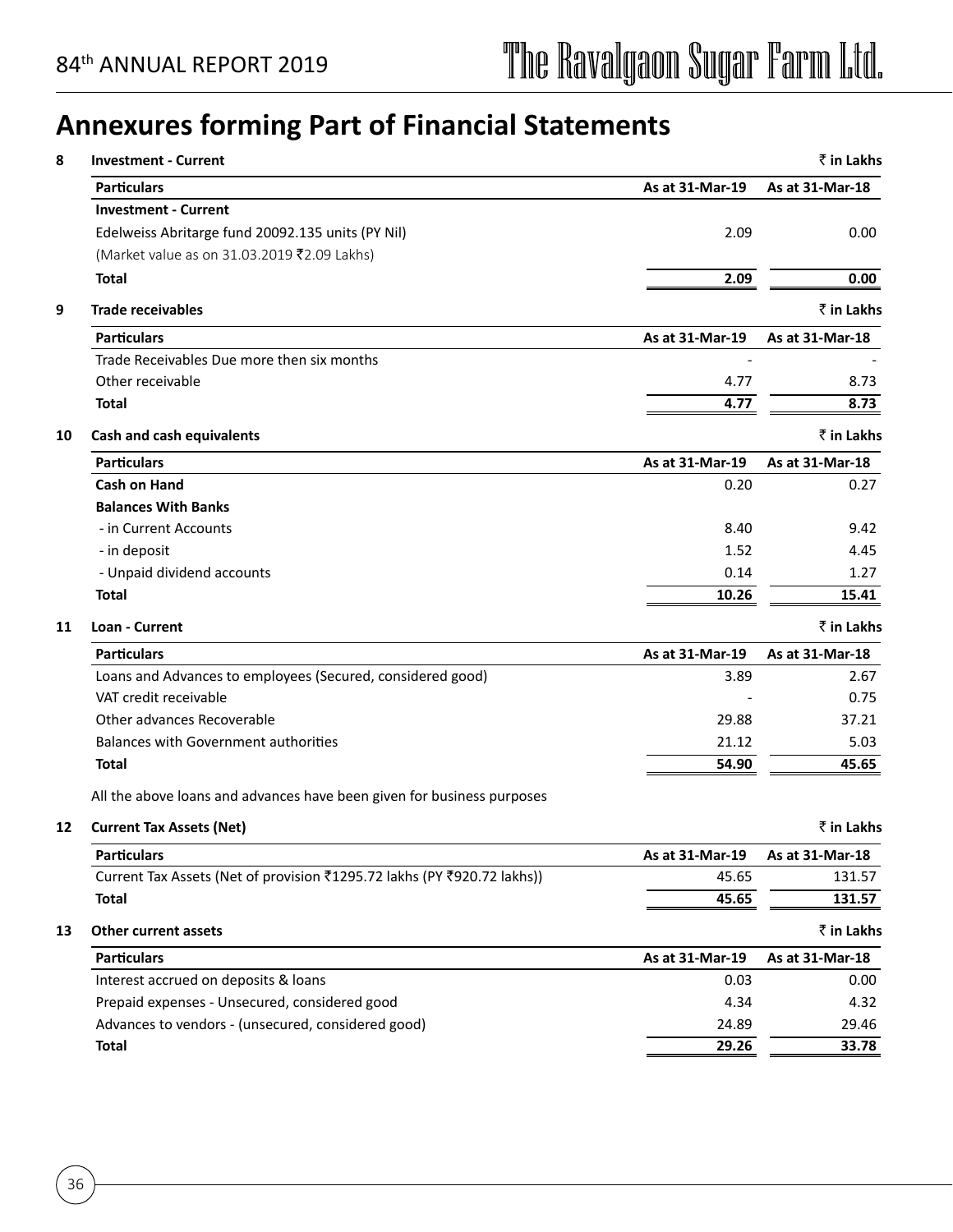| <b>Share Capital</b>                                      |                 | ₹ in Lakhs      |
|-----------------------------------------------------------|-----------------|-----------------|
| <b>Particulars</b>                                        | As at 31-Mar-19 | As at 31-Mar-18 |
| <b>Authorised Capital</b>                                 |                 |                 |
| 3,00,000 Preference Shares (p.y. 3,00,000) of ₹100/- each | 300.00          | 300.00          |
| 6,00,000 Equity shares (p.y. 6,00,000) of ₹50/- each      | 300.00          | 300.00          |
|                                                           | 600.00          | 600.00          |
| <b>Issued, Subscribed and Paid Up Capital</b>             |                 |                 |
| 68,000 Equity shares (p.y. 68,000) of ₹50/- each.         | 34.00           | 34.00           |
| <b>Total</b>                                              | 34.00           | 34.00           |
|                                                           |                 |                 |

#### **14.1 Share Capital Reconciliation:**

|                                                 |                              | <b>Equity Shares</b>   |  |  |  |
|-------------------------------------------------|------------------------------|------------------------|--|--|--|
| <b>Particulars</b>                              | No. of shares                | Amount<br>(₹ in Lakhs) |  |  |  |
| Shares outstanding at the beginning of the year | 68,000                       | 34.00                  |  |  |  |
| Shares issued during the year                   | $\qquad \qquad \blacksquare$ |                        |  |  |  |
| Shares bought back during the year              | $\qquad \qquad \blacksquare$ |                        |  |  |  |
| Shares outstanding at the end of the year       | 68,000                       | 34.00                  |  |  |  |

#### **14.2 Shares held by each shareholder holding more than five per cent shares**

| Name of Shareholder                       | As at 31-Mar-19            |        | As at 31-Mar-18            |        |
|-------------------------------------------|----------------------------|--------|----------------------------|--------|
|                                           | No. of shares % of holding |        | No. of shares % of holding |        |
| Lanica Financial Services Private Limited | 28.366                     | 41.71% | 28.366                     | 41.71% |
| Carina Finvest Limited                    | 5.020                      | 7.38%  | 5.020                      | 7.38%  |

There is no change in the shares outstanding at the beginning and at the end of the reporting period & immediately preceding reporting period

#### **Terms Rights attached to equity shares**

- a) The Company has only one class of equity shares having a par value of  $\bar{z}$ 50 per share.Each holder of equity share is entitled to one vote per share.
- b) The Company declares and pays dividends in Indian Rupees.
- c) The dividend proposed by the Board of Directors is subject to the approval of the shareholders in the ensuing Annual General Meeting.
- d) In the event of liquidation of the Company, the holders of equity shares will be entitled to receive remaining assets of the Company, after distribution of all preferential amounts. The distribution will be in proportion to the number of equity shares held by the shareholder.

#### **15 Other Equity** ` **in Lakhs**

| <b>Particulars</b>                                                | As at 31-Mar-19 | As at 31-Mar-18 |
|-------------------------------------------------------------------|-----------------|-----------------|
| a) Capital Redemption Reserve                                     | 20.00           | 20.00           |
| b) Cash Subsidiary Reserve                                        | 20.00           | 20.00           |
| c) General Reserve                                                | 2,215.97        | 2,215.97        |
| d) Surplus                                                        |                 |                 |
| <b>Opening Balance</b>                                            | (3,235.10)      | (2,863.15)      |
| Additional Depreciation net of deferred tax as per Co.'s Act 2013 |                 |                 |
| Add: Profit / (Loss) for the period                               | 1,992.77        | (371.95)        |
| Closing balance                                                   | (1, 242.33)     | (3,235.10)      |
| <b>Total</b>                                                      | 1,013.64        | (979.13)        |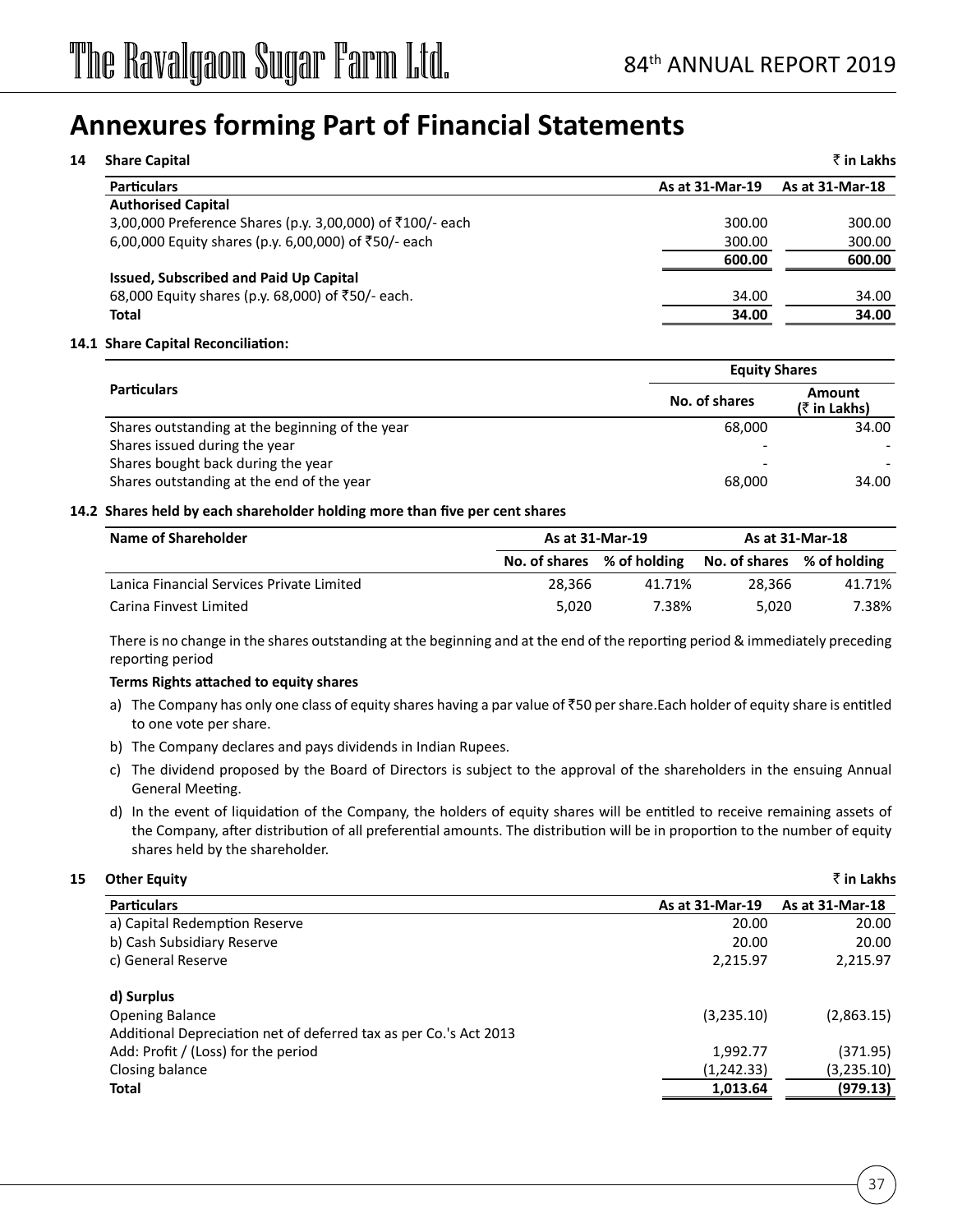| <b>Borrowings - Non Current</b>                |                          | $\bar{z}$ in Lakhs |
|------------------------------------------------|--------------------------|--------------------|
| <b>Particulars</b>                             | As at 31-Mar-19          | As at 31-Mar-18    |
| <b>Secured</b>                                 |                          |                    |
| Term Loan from Bank (Refer Note 16.1)          | $\overline{\phantom{a}}$ | 51.50              |
| <b>Unsecured</b>                               |                          |                    |
| Deferred Sales Tax liability (Refer Note 16.2) | 5.65                     | 22.63              |
|                                                | 5.65                     | 74.13              |

**16.1** Term loan from Bank: The term loan from HDFC Bank is secured by equitable mortgage of Office Property and carries interest @ 12 % p.a. The loan is repayable in monthly installments from January, 2011 to October 2019.

16.2 The total amount outstanding to SICOM on 31st March 2019 is ₹30.62 lakhs payable as follows: FY 2019-20 : ₹24.97 lakhs (Shown under other current liabilities) FY 2020-21 : ₹5.65 lakhs

| <b>Provisions - Non Current</b>                                |                 | ₹ in Lakhs      |
|----------------------------------------------------------------|-----------------|-----------------|
| <b>Particulars</b>                                             | As at 31-Mar-19 | As at 31-Mar-18 |
| Provision for employee benefits :                              |                 |                 |
| Leave Encashment (Non-current)                                 | 7.62            | 7.24            |
|                                                                | 7.62            | 7.24            |
| <b>Borrowings - Current</b>                                    |                 | ₹ in Lakhs      |
| <b>Particulars</b>                                             | As at 31-Mar-19 | As at 31-Mar-18 |
| Secured loan                                                   |                 |                 |
| From Bank                                                      |                 |                 |
| Working Capital Loan from Bank (Refer Note 18.1)               | 145.73          | 356.07          |
| <b>Unsecured loan</b>                                          |                 |                 |
| Inter Corporate Deposit from related parties (Refer Note 18.2) | 198.50          | 2,100.00        |
|                                                                | 344.23          | 2,456.07        |

#### **18.1 Working Capital Loans from Banks**

#### **a) Cash credit facility with Dena Bank**

Sanctioned limit : ₹177 lakhs (cash credit) and ₹13 lakhs (Bank Guarantee)

Rate of interest : 1 year MCLR + 4.75% i.e. 13.05% p.a. payable monthly

Security: Joint hypothecation charge on stock of confectionery and other items of inventory and Book Debts on pari passu basis in favor of the consortium.

#### **b) Cash credit facility with Bank of Baroda**

Sanctioned limit :  $\bar{z}$ 144.62 lakhs (cash credit)

Rate of interest : 14.25% p.a. payable monthly

Security: 1. Primary Security - Hypothecation charge on stock and Book Debts on pari passu basis in favor of the consortium 2. Collateral Security - Second Charge on Fixed Assets on pari passu basis in favor of the consortium

#### **18.2 Inter Corporate Deposits bears interest at 11% p.a.**

38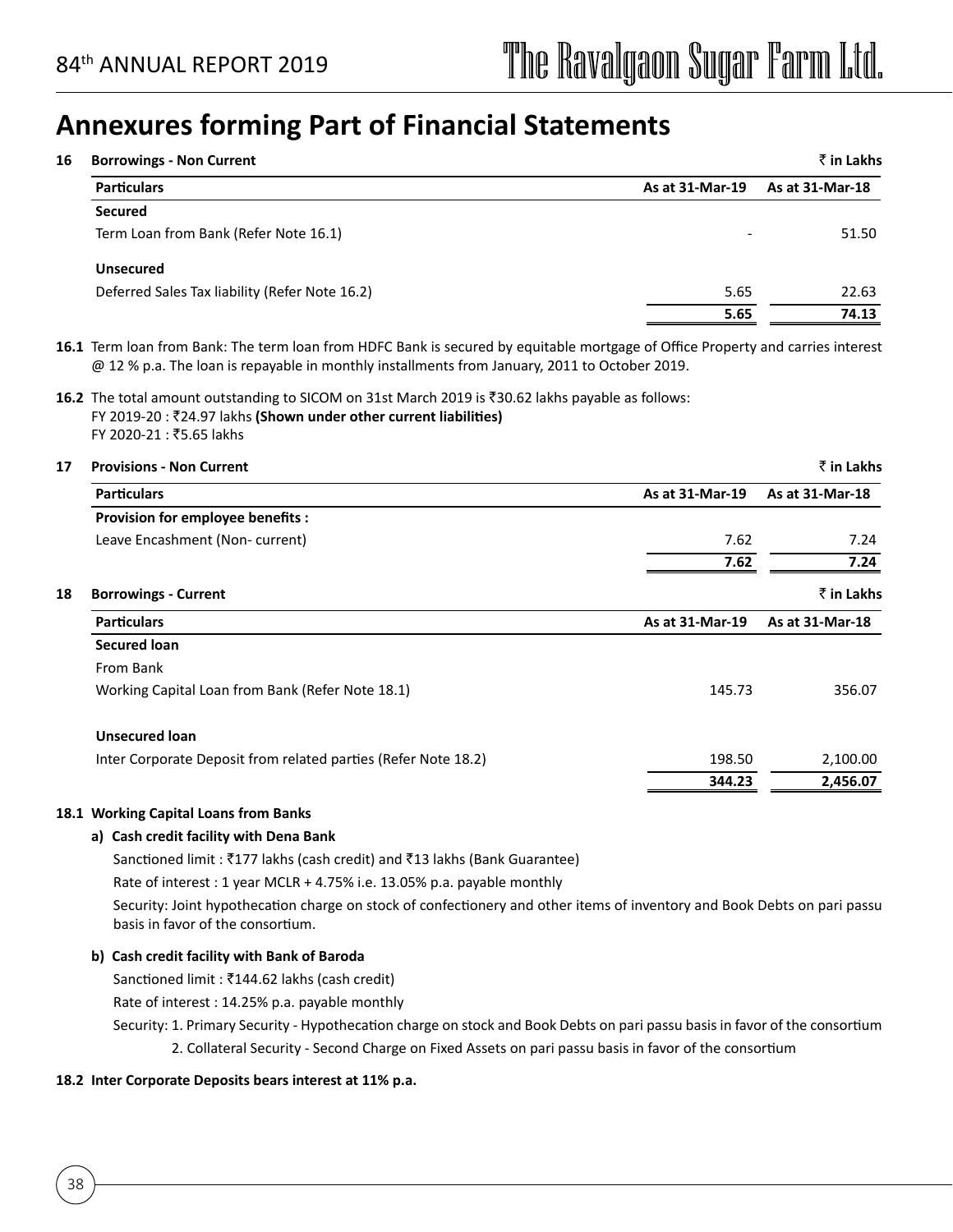| 19<br><b>Trade Payables</b>                          |                 | ₹ in Lakhs      |
|------------------------------------------------------|-----------------|-----------------|
| <b>Particulars</b>                                   | As at 31-Mar-19 | As at 31-Mar-18 |
| Micro, Small amd Medium Enterprise (Refer Note 19.1) | -               |                 |
| Others                                               | 148.60          | 193.58          |
|                                                      | 148.60          | 193.58          |

**19.1** There are no overdue amounts to Micro,Small and Medium Enterprises as at March 31, 2019 for which disclosure requirements under Micro,Small andMedium Enterprises Development Act, 2006 are applicable.

| <b>Other Current Liabilities</b>                       |                 | ₹ in Lakhs      |
|--------------------------------------------------------|-----------------|-----------------|
| <b>Particulars</b>                                     | As at 31-Mar-19 | As at 31-Mar-18 |
| a) Current maturities of long-term debt :              |                 |                 |
| Term Loan from Bank (Refer Note 16.1)                  | 51.59           | 86.82           |
| Deferred Sales Tax liability (Refer Note 16.2)         | 24.97           | 35.41           |
|                                                        | 76.56           | 122.24          |
| b) Capital advance paid                                | 28.00           |                 |
| c) Unpaid dividends (Refer note 20.1)                  | 0.14            | 1.27            |
| d) Statutory dues                                      | 1.24            | 6.16            |
| e) Sugar cane purchase tax liability (Refer note 20.2) | 131.98          | 82.98           |
| f) Advances from customers                             | 10.98           | 33.55           |
| g) Cane Liabilities                                    | 20.10           | 20.10           |
| h) Unclaimed Public Deposits (Refer note 20.3)         | 7.50            | 16.68           |
| i) Interest on Unclaimed Public Deposits               | 4.33            | 5.65            |
| j) Sundry Deposits                                     | 67.35           | 52.42           |
| k) Interest Accrued and not Due                        | 10.85           | 13.47           |
| I) Other Liabilities                                   | 90.89           | 124.37          |
| m) Payable to State Government                         | 37.82           | 37.82           |
|                                                        | 411.17          | 394.48          |
|                                                        | 487.73          | 516.71          |
|                                                        |                 |                 |

**20.1** There is no amount due and outstanding to be credited to the Investor Education and Protection Fund.

- **20.2** Company during FY 2018-19 has made an ad-hoc provision of `49 lakhs (PY ` Nil) for 'sugar cane Purchase tax', in view of a scheme declared by the Government of Maharashtra- 'Maharashtra Settlement of Arrears of Tax, Interest, Penalty or Late Fee Ordinance, 2019.
- **20.3** As per Sec.74 of the Companies Act 2013 which has come into force with effect from 01.04.2014, deposits accepted from public before commencement of this Act, remain unpaid or become due at any time thereafter the same has to be repaid within one year or date on which it is due whichever is earlier. The Company had approached the Company Law Board seeking extension of time for repayment of deposit and the Company Law Board vide it's order no. CA. No. 09/2015 dated 07.04.2015 has approved the company's request for the time extension and directed the Company to pay the deposits with agreed interest to all Fixed Deposit holders as per the date of maturityUncliamed public deposits includes deposits matured but not claimed by the depositors.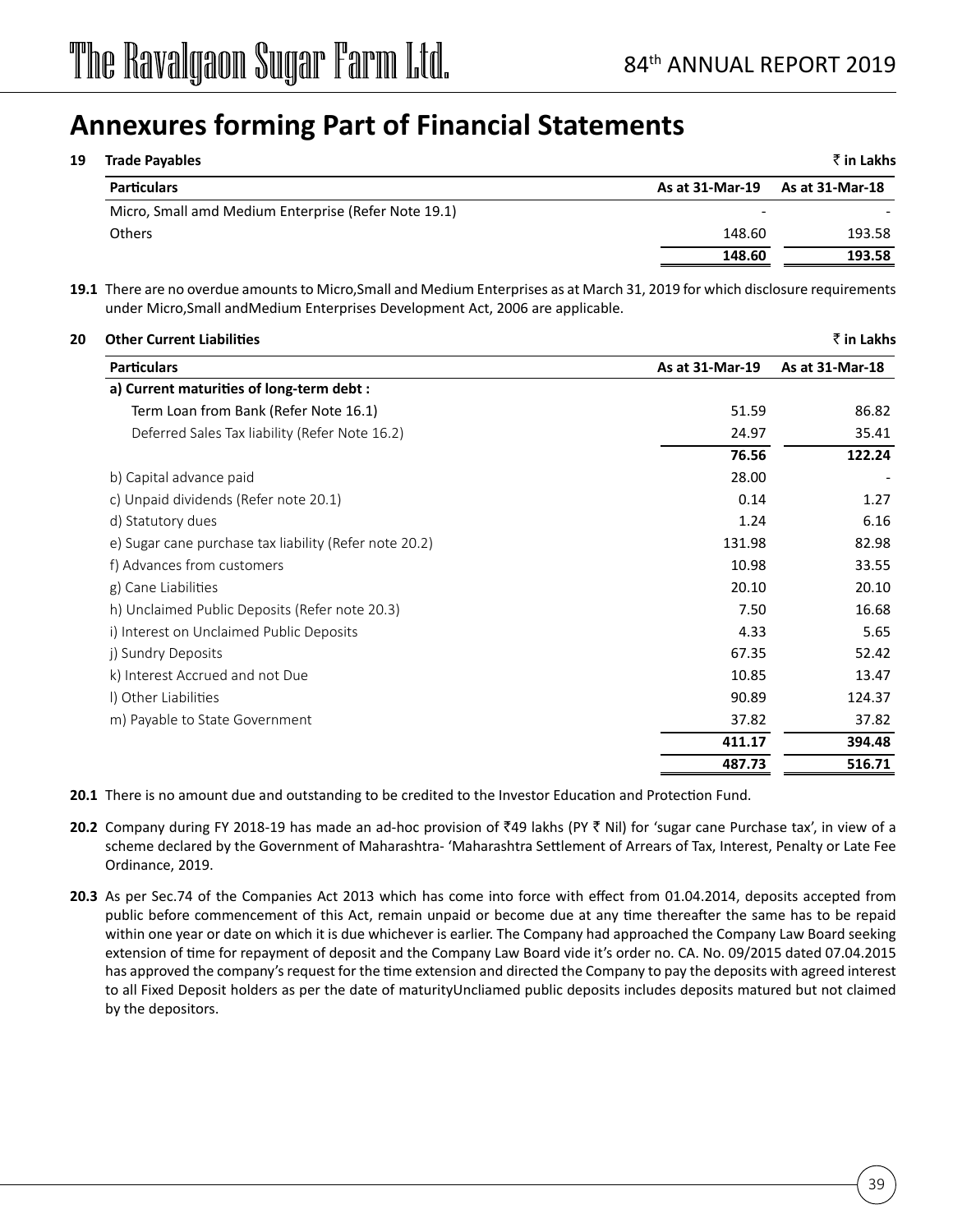40

## **Annexures forming Part of Financial Statements**

| 21 | <b>Provisions - Current</b>                                              |                         | ₹ in Lakhs              |
|----|--------------------------------------------------------------------------|-------------------------|-------------------------|
|    | <b>Particulars</b>                                                       | As at 31-Mar-19         | As at 31-Mar-18         |
|    | Leave Encashment - Current                                               | 4.73                    | 4.48                    |
|    | Gratuity Payable - Current (Refer note 21.1)                             | 75.00                   |                         |
|    | <b>Total</b>                                                             | 79.73                   | 4.48                    |
|    | 21.1 Company provided ₹75 lakhs (PY Nil) as current gratuity obligation. |                         |                         |
| 22 | <b>Revenue from operations</b>                                           |                         | ₹ in Lakhs              |
|    | <b>Particulars</b>                                                       | Year ended<br>31-Mar-19 | Year ended<br>31-Mar-18 |
|    | Sales and other Operating Income                                         |                         |                         |
|    | a) Sale of products                                                      | 1,126.88                | 1,111.66                |
|    | Sub total                                                                | 1,126.88                | 1,111.66                |
|    | Less:- Excise duty                                                       |                         | 21.00                   |
|    | <b>Total</b>                                                             | 1,126.88                | 1,090.66                |
|    | Sugar                                                                    |                         | 8.61                    |
|    | Confectionary                                                            | 1,126.88                | 1,103.05                |
|    | <b>Total</b>                                                             | 1,126.88                | 1,090.66                |
| 23 | <b>Other income</b>                                                      |                         | ₹ in Lakhs              |
|    | <b>Particulars</b>                                                       | Year ended<br>31-Mar-19 | Year ended<br>31-Mar-18 |
|    | <b>Interest</b>                                                          |                         |                         |
|    | <b>Bank Interest</b>                                                     | 1.80                    | 0.24                    |
|    | <b>Other Non-Operating Income</b>                                        |                         |                         |
|    | Other non-operating income                                               | 4.53                    | 6.26                    |
|    | Dividend received                                                        | 9.25                    |                         |
|    | Provision no longer required                                             | 1.48                    | 27.57                   |
|    | Profit on Sale of Fixed Assets                                           |                         | 222.59                  |
|    | <b>Total</b>                                                             | 17.06                   | 256.65                  |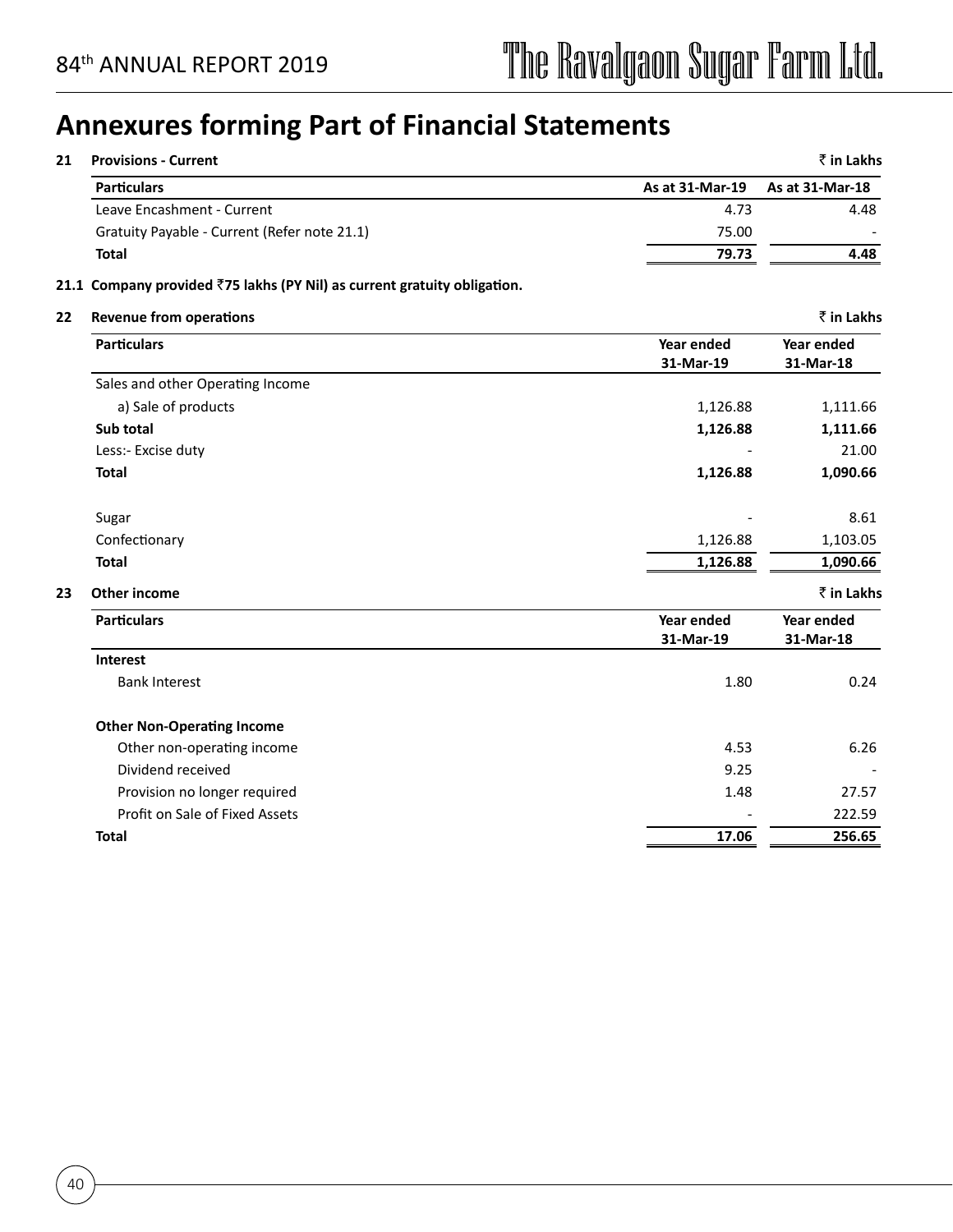| <b>Particulars</b>                                            | Year ended | Year ended |
|---------------------------------------------------------------|------------|------------|
|                                                               | 31-Mar-19  | 31-Mar-18  |
| <b>Opening Stock</b>                                          | 67.80      | 76.88      |
| Raw Material Purchase - Domestic                              | 520.96     | 555.34     |
| Sub-Total                                                     | 588.76     | 632.21     |
| Less: Closing Stock of Raw Material                           | 50.67      | 67.80      |
| <b>Raw Material Consumed</b>                                  | 538.10     | 564.41     |
| Details of raw material purchase                              |            |            |
| Liquid Glucose                                                | 90.46      | 96.87      |
| Sugar                                                         | 193.09     | 233.66     |
| <b>Wraping Papers</b>                                         | 81.34      | 90.87      |
| Components & Others                                           | 156.07     | 133.94     |
|                                                               | 520.96     | 555.34     |
| Value of Imported & Indigenous Consumption of Raw Materials   |            |            |
| Imported                                                      | 0.00       | 0.00       |
| Indigenous                                                    | 520.96     | 555.34     |
| <b>Total</b>                                                  | 564.41     | 424.92     |
| Changes in inventories of finished goods and work-in-progress |            | ₹ in Lakhs |
| <b>Particulars</b>                                            | Year ended | Year ended |
|                                                               | 31-Mar-19  | 31-Mar-18  |
| <b>Opening</b>                                                |            |            |
| <b>Finished Goods</b>                                         | 170.03     | 62.40      |
| W.I. P.                                                       | 43.67      | 43.59      |
|                                                               | 213.70     | 106.00     |
| Closing                                                       |            |            |
| <b>Finished Goods</b>                                         | 170.86     | 170.03     |
| W.I. P.                                                       |            | 43.67      |
|                                                               | 170.86     | 213.70     |
| <b>Total</b>                                                  | 42.83      | (107.70)   |
| Details of closing stock - Finished goods                     |            |            |
| Sugar                                                         |            |            |
| Confectionery                                                 | 170.86     | 170.03     |
|                                                               | 170.86     | 170.03     |
| Details of closing stock - W.I.P.                             |            |            |
| Sugar                                                         |            | 34.02      |
| Confectionery                                                 |            | 9.65       |
|                                                               |            | 43.67      |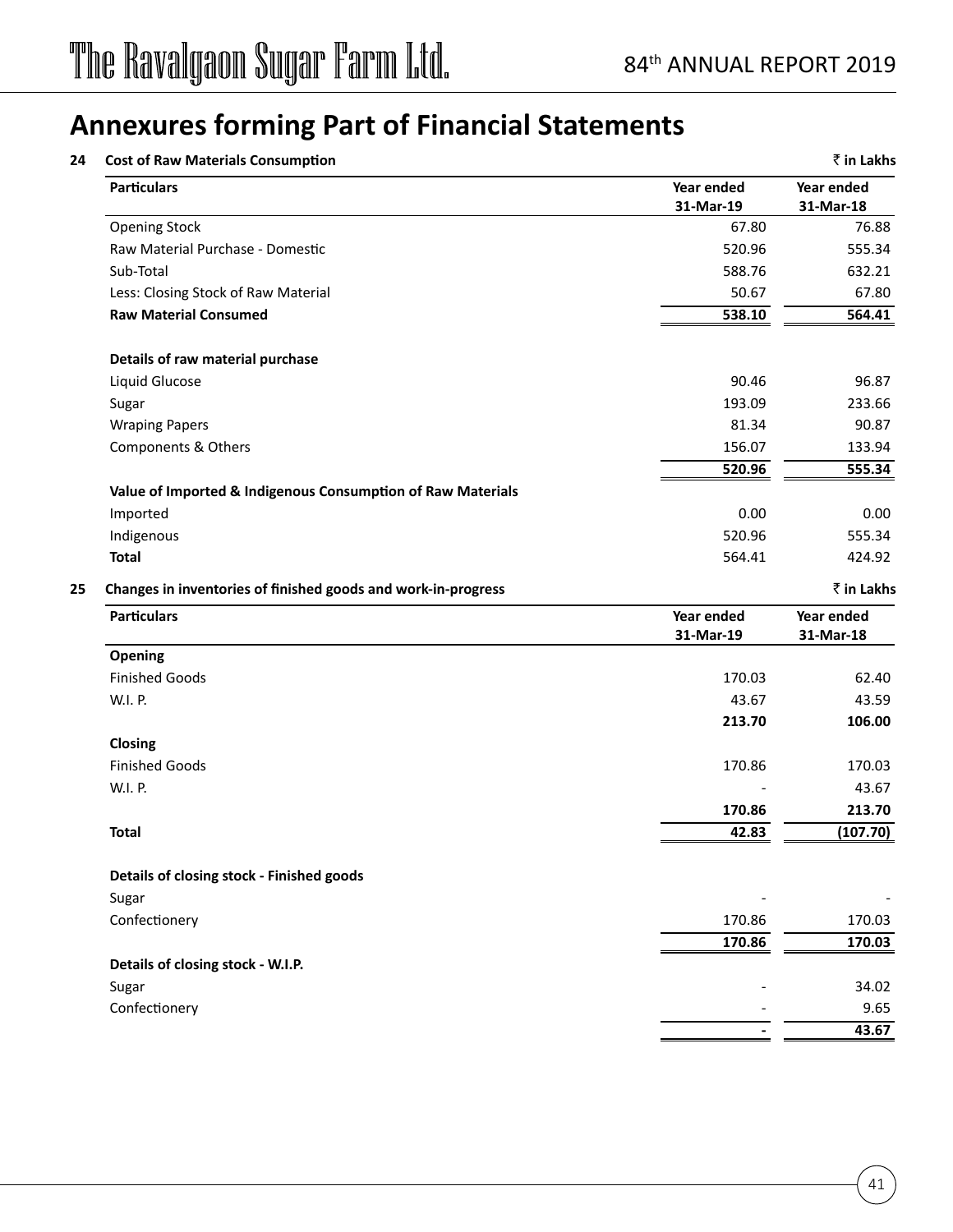#### **26 Employee Benefits Expenses** ` **in Lakhs**

| Year ended<br>31-Mar-19 | Year ended<br>31-Mar-18 |
|-------------------------|-------------------------|
|                         |                         |
|                         |                         |
| 367.84                  | 362.57                  |
| 218.44                  | 35.56                   |
| 7.10                    | 9.45                    |
| 593.38                  | 407.58                  |
|                         |                         |

#### **26.1 EMPLOYEE BENEFITS**

#### **i) Short Term Employee Benefits.**

All employee benefits payable wholly within twelve months of rendering the service are classified as short term employee benefits. Benefits such as salaries, wages, short terms compensated absences, etc., and the expected cost of bonus, ex-gratia are recognised in the period in which the employee renders the related service.

#### **Contributions to provident fund and ESIC**

Contribution to Defined Contribution Plans, recognised as expense for the year is as under:

|                                                  |                 | ₹ in Lakhs      |
|--------------------------------------------------|-----------------|-----------------|
| <b>Particulars</b>                               | As at 31-Mar-19 | As at 31-Mar-18 |
| Employer's Contribution to Provident Fund        | 18.62           | 13.50           |
| <b>Employer's Contribution to Pension Scheme</b> | 16.77           | 13.74           |
| Employer's Contribution to Welfare Fund          | 0.03            | 0.03            |
| <b>Employer's Contribution to Gratuity Fund</b>  | 177.78          | 5.45            |

#### **ii) Defined Benefit Plan and long term employee benefits.**

 **Gratuity:** The Company has a defined benefit gratuity plan. Every employee who has completed five years or more of service gets a gratuity on death or resignation or retirement at 15 days [last drawn salary] for each completed year of service. The scheme is funded with an insurance company in the form of a qualifying insurance policy.

**Leave Wages:** The leave wages are payable to all eligible employees at the rate of daily salary for each day of accumulated leave on death or on resignation or upon retirement on attending superannuation age.

The employees' gratuity fund scheme managed by Life Insurance Corporation of India is a defined benefit plan. The present value of obligation is determined based on actuarial valuation using the Projected Unit Credit Method, which recognizes each period of service giving rise to additional unit of employee benefit entitlement and measures each unit separately to build up the final obligation. The obligation for leave encashment is recognized in the same manner as gratuity.

|                                                                                              |                                                                | $($ ₹ In Lakhs) |
|----------------------------------------------------------------------------------------------|----------------------------------------------------------------|-----------------|
|                                                                                              | <b>Gratuity (Funded)</b><br>As at 31-Mar-19<br>As at 31-Mar-18 |                 |
| <b>Particulars</b>                                                                           |                                                                |                 |
| <b>Reconciliation of Opening and Closing balances of Defined Benefit</b><br>a)<br>obligation |                                                                |                 |
| Defined Benefit obligation at beginning of the year                                          | 289.98                                                         | 274.73          |
| Interest Cost                                                                                | 20.82                                                          | 18.32           |
| <b>Current Service Cost</b>                                                                  | 6.90                                                           | 7.66            |
| Actuarial (gain)/loss                                                                        | 66.88                                                          | (5.28)          |
| Benefits paid                                                                                | (94.74)                                                        | (5.45)          |
| Defined Benefit obligation at year end                                                       | 289.84                                                         | 289.98          |
|                                                                                              |                                                                |                 |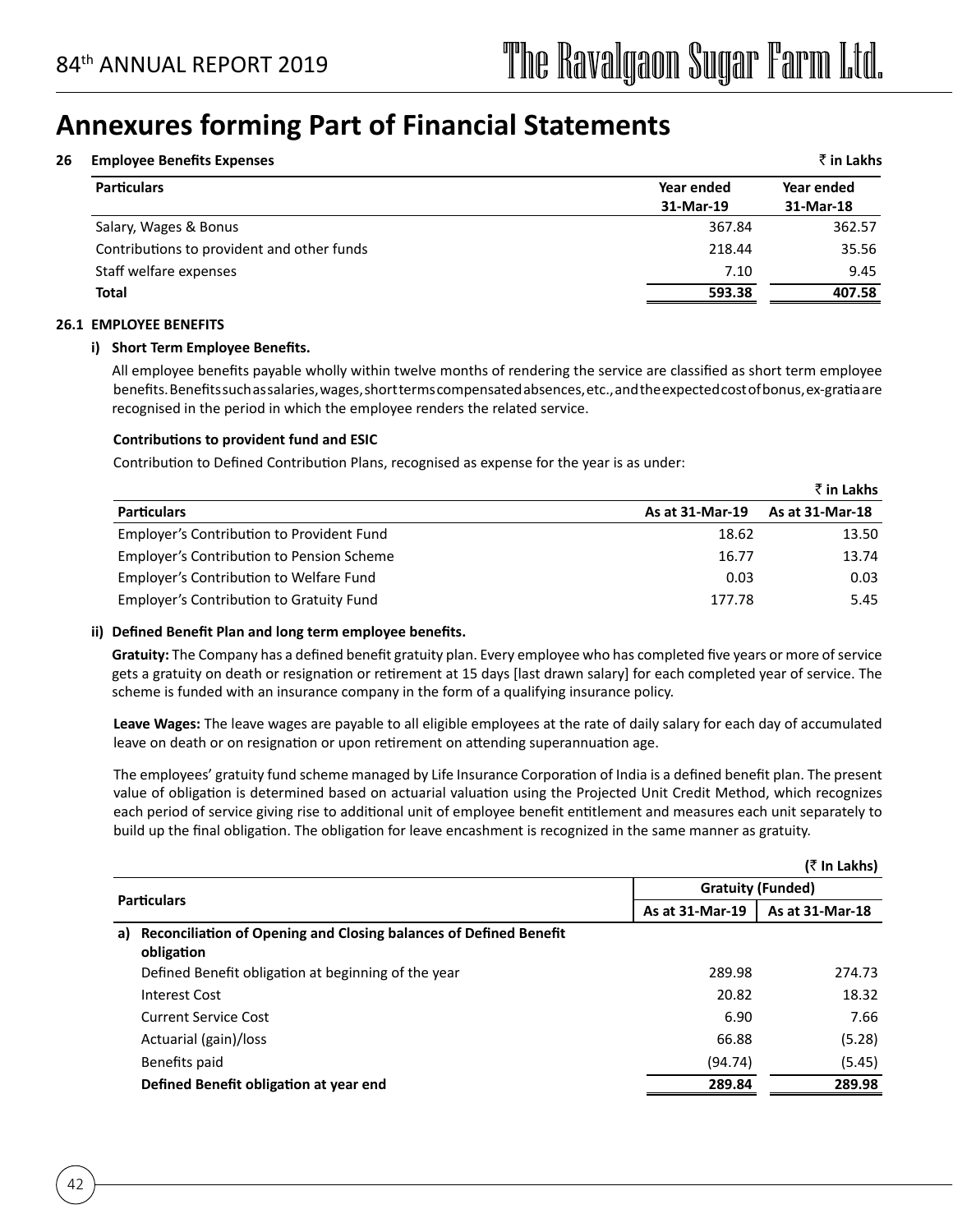|    |                                                                                |                 | (₹ In Lakhs)             |
|----|--------------------------------------------------------------------------------|-----------------|--------------------------|
|    | <b>Particulars</b>                                                             |                 | <b>Gratuity (Funded)</b> |
|    |                                                                                | As at 31-Mar-19 | As at 31-Mar-18          |
|    | b) Reconciliation of Opening and Closing balances of Fair value of plan assets |                 |                          |
|    | Defined Benefit obligation at beginning of the year                            | 1.29            | 1.19                     |
|    | Expected return on the plan assets                                             | 0.09            | 0.08                     |
|    | <b>Contributions Paid</b>                                                      |                 |                          |
|    | Actuarial gain/(loss)                                                          | 0.01            | 0.02                     |
|    | Benefits paid                                                                  |                 |                          |
|    | Fair value of plan assets at year end                                          | 1.39            | 1.29                     |
| c) | Reconciliation of fair value of assets and obligation.                         |                 |                          |
|    | Fair value of plan assets as at 31st March                                     | 1.39            | 1.29                     |
|    | Present value of obligation as at 31st March                                   | (289.84)        | (289.98)                 |
|    | Amount recognized in Balance sheet                                             | (288.46)        | (288.69)                 |
|    | d) Net interest cost for the period                                            | 20.73           | 18.25                    |
| e) | Expenses recognized during the year.                                           |                 |                          |
|    | <b>Current Service Costs</b>                                                   | 6.90            | 7.66                     |
|    | <b>Interest Cost</b>                                                           | 20.73           | 18.25                    |
|    | Expected return on plan assets                                                 |                 |                          |
|    | Actuarial (gain)/loss                                                          |                 |                          |
|    | <b>Net Cost</b>                                                                | 27.63           | 25.90                    |
| f) | Expenses recognized in the other comprehensive income                          |                 |                          |
|    | Actuarial (Gains)/Losses on Obligation For the Period                          | 66.88           | (5.28)                   |
|    | Return on Plan Assets, Excluding Interest Income                               | (0.01)          | (0.02)                   |
|    | Net (Income)/Expense For the Period Recognized in OCI                          | 66.87           | (5.30)                   |
| g) | <b>Balance sheet recognition</b>                                               |                 |                          |
|    | Opening net liability                                                          | 288.69          | 273.54                   |
|    | Expenses recognized in statement of Profit or loss                             | 27.63           | 25.90                    |
|    | Expenses recognized in OCI                                                     | 66.87           | (5.30)                   |
|    | Benefits paid directly by Employer                                             | (94.74)         | (5.45)                   |
|    | Net Liability/(Asset) recognized in the Balance Sheet                          | 288.46          | 288.69                   |
|    | h) Investment Details                                                          |                 |                          |
|    | L.I.C Group Gratuity (Cash Accumulation Policy)                                | 100%            | 100%                     |
| i) | <b>Actuarial assumptions:</b>                                                  |                 |                          |
|    | Indian Assured Lives Mortality (2006-08) Ultimate                              |                 |                          |
|    | Salary escalation rate                                                         | 5.00%           | 5.00%                    |
|    | Discount rate (per annum)                                                      | 6.76%           | 7.18%                    |
|    | Attrition rate                                                                 | 24.00%          | 24.00%                   |
|    | Retirement age                                                                 | 60 years        | 60 years                 |
|    | Vesting period                                                                 | 5 Years         | 5 years                  |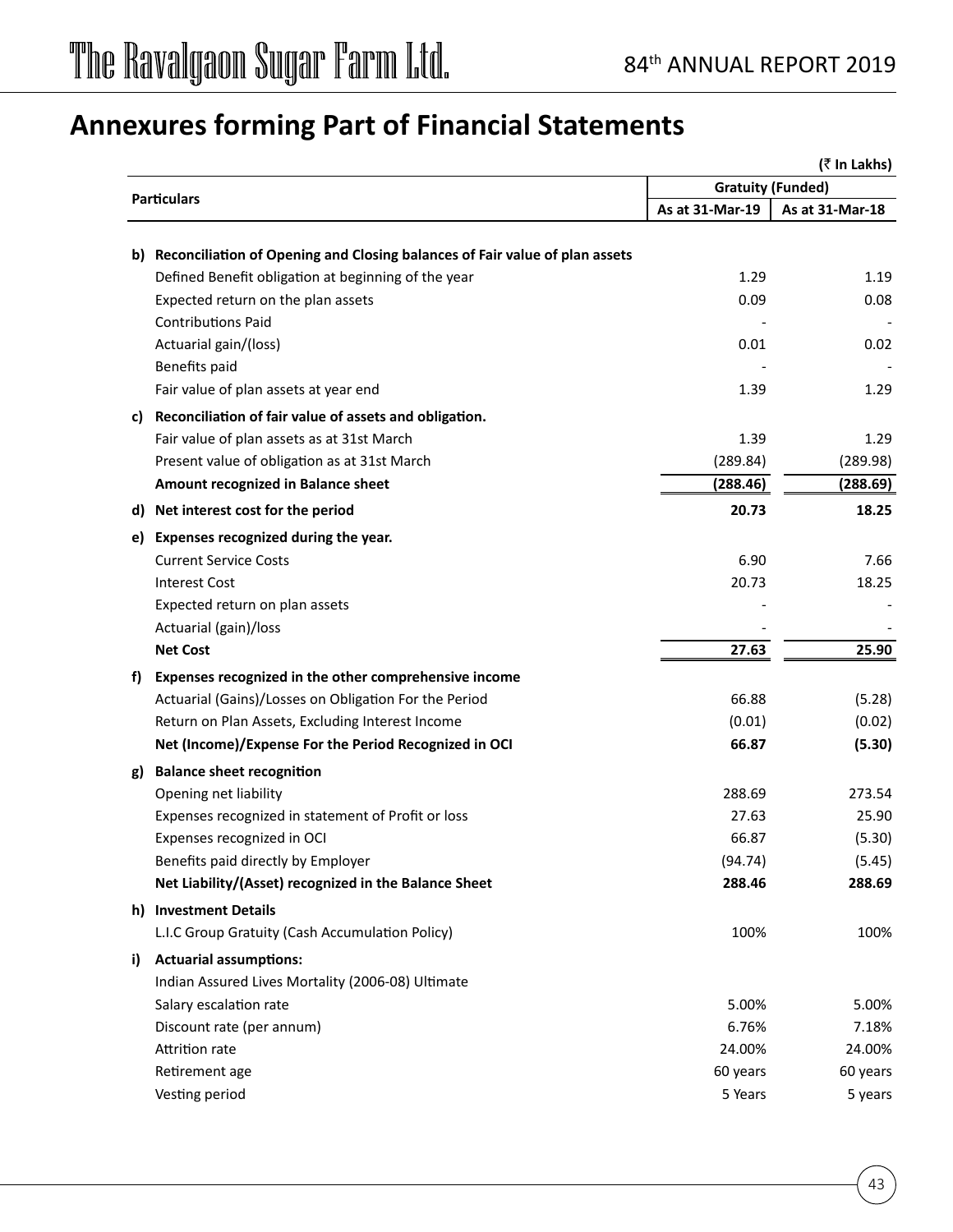|                                                         | <b>Leave Encashment (Unfunded)</b> |                          |
|---------------------------------------------------------|------------------------------------|--------------------------|
| <b>Particulars</b>                                      | 31-Mar-19                          | 31-Mar-18                |
| a) Current & Non- Current liability                     |                                    |                          |
| <b>Current liability</b>                                | 4.73                               | 4.48                     |
| Non-current liability                                   | 7.62                               | 7.24                     |
| b) Actuarial assumptions:                               |                                    |                          |
| Indian Assured Lives Mortality (2006-08) Ultimate       |                                    |                          |
| Discount rate (per annum)                               | 6.76%                              | 7.18%                    |
| Rate of escalation in salary (per annum)                | 5.00%                              | 5.00%                    |
| <b>Attrition rate</b>                                   | 24.00%                             | 24.00%                   |
| Retirement age                                          | 60 years                           | 60 years                 |
| <b>Finance costs</b>                                    |                                    | ₹ in Lakhs               |
| <b>Particulars</b>                                      | Year ended<br>31-Mar-19            | Year ended<br>31-Mar-18  |
| <b>Interest Expenses</b>                                |                                    |                          |
| Interest on working capital Loan                        | 30.84                              | 49.39                    |
| Interest on Term Loan                                   | 10.85                              | 21.61                    |
| Interest on Others                                      | 137.16                             | 190.82                   |
| <b>Other Borrowing Costs</b>                            | 4.56                               | 3.87                     |
| <b>Total</b>                                            | 183.40                             | 265.68                   |
|                                                         | Year ended                         | ₹ in Lakhs<br>Year ended |
| <b>Particulars</b>                                      | 31-Mar-19                          | 31-Mar-18                |
| <b>Manufacturing Expenses</b>                           |                                    |                          |
| Consumption of stores and spare parts (Refer Note 28.1) | 12.31                              | 74.51                    |
| Inward freight                                          | 1.37                               | 5.67                     |
| <b>Electricity Charges</b>                              | 20.69                              | 19.17                    |
| Power and Fuel                                          | 46.37                              | 43.58                    |
| Rent including Lease rentals                            | 27.76                              | 21.48                    |
| <b>Other Manufacturing Expenses</b>                     | 17.77                              | 22.85                    |
|                                                         | 126.27                             | 187.25                   |
| <b>Administrative Expenses</b>                          |                                    |                          |
| Insurance                                               | 2.90                               | 4.42                     |
| Rates & Taxes                                           | 9.44                               | 8.49                     |
| <b>Printing and Stationery</b>                          | 2.66                               | 1.46                     |
| Audit Fees (Refer Note 28.2)                            | 2.00                               | 2.19                     |
| Freight and Forwarding                                  | 58.87                              | 48.41                    |
| Postage & Telephone                                     | 3.94                               | 5.52                     |
| <b>Director Fees</b>                                    | 1.08                               | 0.82                     |
| Legal and professional                                  | 47.64                              | 19.38                    |
| Sales Tax                                               |                                    | 6.15                     |

Security Services 10.11 11.76

**28 Other expenses**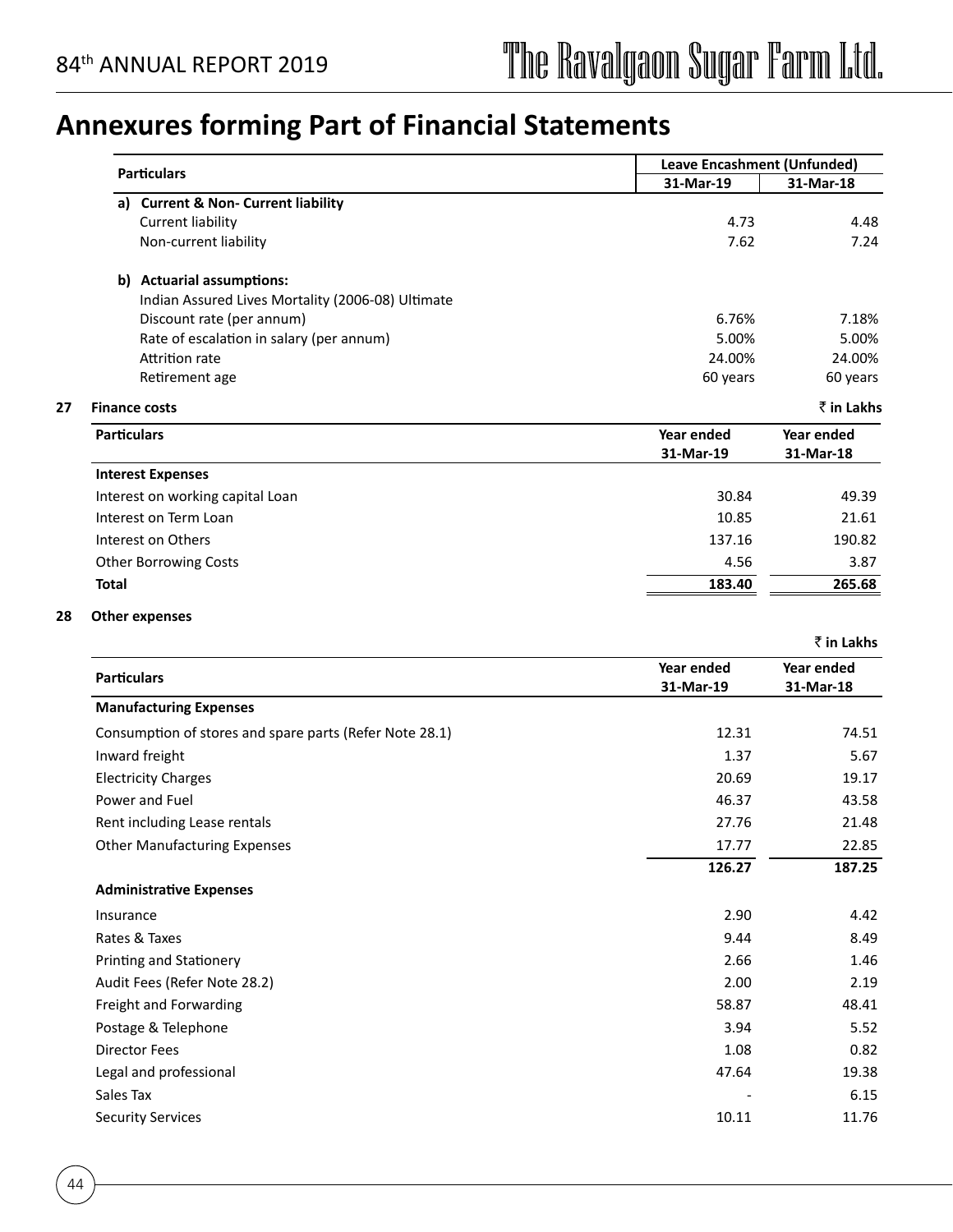|                                                                    |            | ₹ in Lakhs |
|--------------------------------------------------------------------|------------|------------|
| <b>Particulars</b>                                                 | Year ended | Year ended |
|                                                                    | 31-Mar-19  | 31-Mar-18  |
| Seminars & Conference                                              | 1.53       | 0.14       |
| Fees & Subscriptions                                               | 6.48       | 7.84       |
| Sundry balances written off                                        | 12.57      | 21.74      |
| Office expenses                                                    | 2.73       | 2.87       |
| Miscellaneous expenses                                             | 10.30      | 17.93      |
| Loss on sale of investments                                        | 2.01       |            |
| Sugar cane purchase tax (Refer Note 28.3)                          | 49.00      |            |
| Repairs and maintenance - Buildings                                | 5.78       | 3.81       |
| Repairs and maintenance - Machinery                                | 1.82       | 2.21       |
| Repairs and maintenance - Others                                   | 23.54      | 17.39      |
|                                                                    | 254.40     | 182.55     |
| <b>Selling and Distribution Expenses</b>                           |            |            |
| Advertisement, Publicity & Selling Expenses                        | 11.69      | 27.83      |
| <b>Travelling and Conveyance</b>                                   | 63.66      | 46.84      |
| <b>Commission &amp; Discount</b>                                   | 34.17      | 31.75      |
|                                                                    | 109.51     | 106.42     |
| <b>Total</b>                                                       | 490.18     | 476.23     |
| 28.1 Value of Imported & Indigenous Consumption of Stores & Spares |            |            |
| <b>Particulars</b>                                                 | Year ended | Year ended |
|                                                                    | 31-Mar-19  | 31-Mar-18  |
| Imported                                                           |            |            |
| Indigenous                                                         | 12.31      | 74.51      |
| <b>Total</b>                                                       | 12.31      | 74.51      |
| 28.2 Payment to Auditors as:                                       |            | ₹ in Lakhs |
| <b>Particulars</b>                                                 | Year ended | Year ended |
|                                                                    | 31-Mar-19  | 31-Mar-18  |
| (a) Statutory Audit Fees                                           | 2.00       | 2.18       |
| (b) Tax Audit                                                      |            |            |
| (c) Reimbursement of expenses                                      |            | 0.01       |

**Total 2.00 2.19** 

#### **28.3 Provision for purchase tax**

Company during FY 2018-19 has made an ad-hoc provision of ₹49 lakhs (PY ₹ Nil) for 'sugar cane Purchase tax', in view of a scheme declared by the Government of Maharashtra- 'Maharashtra Settlement of Arrears of Tax, Interest, Penalty or Late Fee Ordinance, 2019.'

#### **28.4 Expenditure in Foreign Currencies** ` **in Lakhs**

| <b>Particulars</b>        | Year ended | Year ended |
|---------------------------|------------|------------|
|                           | 31-Mar-19  | 31-Mar-18  |
| <b>Traveling Expenses</b> | 5.64       | 3.70       |
| <b>Total</b>              | 5.64       | 3.70       |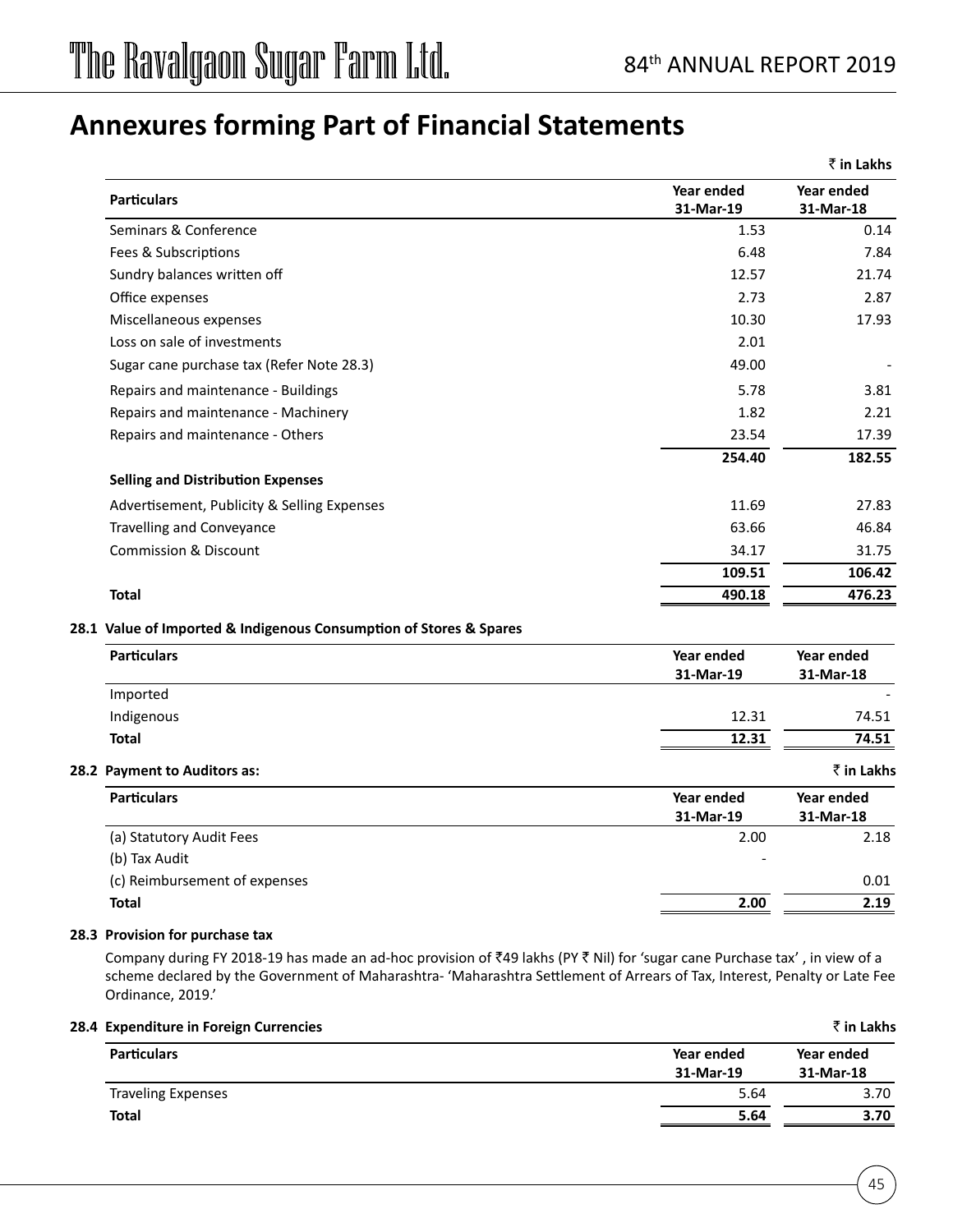#### **29 Exceptional items- Income/(loss)** ` **in Lakhs**

| Year ended | Year ended |
|------------|------------|
| 31-Mar-19  | 31-Mar-18  |
| 2455.45    |            |
| -          | 10.83      |
| 2455.45    | 10.83      |
|            |            |

#### **29.1 Profit on sale of divisions**

- i) During the second quarter ending 30-Sep-2018, the company had sold its sugar plant along with the corresponding land, the effect of this appears under exceptional item.
- ii) During the third quarter ending 31-Dec-2018, the company had sold its candy sugar plant , the effect of this appears under exceptional item. details are as follows,

| <b>Particulars</b>                                                                                          |                 | FY 2018-19      |
|-------------------------------------------------------------------------------------------------------------|-----------------|-----------------|
| a) Consideration received for sale of Sugar plant                                                           |                 | 2,907.58        |
| Less: Assets transferred                                                                                    |                 |                 |
| Gross block transferred                                                                                     |                 | 3,678.84        |
| Less Accumalated depreciation                                                                               |                 | 3,167.50        |
| Net Assets transferred                                                                                      |                 | 511.34          |
| Less: Incidental expenses                                                                                   |                 | 7.60            |
| Profit on sale Sugar plant                                                                                  | (a)             | 2,388.64        |
| b) Consideration received for sale of candy Sugar plant                                                     |                 | 75.00           |
| <b>Less: Assets transferred</b>                                                                             |                 |                 |
| Gross block transferred                                                                                     |                 | 120.65          |
| Less Accumalated depreciation                                                                               |                 | 112.46          |
| Net Assets transferred                                                                                      |                 | 8.20            |
| Profit on sale Candy sugar plant                                                                            | (b)             | 66.80           |
| Profit on sale of divisions $(a) + (b)$                                                                     |                 | 2455.45         |
| <b>Earning Per Share (EPS)</b>                                                                              |                 | ₹ in Lakhs      |
| <b>Particulars</b>                                                                                          | As at 31-Mar-19 | As at 31-Mar-18 |
| Face value per Equity Share $(\bar{z})$                                                                     | 50              | 50              |
| Basic Earnings per Share $(\bar{z})$                                                                        | 2,930.54        | $-546.99$       |
| Net Profit after Tax as per Statement of Profit and Loss attributable to Equity<br>Shareholders (₹ In Lacs) | 1,992.77        | $-371.95$       |
| Weighted Average number of Equity Shares used as denominator for calculating<br><b>Basic EPS</b>            | 68,000          | 68,000          |
| Diluted Earnings per Share $(\bar{z})$                                                                      | 2,930.54        | $-546.99$       |
| Net Profit after Tax as per Statement of Profit and Loss attributable to Equity<br>Shareholders (₹ In Lacs) | 1,992.77        | $-371.95$       |
| Weighted Average number of Equity Shares used as denominator for calculating<br><b>Basic EPS</b>            | 68,000          | 68,000          |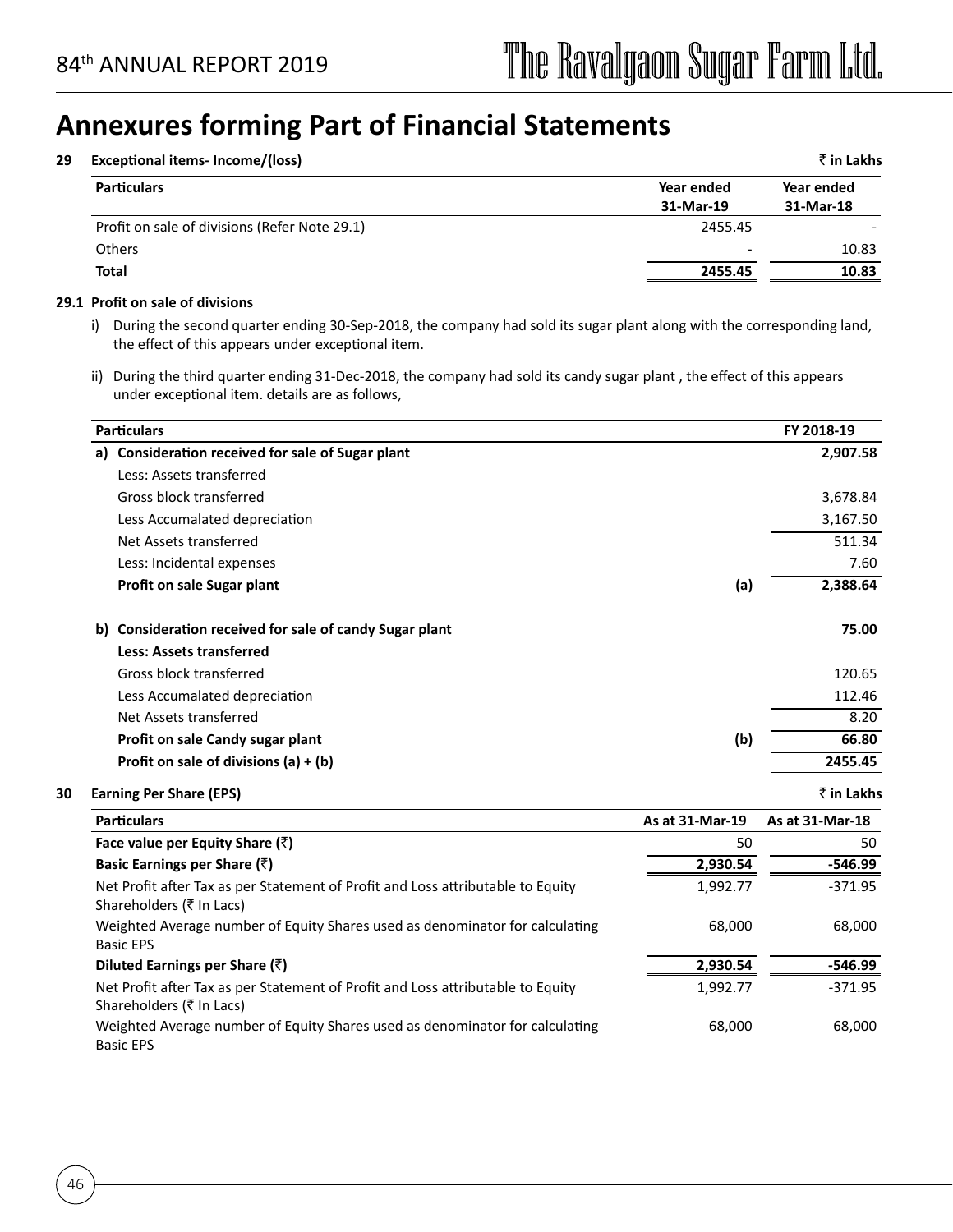| <b>Contingent Liabilities</b>                                                                                      |                         | ₹ in Lakhs              |
|--------------------------------------------------------------------------------------------------------------------|-------------------------|-------------------------|
| <b>Particulars</b>                                                                                                 | Year ended<br>31-Mar-19 | Year ended<br>31-Mar-18 |
| i) Guarantees given by bank                                                                                        | 12.28                   | 12.28                   |
| ii) Sales tax/ other liability for the years 1995-99 not acknowledged as debt. (Cane<br>Purchase Tax)              | 57.90                   | 57.90                   |
| iii) Electricity duty on own generation                                                                            | 76.33                   | 76.33                   |
| iv) Construction house employees union's workmen wage demands against the<br>order of Industrial Tribunal - Mumbai | Un-ascertained          | Un-ascertained          |
| v) Provident fund on contract labour                                                                               | 140.00                  | 140.00                  |
|                                                                                                                    | 286.51                  | 286.51                  |

**Summary of Significant policies and other explanatory information (currency: Indian Rupees)**

#### **32 Related party disclosures**

#### **a) Related party disclosures**

| Name of the related party                 | Nature of relationship                                                                        |
|-------------------------------------------|-----------------------------------------------------------------------------------------------|
| Mr. Harshavardhan B. Doshi                | Key Management Personnel                                                                      |
| Mr. Nihal H. Doshi                        |                                                                                               |
| Mr. Moorad Y. Fazalbhoy                   |                                                                                               |
| Mr. Y.P. Dandiwala                        |                                                                                               |
| Mr. H.P. Gandhi (Deceased)                |                                                                                               |
| Mrs. Ramola S. Mahajani                   |                                                                                               |
| Lanica Financial Services Private Limited | Enterprises over which key management personnel are<br>able to exercise significant influence |
| Carina Finvest Ltd                        |                                                                                               |
| Acrow India Limited                       |                                                                                               |
| Leela Bharat Foundation                   |                                                                                               |

#### **b) Transactions with the related parties during the year**

| <b>Nature of transactions</b>                                                  | Key<br>management<br>personnel | <b>Enterprises over which key</b><br>management personnel are<br>able to exercise significant<br>influence | <b>Total</b> |
|--------------------------------------------------------------------------------|--------------------------------|------------------------------------------------------------------------------------------------------------|--------------|
| <b>Other Expenses</b>                                                          |                                |                                                                                                            |              |
| <b>Directors' Sitting Fees Paid</b>                                            |                                |                                                                                                            |              |
| Mr. Y.P. Dandiwala                                                             | 0.16                           |                                                                                                            | 0.16         |
|                                                                                | (0.12)                         | $(-)$                                                                                                      | (0.12)       |
| Mr. H.P. Gandhi (Deceased)                                                     | 0.12                           |                                                                                                            | 0.12         |
|                                                                                | (0.18)                         | (-)                                                                                                        | (0.18)       |
| Mr. Moorad Y. Fazalbhoy                                                        | 0.48                           |                                                                                                            | 0.48         |
|                                                                                | (0.26)                         | (-)                                                                                                        | (0.26)       |
| Mrs. Ramola S. Mahajani                                                        | 0.32                           |                                                                                                            | 0.32         |
|                                                                                | (0.26)                         | $(-)$                                                                                                      | (0.26)       |
| Manegerial Remuneration including Co' Contribution to<br><b>Provident Fund</b> |                                |                                                                                                            |              |
| Mr. Harshavardhan B. Doshi                                                     | 10.08                          |                                                                                                            | 10.08        |
|                                                                                | (9.75)                         | $(\textnormal{-})$                                                                                         | (9.75)       |
| Mr. Nihal H. Doshi                                                             | 19.44                          |                                                                                                            | 19.44        |
|                                                                                | (19.50)                        | $(-)$                                                                                                      | (19.50)      |
| <b>Service Charges- Carina Finvest limited</b>                                 |                                | 10.80                                                                                                      | 10.80        |
|                                                                                |                                | (13.20)                                                                                                    | (13.20)      |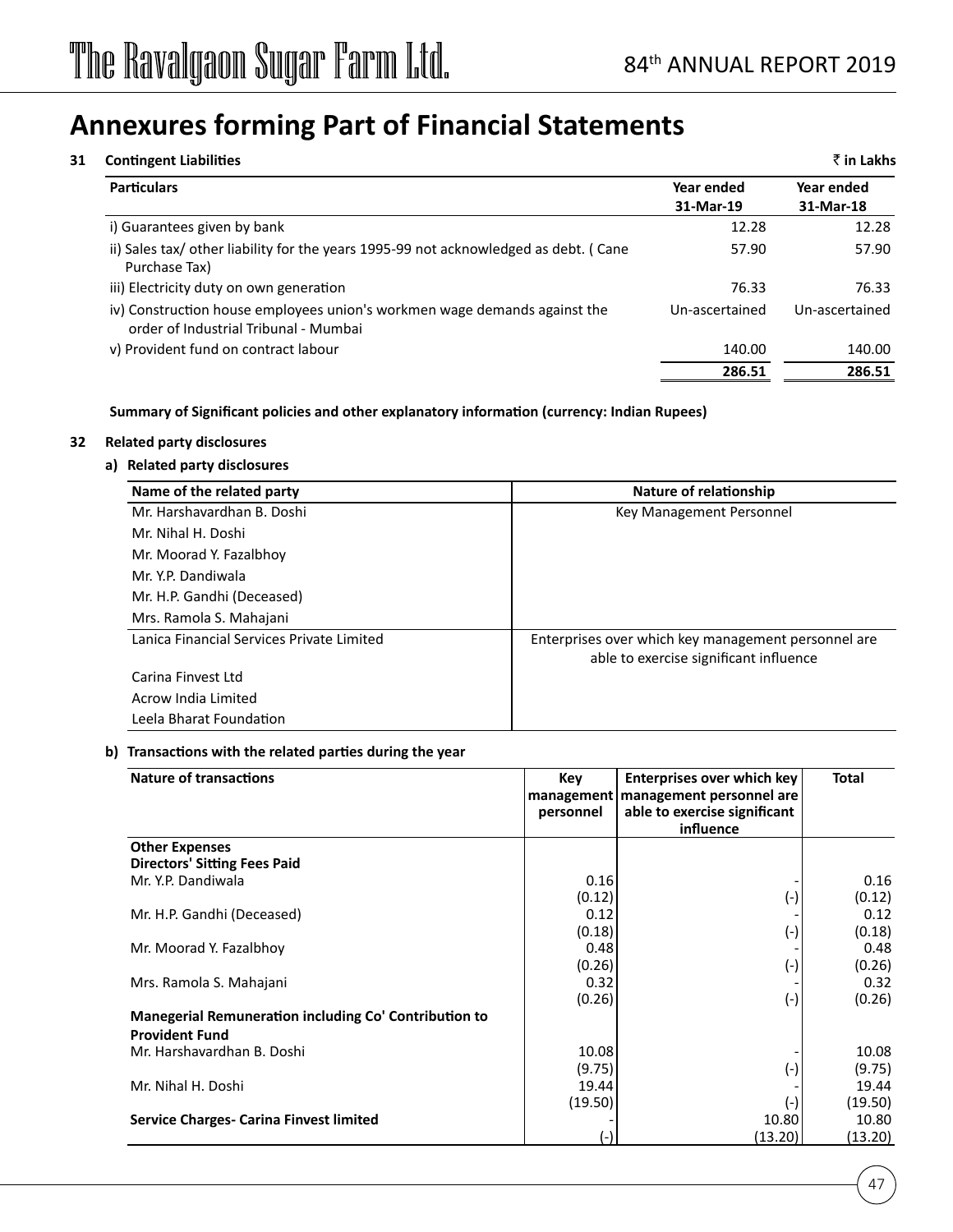### **Annexures forming Part of Financial Statements**

| <b>Nature of transactions</b>          | Key<br>management<br>personnel | <b>Enterprises over which key</b><br>management personnel are<br>able to exercise significant<br>influence | <b>Total</b> |
|----------------------------------------|--------------------------------|------------------------------------------------------------------------------------------------------------|--------------|
| <b>Interest on ICDs</b>                |                                |                                                                                                            |              |
| Carina Finvest Limited                 |                                | 2.75                                                                                                       | 2.75         |
|                                        | $(-)$                          | (2.75)                                                                                                     | (2.75)       |
| Acrow India Limited                    |                                | 55.67                                                                                                      | 55.67        |
|                                        | $(-)$                          | (87.09)                                                                                                    | (87.09)      |
| Leela Bharat Foundation                |                                | 56.16                                                                                                      | 56.16        |
|                                        | $(-)$                          | (93.38)                                                                                                    | (93.38)      |
| <b>Deposit</b>                         |                                |                                                                                                            |              |
| <b>Intercorporate Deposit</b>          |                                |                                                                                                            |              |
| Intercorporate deposits taken          |                                | 408.50                                                                                                     | 408.50       |
|                                        | $(-)$                          | $(-)$                                                                                                      | $(-)$        |
| Intercorporate deposits - repayment    |                                | 2,160.00                                                                                                   | 2,160.00     |
|                                        | $(-)$                          | (-)                                                                                                        | $(-)$        |
| Outstanding as at year end             |                                |                                                                                                            |              |
| Payable to The Carina Finvest Limited  |                                |                                                                                                            |              |
|                                        | $(-)$                          | (24.36)                                                                                                    | (24.36)      |
| Payable to The Leela Bharat Foundation |                                |                                                                                                            |              |
|                                        | $(-)$                          | (0.10)                                                                                                     | (0.10)       |
| Payable to The Acrow India Limited     |                                |                                                                                                            |              |
|                                        | $(-)$                          | (6.22)                                                                                                     | (6.22)       |
| Inter-corporate deposits-Outstanding   |                                |                                                                                                            |              |
| Carina Finvest Limited                 |                                | 25.00                                                                                                      | 25.00        |
|                                        | $(-)$                          | (25.00)                                                                                                    | (25.00)      |
|                                        |                                |                                                                                                            |              |
| <b>Acrow India Limited</b>             |                                | 37.00                                                                                                      | 37.00        |
|                                        | $(-)$                          | (943.00)                                                                                                   | (943.00)     |
|                                        |                                |                                                                                                            |              |
| Leela Bharat Foundation                |                                | 136.50                                                                                                     | 136.50       |
|                                        |                                | (982.00)                                                                                                   | (982.00)     |

Figures in brackets pertain to the figures of previous year.

- **33.** The identification of Micro, Small and Medium Enterprises is based on Management's knowledge of their status. Disclosure of trade payables under other liabilities is based on information available with the Company regarding status of the suppliers as defined under the Micro, Small and Medium Enterprises Development Act, 2006. The Company also has no outstanding dues in the current year that were required to be furnished under section 22 of Micro, Small and Medium Enterprises Development Act, 2006.
- **34.** Previous year's figures have been regrouped whenever considered necessary to confirm with the current year presentation.

#### **As per our report of even date For and on behalf of the Board of Directors**

**For Patkar & Pendse** Chartered Accountants

48

**B. M. Pendse Nihal Doshi Ramola Mahajani Ramola Mahajani** Ramola Mahajani Ramola Mahajani PARTNER Director Director Director Director Director Director Director Director **Membership No.:** 032625 **DIN:** 00246749 **DIN:** 00613428 Mumbai, Dated: 7<sup>th</sup> August, 2019 Mumbai, Dated:

FRN 107824W **H. B. Doshi Moorad Fazalbhoy**  Chairman & Managing Director **Director DIN:** 00688736 **DIN:** 00022805